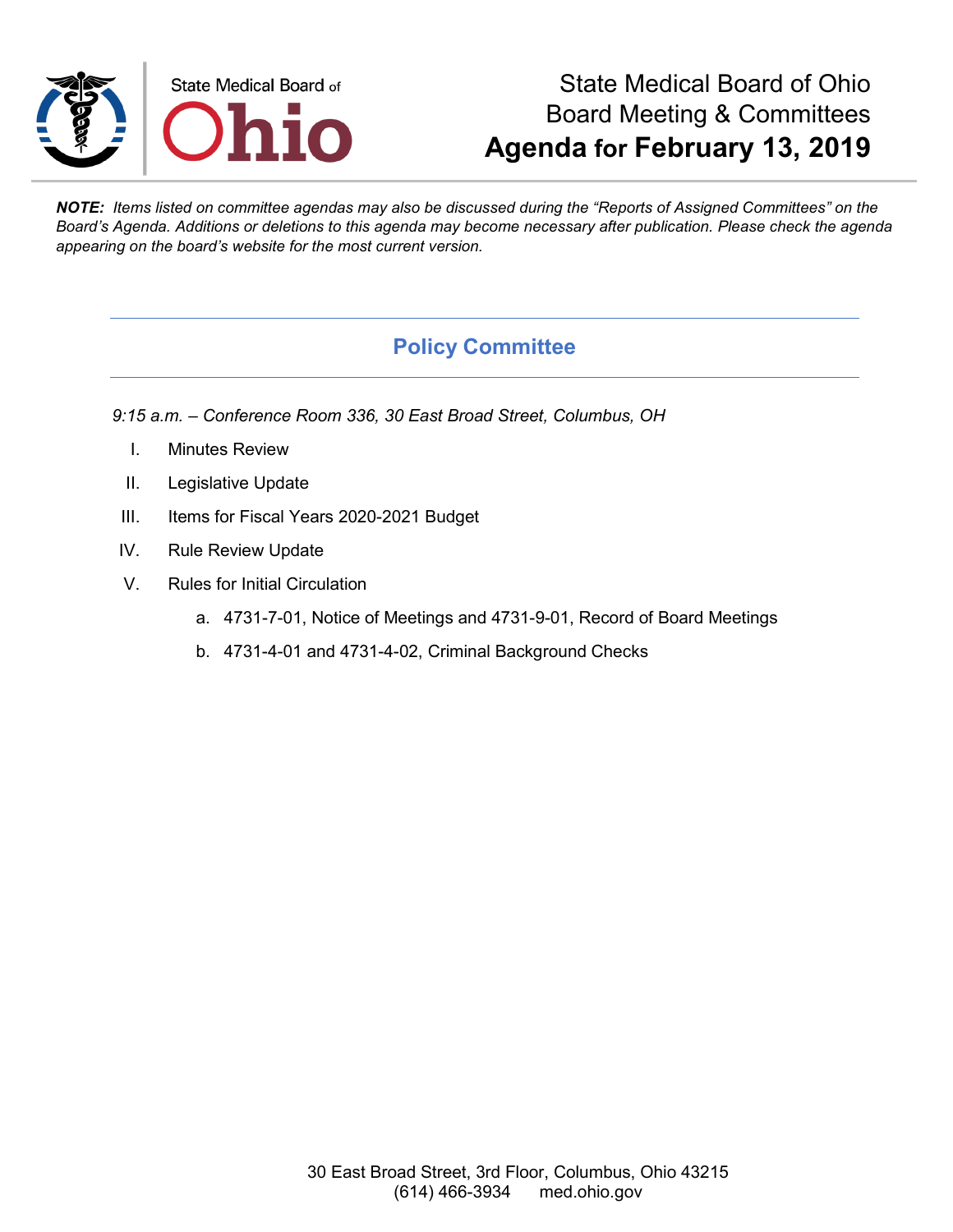#### State Medical Board of Ohio Budget Legislation Updated 2/7/2019

|                                        |                                                                                              |                                                                                                                                                                                            | <b>Other</b>    |
|----------------------------------------|----------------------------------------------------------------------------------------------|--------------------------------------------------------------------------------------------------------------------------------------------------------------------------------------------|-----------------|
| <b>Revised Code Section</b>            | <b>Explain Issue</b>                                                                         | <b>Proposed Resolution</b>                                                                                                                                                                 | <b>Concerns</b> |
|                                        |                                                                                              | Removing the six vote requirement and establishing internal management rules-pharmacy                                                                                                      |                 |
| 4731.14(B)                             | Licensure approval                                                                           | board for reference                                                                                                                                                                        |                 |
|                                        |                                                                                              | Not all license types have the type of language found in 4731.222 for initial issuance and/or Need to add initial and/or restoration fitness to practice language for ACU, OM, AA, RA, PA, |                 |
|                                        | restoration a license. Also, Statute makes all restorations subject to 4731.222. Really only | LD, RCP, GC. Also language should combine initial and restoration two year clinical                                                                                                        |                 |
|                                        | concerned about individuals who may not have been practicing at all while Ohio license has   | practice. I.e. "An applicant seeking issuance of a license or certificate, or restoration of a                                                                                             |                 |
|                                        | been expired. Also should make clear that the two years is immediately preceding date of     | license or certificatewho for more than two years, immediately preceding the date of                                                                                                       |                 |
| 4731.222 and various others            | application                                                                                  | application has not been engaged"                                                                                                                                                          |                 |
|                                        | Expedited statute needs clarification and/or review of requirements including malpractice    |                                                                                                                                                                                            |                 |
| 4731.299                               | claim limitation language                                                                    | Amend statute accordingly once eligibility requirements are reviewed.                                                                                                                      |                 |
|                                        |                                                                                              |                                                                                                                                                                                            |                 |
|                                        | Currently a 100 hour requirement. By rule, 60 hours can be category 2. Category 2            | Change the statutory requirement to 50 hours. Note that the requirement for the hours to                                                                                                   |                 |
| 4731.282 and corresponding section in  | continuing education requirements are difficult to audit. Physicians are also doing more     | be all category 1 can be set out in statute or done by rule. Volunteer statute needs to be                                                                                                 |                 |
| regards to CME credit for volunteering | than the required category one requirement to maintain certification                         | changed so that 1/3 of hours can't be fulfillled by volunteering                                                                                                                           |                 |
| 4731.04 and 4731.291                   | Statute is not clear that an accredited clincal fellowhip is acceptable GME                  | Add clinical fellowhip to 4731.04(C)(1) and 4731.291(A)(2)(a)                                                                                                                              |                 |
|                                        |                                                                                              |                                                                                                                                                                                            |                 |
| 4731.19(A)(3)c)                        | Not clear if license must have been held for five years immediately preceding application    | Add clarifying language                                                                                                                                                                    |                 |
|                                        |                                                                                              |                                                                                                                                                                                            |                 |
|                                        |                                                                                              | Eliminate specific CME requirements and require maintenance of certification (which                                                                                                        |                 |
| 4730.14, possibly 4730.49              | PA CME requirement not aligned with PA certification requirements                            | requires CME in order to do so). Similar language to that of 4774.06 as applicable to RAs                                                                                                  |                 |
|                                        | Now that paper based renewal has been eliminated, both staggered and date-certain            | Eliminate specific schedule of renewal. Licenses/permits are good for for one or two years,                                                                                                |                 |
| Various                                | renewal is unnecessary.                                                                      | as applicable, from date of issuance                                                                                                                                                       |                 |
| Various                                | Need to update all license types from "certificate" to "license"                             |                                                                                                                                                                                            |                 |
| 4731.292                               | <b>Limited Certificates</b>                                                                  | <b>Rescind the ORC</b>                                                                                                                                                                     |                 |
| 4731.291                               | Training Certificates                                                                        | Add a 30 day late period for Training certificates accompanied by 50.00 late fee                                                                                                           |                 |
|                                        |                                                                                              | Removes the supervising physician's ability to limit the PA's personally furnishing of drug                                                                                                |                 |
|                                        |                                                                                              | samples. It gives the PA free reign to personally furnish packaged samples that are not                                                                                                    |                 |
| 4731.43                                | PA personally furnished samples                                                              | controlled substances.                                                                                                                                                                     |                 |
|                                        |                                                                                              |                                                                                                                                                                                            |                 |
|                                        |                                                                                              | Amend Section 4730.02(H) to read similar to that of Section 4730.04. Section 4730.04                                                                                                       |                 |
|                                        |                                                                                              | authorizes a PA to provide care in Ohio in an emergency or disaster without the                                                                                                            |                 |
|                                        |                                                                                              | participation of the supervising physician. Instead, the PA practices under the supervision                                                                                                |                 |
|                                        |                                                                                              | of the medical director of the emergency or disaster. If similar language were added to                                                                                                    |                 |
|                                        |                                                                                              | Section 4730.02(H), the medical director would determine the scope of practice of the PA,                                                                                                  |                 |
|                                        |                                                                                              | and the PA could render services that are within the normal course of practice and                                                                                                         |                 |
| 4731.02(H)                             | PA volunteer work                                                                            | expertise of the medical director at the emergency or disaster site.                                                                                                                       |                 |
|                                        |                                                                                              |                                                                                                                                                                                            |                 |
|                                        |                                                                                              | Include the option of a civil penalty as an alternative to discipline for failure to timely                                                                                                |                 |
| 4761.06                                | <b>Respiratory Care CME</b>                                                                  | complete continuing education. Explore options of allowing for all CME statutes.                                                                                                           |                 |
|                                        |                                                                                              | Use similar language for CME audit to provide for a non-disciplinary, administrative                                                                                                       |                 |
| 4730.19                                | Fining for supervision agreement violations must be pursuant to a 119 proceeding             | resolution process for supervision agreement violations                                                                                                                                    |                 |
|                                        |                                                                                              |                                                                                                                                                                                            |                 |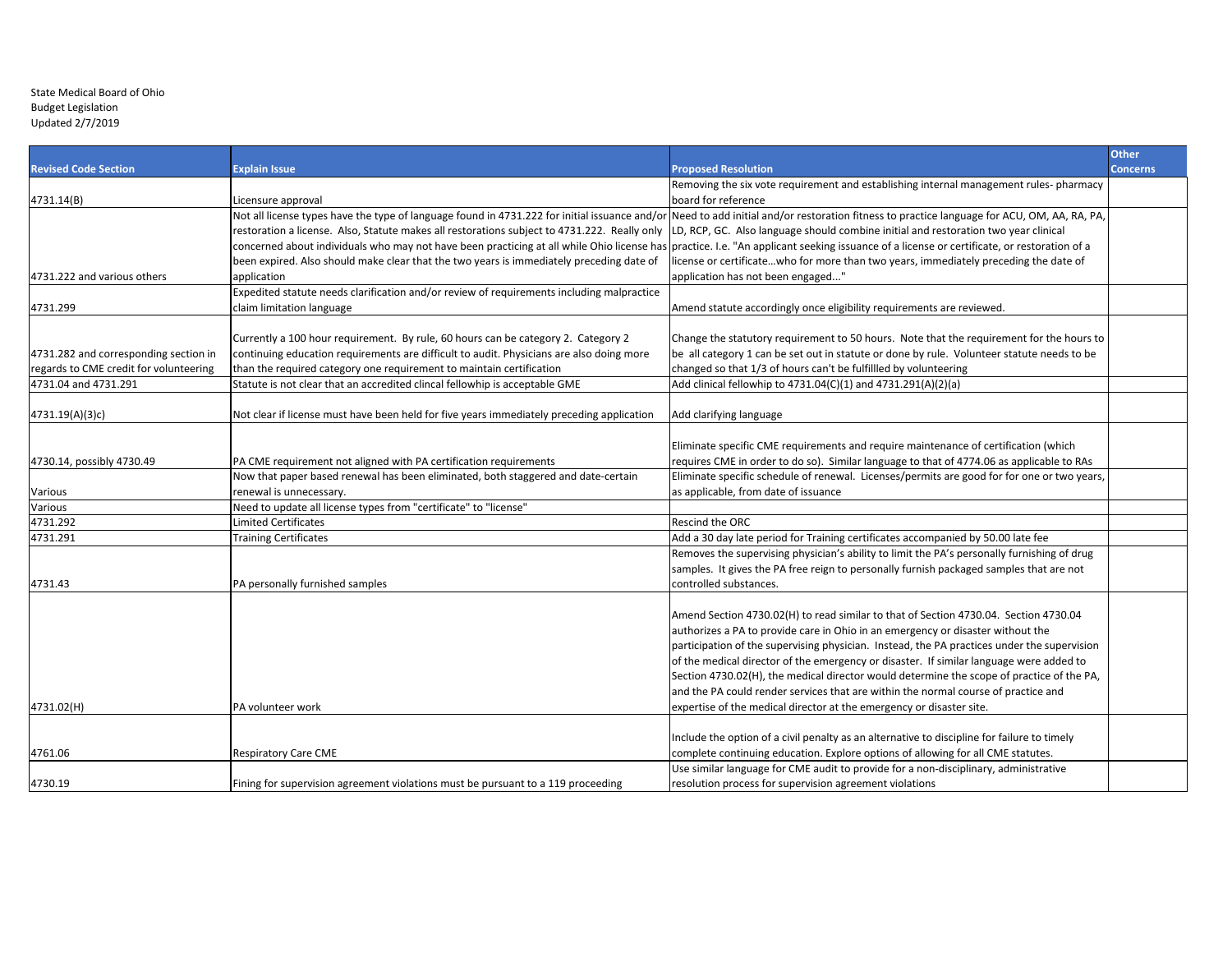# **Legal Dept. Rules Schedule**

As of 1/25/19

| <b>To February Board for Adoption</b>      |             | At JCARR- Hearing 11/28/18                            |
|--------------------------------------------|-------------|-------------------------------------------------------|
| 4761 Chapter $-1$ <sup>st</sup> group      | 4730-4-01   | 4731-33-01                                            |
|                                            | 4730-4-03   | 4731-33-03                                            |
| <b>To February Policy Committee</b>        | 4730-4-04   | 4731-33-04                                            |
| 4731-7-01<br>4731-9-01                     | 4731-11-12  |                                                       |
| 4731-4-01<br>4731-4-02                     |             |                                                       |
|                                            |             | At JCARR-Hearing 2/27/19                              |
| <b>To February Licensure Committee</b>     | 4778-1-02   | 4778-2-01                                             |
| 4730 - PA Rules                            | 4778-1-02.1 | 4778-2-02                                             |
|                                            | 4778-1-05   |                                                       |
| Sent for Initial Comment - deadline 2/8/19 | 4778-1-06   |                                                       |
| 4731-35-01<br>4731-35-02                   |             |                                                       |
|                                            |             | At JCAAR – no change – jurisdiction ends $4/24/19$    |
| <b>Rules at CSI</b>                        | 4778-1-01   | 4778-1-03                                             |
| 4731-18 Chapter (anti-trust review)        |             |                                                       |
| Comment deadline 11/22/18                  |             |                                                       |
| 4731-1-08                                  |             |                                                       |
|                                            |             | <b>Anticipated Schedule for 2019 Policy Committee</b> |
| Comment deadline (resubmitted)             |             |                                                       |
| 4731-1-24                                  | January:    | Consult Agreements - sent for initial                 |
|                                            |             | comment-deadline 2/8/19                               |
| Comment deadline 8/24/17                   |             |                                                       |
| 4731-1-01<br>4731-1-13                     | February:   | 4731-7-01 (Method of Notice of                        |
| 4731-1-18<br>4731-1-11                     |             | Meetings) ;4731-9-01 (Record of                       |
| 4731-1-19                                  |             | Board Meetings) ;4731-4-01;4731-4-                    |
|                                            |             | 02 (Criminal Records Checks) - to                     |
| Comment Deadline 5/31/18                   |             | <b>February Policy Committee</b>                      |
| 4731-31-01                                 |             |                                                       |
|                                            | March:      | Military Rules for all License Types                  |
| Comment Deadline 7/13/18                   |             |                                                       |
| 4731-18-01<br>4731-25-08                   | April:      | <b>Dietetics Rules</b>                                |
| 4731-34-01                                 |             |                                                       |
|                                            | May:        | <b>MAT Detox Rule</b>                                 |
| Comment Deadline 8/20/18                   |             |                                                       |
| 4731-27-02<br>4731-27-01                   | June:       | Respiratory Care Rules - 4761 - 2 <sup>nd</sup>       |
| 4731-27-03                                 |             | group                                                 |
|                                            |             |                                                       |
| Comment Deadline 10/12/18                  | July:       | 4731-11-03; 4731-11-04; 4731-11-                      |
| 4731-1-02<br>4731-1-05                     |             | 041;4731-11-05; 4731-11-11                            |
| 4731-6 Chapter 4759 Chapter                |             | (Controlled Substance Rules)                          |
|                                            |             |                                                       |
|                                            |             |                                                       |
| Comment Deadline 1/29/19                   |             |                                                       |
| 4731-16-16<br>4731-24-03                   |             |                                                       |
| 4731-24-01<br>4731-24-04                   |             |                                                       |
| 4731-24-02                                 |             |                                                       |
|                                            |             |                                                       |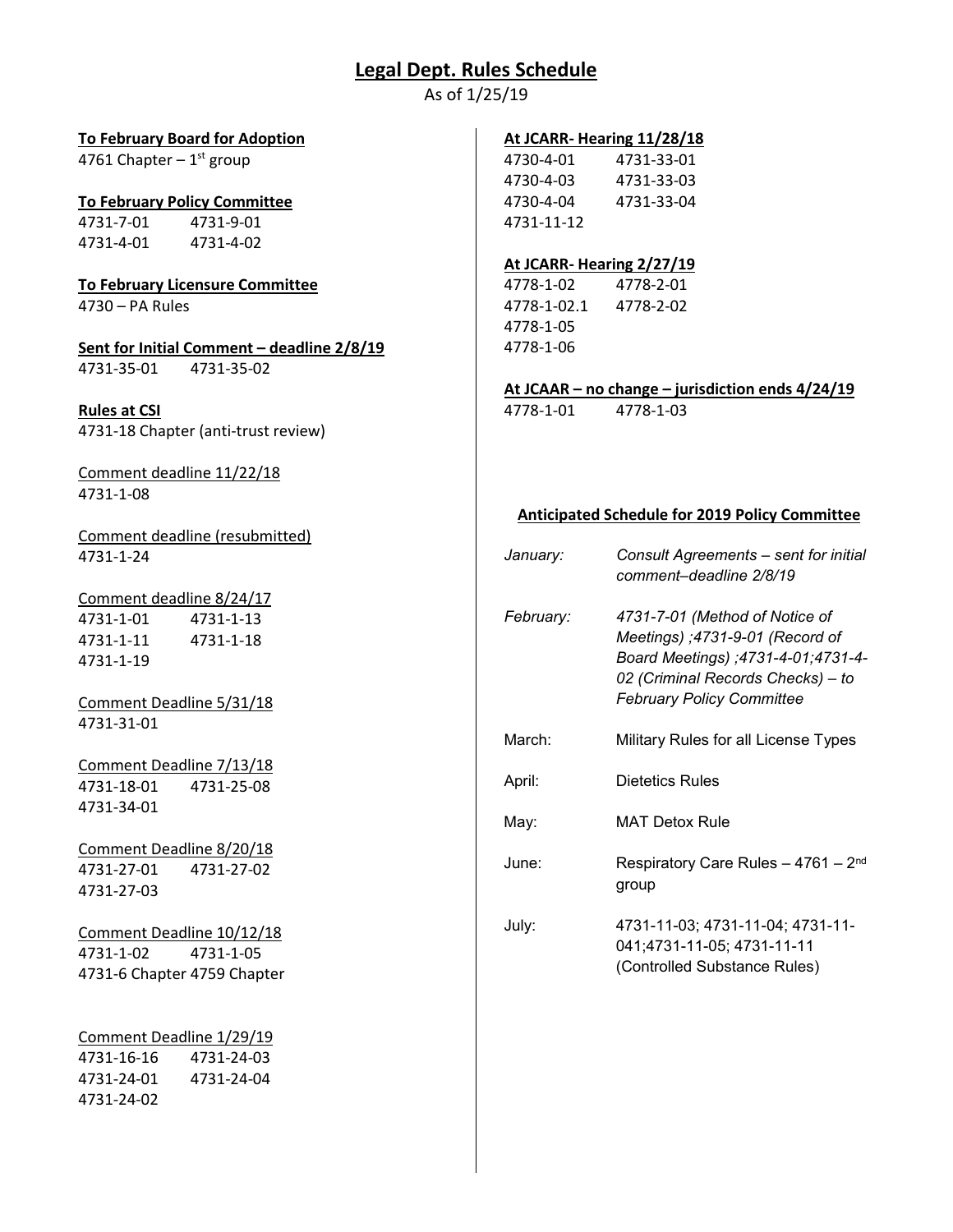| Rule        | <b>Rule Description</b>                                                                      | Date to<br><b>Committee</b> | Comm<br>approval | Board<br>approval | Sent for<br><b>Comment</b>     | <b>Board</b><br><b>Approval</b>     | <b>CSI filing</b> | <b>Board</b><br><b>Approval</b> | <b>JCARR</b><br>filing | <b>Rules</b><br><b>Hearing</b> | <b>Board</b><br><b>Review</b> | <b>Board</b><br><b>Adoption</b> | <b>New</b><br><b>Effective</b><br><b>Date</b> | <b>Current</b><br><b>Review</b><br><b>Date</b> |
|-------------|----------------------------------------------------------------------------------------------|-----------------------------|------------------|-------------------|--------------------------------|-------------------------------------|-------------------|---------------------------------|------------------------|--------------------------------|-------------------------------|---------------------------------|-----------------------------------------------|------------------------------------------------|
|             | Regulation of Physician                                                                      | 12/9/15                     |                  |                   |                                |                                     |                   |                                 |                        |                                |                               |                                 |                                               |                                                |
| 4730-1-01   | <b>Assistants - Definitions</b>                                                              | 11/8/15                     | 03/09/16         | 03/09/16          | 03/11/16                       | 05/11/16                            | 08/02/17          |                                 | 06/20/18               | 07/24/18                       |                               | 09/12/18                        | 09/30/18                                      | 09/30/23                                       |
| 4730-1-02   | Physician Assistant Practice                                                                 | 04/12/16                    |                  | 04/13/16          | 04/15/16                       | 06/08/16                            | 08/02/17          |                                 | 06/20/18               | 07/24/18                       |                               |                                 | 09/30/18                                      | rescinded                                      |
| 4730-1-03   | Duties of a Supervising Physician                                                            | 04/12/16                    |                  |                   |                                | 04/13/16 04/15/16 06/08/16          | 08/02/17          |                                 | 06/20/18               | 07/24/18                       |                               |                                 | 09/30/18                                      | rescinded                                      |
| 4730-1-04   | Supervision                                                                                  | 04/12/16                    |                  | 04/13/16          | 04/15/16                       | 06/08/16                            | 08/02/17          |                                 | 06/20/18               | 07/24/18                       |                               |                                 | 09/30/18                                      | rescinded                                      |
| 4730-1-05   | Quality Assurance System                                                                     | 12/09/15                    | 03/09/16         |                   | 12/22/17<br>03/09/16 3/11/2016 | 03/14/18                            | 04/02/18          |                                 | 06/20/18               | 07/24/18                       |                               |                                 |                                               | 08/07/23                                       |
|             |                                                                                              | 12/9/15                     |                  |                   | 6/20/17                        | 7/12/17                             |                   |                                 | 07/02/18               |                                |                               |                                 |                                               |                                                |
| 4730-1-06   | Licensure as a physician assistant 11/4/2015                                                 |                             |                  |                   | 04/13/16 4/15/2016 6/8/2016    |                                     | 8/2/2017          |                                 | 6/20/2018              | 07/24/18                       |                               | 09/12/18                        | 09/30/18                                      | 09/30/23                                       |
| 4730-1-06.1 | Military provisions related to<br>certificate to practice as a<br>physician assistant        |                             |                  |                   |                                |                                     |                   |                                 | 06/20/18               | 07/24/18                       |                               |                                 |                                               | 09/30/20                                       |
| 4730-1-07   | <b>Miscellaneous Provisions</b>                                                              | 12/09/15                    |                  | 04/13/16          | 04/15/16                       | 06/08/16                            | 08/02/17          |                                 | 06/20/18               | 07/24/18                       |                               | 09/12/18                        | 09/30/18                                      | 09/30/23                                       |
|             | Physician assistant delegation of<br>medical tasks and administration                        |                             |                  |                   |                                |                                     |                   |                                 |                        |                                |                               |                                 |                                               |                                                |
| 4730-1-08   | of drugs                                                                                     | 11/04/15                    |                  |                   | 11/04/15 11/06/15              |                                     | 02/01/16          | 04/13/16                        | 05/05/16               | 06/13/16                       |                               |                                 | 07/31/16                                      | 07/31/21                                       |
| 4730-2-01   | Physician Delegated Prescriptive<br>Authority - Definitions                                  | 05/10/16                    |                  |                   | 05/13/16                       | 08/10/16                            | 08/02/17          |                                 | 06/20/18               | 07/24/18                       |                               | 09/12/18                        | Amended<br>9/30/18                            | 03/19/19                                       |
| 4730-2-02   | <b>Educational Requirements for</b><br><b>Prescriptive Authority</b>                         | 12/09/15                    | 03/09/16         | 03/09/16          |                                | 03/11/16 05/11/16                   | 08/02/17          |                                 | 06/20/18               | 07/24/18                       |                               |                                 | 09/30/18                                      | rescinded                                      |
| 4730-2-03   | Application for a Provisional<br>Certificate to Prescribe                                    | 04/12/16                    | 04/13/16         |                   | 04/15/16                       | 06/08/16                            | 08/02/17          |                                 | 06/20/18               | 07/24/18                       |                               |                                 | 09/30/18                                      | rescinded                                      |
| 4730-2-04   | Period of on-site supervision of<br>physician-delegated prescriptive<br>authority            | 05/10/16                    |                  |                   | 12/22/17                       | 03/14/18                            | 04/02/18          |                                 | 08/20/18               | 09/26/18                       |                               |                                 | 11/14/18 11/30/18                             | 11/15/23                                       |
| 4730-2-05   | Addition of valid prescriber<br>number after initial licensure                               | 05/10/16                    |                  |                   | 12/22/17                       | 03/14/18                            | 04/02/18          |                                 | 08/20/18               | 09/26/18                       |                               | 11/14/18                        | 11/30/18                                      | 11/15/23                                       |
| 4730-2-06   | Physician Assistant Formulary                                                                | 05/10/16                    |                  |                   | 05/13/16                       |                                     |                   |                                 |                        |                                |                               |                                 |                                               | 06/30/19                                       |
| 4730-2-07   | <b>Standards for Prescribing</b>                                                             | 05/10/16                    |                  |                   | 05/13/16                       | 08/10/16                            | 08/02/17          |                                 | 06/20/18               | 07/24/18                       |                               |                                 | Amended<br>9/30/18                            | 06/30/19                                       |
| 4730-2-08   | <b>Standards for Personally</b><br><b>Furnishing Drugs and</b><br><b>Therapeutic Devices</b> | 05/10/16                    |                  |                   |                                | 05/13/16 08/10/16 08/02/17          |                   |                                 | 06/20/18               | 07/24/18                       |                               |                                 | 09/30/18                                      | rescinded                                      |
|             | <b>Standards for Personally</b><br>Furnishing Samples of Drugs and                           |                             |                  |                   |                                |                                     |                   |                                 |                        |                                |                               |                                 |                                               |                                                |
| 4730-2-09   | <b>Therapeutic Devices</b>                                                                   | 05/10/16                    |                  |                   |                                | 05/13/16 08/10/16 08/02/17          |                   |                                 |                        | 06/20/18 07/24/18              |                               |                                 | 09/30/18                                      | rescinded                                      |
| 4730-2-10   | Standards and Procedures for<br>use of OARRS                                                 |                             | 03/09/16         | 03/09/16          |                                | 03/11/16 05/11/16 08/02/17          |                   |                                 | 06/20/18               | 07/24/18                       |                               | 09/12/18                        | 09/30/18                                      | 09/30/23                                       |
|             | Criminal Records Checks - (For<br>Physician Assistants) -                                    |                             |                  |                   |                                |                                     |                   |                                 |                        |                                |                               |                                 | Amended                                       |                                                |
| 4730-3-01   | Definitions                                                                                  | 04/12/16                    |                  |                   |                                | 04/13/16 04/15/16 06/08/16 08/02/17 |                   |                                 |                        | 06/20/18 07/24/18              |                               |                                 | 9/30/18                                       | 06/30/19                                       |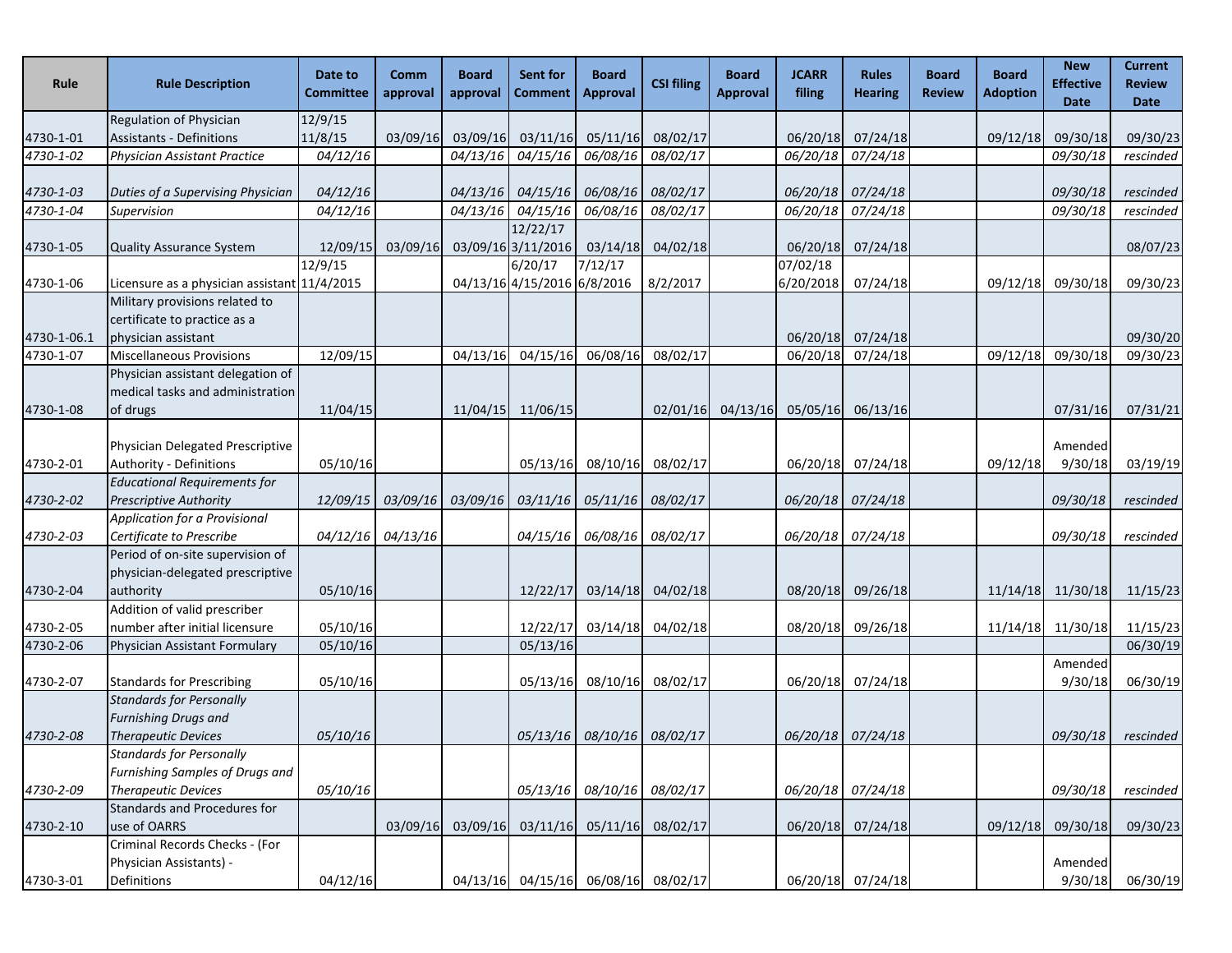| Rule      | <b>Rule Description</b>                                                                                                                                                                         | Date to<br><b>Committee</b> | Comm<br>approval | <b>Board</b><br>approval | <b>Sent for</b><br><b>Comment</b> | <b>Board</b><br><b>Approval</b> | <b>CSI filing</b>              | <b>Board</b><br><b>Approval</b> | <b>JCARR</b><br>filing | <b>Rules</b><br><b>Hearing</b> | <b>Board</b><br><b>Review</b> | <b>Board</b><br><b>Adoption</b>              | <b>New</b><br><b>Effective</b><br><b>Date</b> | <b>Current</b><br><b>Review</b><br><b>Date</b> |
|-----------|-------------------------------------------------------------------------------------------------------------------------------------------------------------------------------------------------|-----------------------------|------------------|--------------------------|-----------------------------------|---------------------------------|--------------------------------|---------------------------------|------------------------|--------------------------------|-------------------------------|----------------------------------------------|-----------------------------------------------|------------------------------------------------|
|           |                                                                                                                                                                                                 |                             |                  |                          |                                   |                                 |                                |                                 |                        |                                |                               |                                              | Amended                                       |                                                |
| 4730-3-02 | <b>Criminal Records Checks</b>                                                                                                                                                                  | 04/12/16                    |                  | 04/13/16                 | 04/15/16                          | 06/08/16                        | 08/02/17                       |                                 | 06/20/18               | 07/24/18                       |                               |                                              | 9/30/18                                       | 06/30/19                                       |
| 4730-4-01 | Definitions                                                                                                                                                                                     |                             |                  |                          | 02/21/18                          | 07/11/18                        | 08/03/18                       |                                 |                        | 10/24/18 11/28/18              |                               |                                              |                                               |                                                |
| 4730-4-03 | Office Based Treatment for<br>Opioid addiction                                                                                                                                                  |                             |                  |                          | 02/21/18                          | 07/11/18                        | 08/03/18                       |                                 |                        | 10/24/18 11/28/18              |                               |                                              |                                               |                                                |
| 4730-4-04 | Medication assisted treatment<br>using naltrexone                                                                                                                                               |                             |                  |                          |                                   | $02/21/18$ 07/11/18             | 08/03/18                       |                                 |                        | 10/24/18 11/28/18              |                               |                                              |                                               |                                                |
| 4731-1-01 | Limited Practitioners - Definition<br>of Terms                                                                                                                                                  | 07/13/16                    |                  |                          | 5/15/17                           | 7/12/17<br>7/13/2016 9/14/2016  | 08/07/17                       |                                 |                        |                                |                               |                                              | 01/24/12                                      | 01/24/17                                       |
|           | Application of Rules Governing<br>Limited Branches of Medicine or                                                                                                                               |                             |                  | 12/10/14                 |                                   |                                 |                                |                                 |                        |                                |                               |                                              |                                               |                                                |
| 4731-1-02 | Surgery                                                                                                                                                                                         |                             |                  | 05/13/15                 |                                   |                                 | 05/14/18 09/14/16 09/24/18     |                                 | 07/01/15               |                                |                               | 09/09/15                                     | 09/30/15                                      | 09/30/20                                       |
| 4731-1-03 | <b>General Prohibitions</b>                                                                                                                                                                     | 07/13/16                    |                  |                          | 07/13/16                          | 09/14/16                        | 09/26/17                       |                                 | 08/31/18               |                                |                               | no change                                    |                                               | 08/31/23                                       |
|           | Scope of Practice:                                                                                                                                                                              |                             |                  |                          |                                   |                                 |                                |                                 | 12/12/18               |                                |                               |                                              |                                               |                                                |
| 4731-1-04 | Mechanotherapy                                                                                                                                                                                  | 04/13/16                    |                  | 04/13/16                 | 04/15/16                          | 09/14/16                        | 09/26/17                       |                                 | 9/24/2018              | 10/25/18                       |                               | 12/12/18                                     | 12/31/18                                      | 12/31/23                                       |
|           | Scope of Practice: Massage                                                                                                                                                                      |                             |                  |                          | 6/20/18                           |                                 | 9/24/18                        |                                 |                        |                                |                               |                                              |                                               |                                                |
| 4731-1-05 | Therapy                                                                                                                                                                                         | 07/13/16                    |                  |                          | 7/13/2016                         |                                 | 09/14/16 9/26/2017             |                                 |                        | 09/24/18 10/25/18              |                               | 12/12/18                                     | 12/31/18                                      | 12/31/23                                       |
| 4731-1-06 | Scope of Practice: Naprapathy                                                                                                                                                                   | 04/13/16                    |                  | 04/13/16                 | 04/15/16                          |                                 | 09/14/16 09/26/17              |                                 | 08/31/18               |                                |                               | no change                                    |                                               | 08/31/23                                       |
| 4731-1-07 | Eligibility of Electrologists<br>Licensed by the Ohio State<br>Board of Cosmetology to Obtain<br>Licensure as Cosmetic Therapists<br>Pursuant to Chapter 4731 ORC<br>and Subsequent Limitations | 07/13/16                    |                  |                          |                                   | 09/14/16                        | 09/26/17                       |                                 | 09/24/18               | 10/25/18                       |                               | 12/12/18                                     | 12/31/18                                      | 12/31/23                                       |
| 4731-1-08 | <b>Continuing Cosmetic Therapy</b><br><b>Education Requirements for</b><br>Registration or Reinstatement of<br>a License to Practice Cosmetic<br>Therapy                                        | 10/10/18                    |                  |                          | 07/18/18                          |                                 | 10/31/18<br>09/14/16 2/20/2018 |                                 |                        |                                |                               |                                              |                                               | 12/31/17                                       |
| 4731-1-09 | <b>Cosmetic Therapy Curriculum</b><br>Requirements                                                                                                                                              | 07/13/16                    |                  |                          | 07/13/16                          |                                 | 09/14/16 09/26/17              |                                 | 08/31/18               |                                |                               | no change                                    |                                               | 08/31/23                                       |
| 4731-1-10 | <b>Distance Education</b>                                                                                                                                                                       | 07/13/16                    |                  |                          |                                   |                                 | 07/13/16 09/14/16 09/26/17     |                                 |                        |                                |                               | 09/24/18 10/25/18 01/09/19 01/09/19 01/31/19 |                                               | 01/31/24                                       |
| 4731-1-11 | Application and Certification                                                                                                                                                                   | 07/13/16                    |                  |                          | 5/15/17                           | 07/12/17<br>7/13/2016 9/14/2016 | 08/07/17                       |                                 |                        |                                |                               |                                              |                                               | 01/24/17                                       |
|           |                                                                                                                                                                                                 | $\frac{1}{2}$ /10/16        |                  |                          |                                   |                                 |                                |                                 |                        |                                |                               |                                              |                                               |                                                |
| 4731-1-12 | Examination                                                                                                                                                                                     | 12/9/2015                   |                  | 12/09/15 12/09/15        | 12/11/15                          | 02/10/16                        |                                | 03/07/16 05/11/16               | 08/16/16               | 09/19/16                       |                               | 10/19/16 11/09/16                            | 11/30/16                                      | 11/30/21                                       |
|           | Examination Failure; Additional                                                                                                                                                                 |                             |                  |                          | 5/15/17                           | 7/12/17                         |                                |                                 |                        |                                |                               |                                              |                                               |                                                |
| 4731-1-13 | <b>Training</b>                                                                                                                                                                                 | 07/13/16                    |                  |                          |                                   | 7/13/2016 9/14/2016             | 08/07/17                       |                                 |                        |                                |                               |                                              |                                               | 01/24/17                                       |
| 4731-1-14 | <b>Preliminary Education</b><br>Certificate                                                                                                                                                     |                             |                  |                          |                                   | 09/14/16                        |                                |                                 |                        |                                |                               |                                              |                                               | rescinded                                      |
| 4731-1-15 | Determination of Standing of<br>School, College or Institution                                                                                                                                  | 07/13/16                    |                  |                          | 07/13/16                          |                                 | 09/14/16 09/26/17              |                                 |                        | 09/24/18 10/25/18              |                               |                                              | 12/12/18 12/31/18                             | 12/31/23                                       |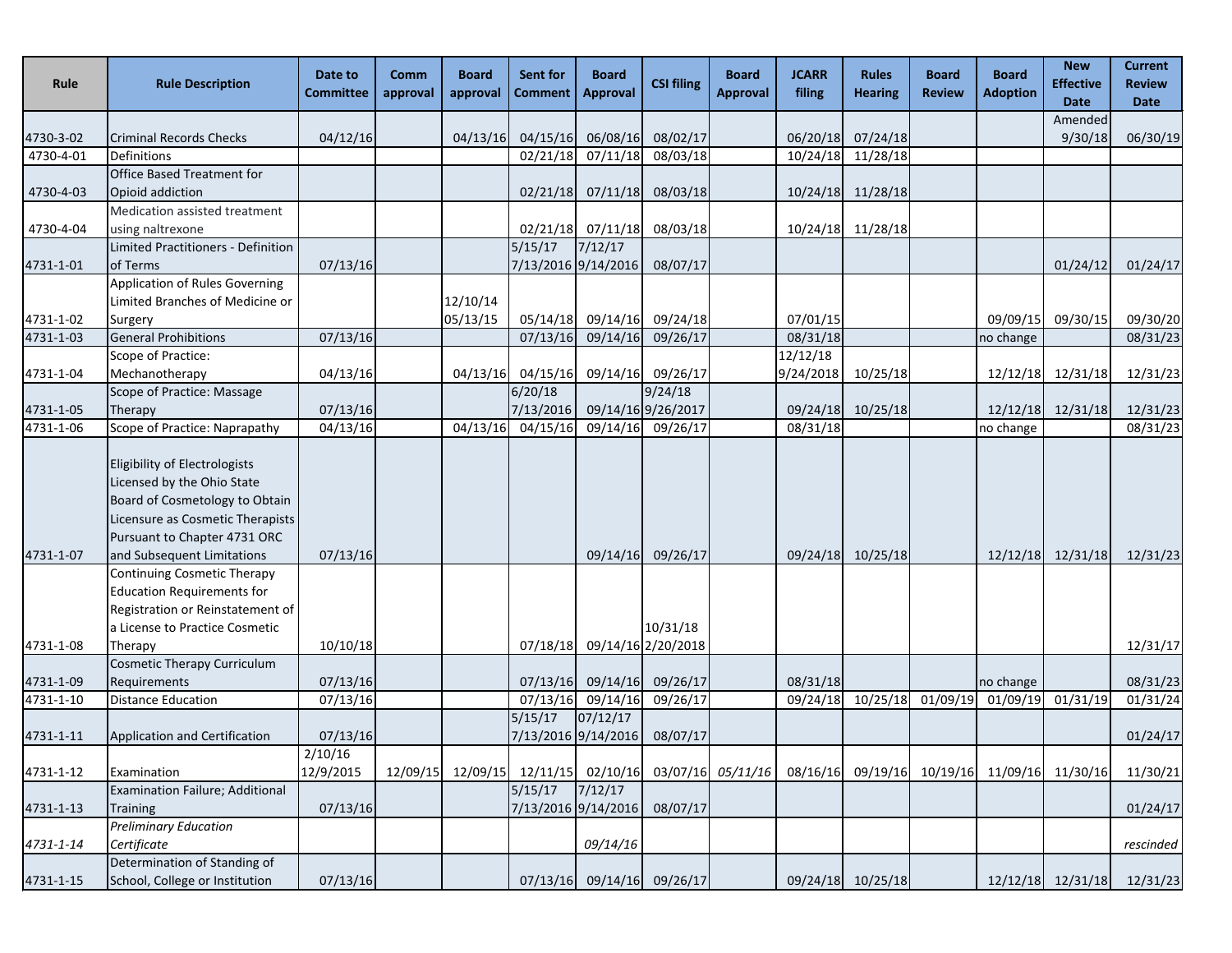| Rule      | <b>Rule Description</b>                            | Date to<br><b>Committee</b> | Comm<br>approval | <b>Board</b><br>approval | <b>Sent for</b><br><b>Comment</b> | <b>Board</b><br><b>Approval</b> | <b>CSI filing</b> | <b>Board</b><br><b>Approval</b> | <b>JCARR</b><br>filing | <b>Rules</b><br><b>Hearing</b>        | <b>Board</b><br><b>Review</b> | <b>Board</b><br><b>Adoption</b> | <b>New</b><br><b>Effective</b><br><b>Date</b> | <b>Current</b><br><b>Review</b><br><b>Date</b> |
|-----------|----------------------------------------------------|-----------------------------|------------------|--------------------------|-----------------------------------|---------------------------------|-------------------|---------------------------------|------------------------|---------------------------------------|-------------------------------|---------------------------------|-----------------------------------------------|------------------------------------------------|
|           |                                                    |                             |                  |                          | 6/20/18                           |                                 |                   |                                 |                        |                                       |                               |                                 |                                               |                                                |
|           | Massage Therapy curriculum                         | 2/10/16                     |                  |                          | 12/11/201                         |                                 | 8/24/18           |                                 | 10/24/18               | 11/28/18                              | 01/09/19                      | 1/9/19                          |                                               |                                                |
| 4731-1-16 | rule (Five year review)                            | 12/9/2015                   |                  | 12/09/15 12/09/15 5      |                                   |                                 | 02/10/16 3/7/2016 |                                 |                        | 05/11/16 8/16/2016 9/19/2016 10/19/16 |                               | 11/9/2016                       | 01/31/19                                      | 11/30/21                                       |
| 4731-1-17 | <b>Instructional Staff</b>                         | 07/13/16                    |                  |                          | 07/13/16                          | 09/14/16                        | 09/26/17          |                                 | 09/24/18               | 10/25/18                              |                               |                                 |                                               | 01/24/17                                       |
|           | Grounds for Suspension,<br>Revocation or Denial of |                             |                  |                          |                                   |                                 |                   |                                 |                        |                                       |                               |                                 |                                               |                                                |
|           | Certificate of Good Standing,                      |                             |                  |                          | 5/15/17                           | 7/12/17                         |                   |                                 |                        |                                       |                               |                                 |                                               |                                                |
| 4731-1-18 | <b>Hearing Rights</b>                              | 07/13/16                    |                  |                          |                                   | 7/13/2016 9/14/2016             | 08/07/17          |                                 |                        |                                       |                               |                                 |                                               | 01/24/17                                       |
|           |                                                    |                             |                  |                          | 5/15/17                           | 7/12/17                         |                   |                                 |                        |                                       |                               |                                 |                                               |                                                |
| 4731-1-19 | <b>Probationary Status</b>                         | 07/13/16                    |                  |                          |                                   | 7/13/2016 9/14/2016             | 08/07/17          |                                 |                        |                                       |                               |                                 |                                               | 01/24/17                                       |
| 4731-1-23 | Home Study Schools                                 |                             |                  |                          |                                   |                                 |                   |                                 |                        |                                       |                               |                                 |                                               | rescinded                                      |
|           |                                                    |                             |                  | $2nd -$                  |                                   |                                 |                   |                                 |                        |                                       |                               |                                 |                                               |                                                |
| 4731-1-24 | Massage Therapy Continuing<br>Education            |                             |                  | 3/29/17                  |                                   |                                 |                   |                                 |                        |                                       |                               |                                 |                                               |                                                |
|           | Determination of Equiv. Military                   |                             |                  | 03/09/16 3/9/2016        | 03/09/16                          |                                 | 10/26/16          |                                 | 7/1/2015               |                                       |                               |                                 |                                               |                                                |
| 4731-1-25 | Educ. For CT/MT                                    |                             | 04/08/15         | 05/13/15                 | 07/23/15                          |                                 | 07/23/15          |                                 | 9/24/15                |                                       |                               | 11/02/15 12/09/15 12/09/15      | 12/31/15                                      | 12/31/20                                       |
|           |                                                    |                             |                  |                          |                                   |                                 |                   | 11/08/17                        |                        |                                       |                               |                                 |                                               |                                                |
| 4731-2-01 | Public Notice of Rules Procedure                   | 10/14/15                    | 10/14/15         | 10/14/15                 | 04/15/16                          | 06/08/16                        |                   | 7/12/2017                       | 09/19/17               | 10/25/17                              |                               |                                 | 12/07/17                                      | 12/07/22                                       |
|           | Criminal Records Checks -                          |                             |                  |                          |                                   |                                 |                   |                                 |                        |                                       |                               |                                 |                                               |                                                |
| 4731-4-01 | Definitions                                        |                             |                  |                          |                                   |                                 |                   |                                 |                        |                                       |                               |                                 |                                               | 06/29/19                                       |
| 4731-4-02 | <b>Criminal Records Checks</b>                     |                             |                  |                          |                                   |                                 |                   |                                 |                        |                                       |                               |                                 |                                               | 06/29/19                                       |
|           |                                                    |                             |                  |                          | 2/8/17                            |                                 |                   |                                 |                        |                                       |                               |                                 |                                               |                                                |
| 4731-5-01 | <b>Admission to Examinations</b>                   | 05/11/16                    |                  |                          | 5/13/2016                         | 07/13/16                        |                   |                                 |                        | 06/09/17 no change                    |                               |                                 |                                               | 06/09/22                                       |
|           | Examination Failure; Inspection                    |                             |                  |                          | 2/8/17                            |                                 |                   |                                 |                        |                                       |                               |                                 |                                               |                                                |
| 4731-5-02 | and Regrading                                      | 05/11/16                    |                  |                          | 5/13/2016                         | 07/13/16                        |                   |                                 |                        | $06/09/17$ no change                  |                               |                                 |                                               | 06/09/22                                       |
|           |                                                    |                             |                  |                          | 2/8/17                            |                                 |                   |                                 |                        |                                       |                               |                                 |                                               |                                                |
| 4731-5-03 | <b>Conduct During Examinations</b>                 | 05/11/16                    |                  |                          | 5/13/2016<br>2/8/17               | 07/13/16                        |                   |                                 |                        | 06/09/17 no change                    |                               |                                 |                                               | 06/09/22                                       |
| 4731-5-04 | <b>Termination of Examinations</b>                 | 05/11/16                    |                  |                          | 5/13/2016                         | 07/13/16                        |                   |                                 |                        | 06/09/17 no change                    |                               |                                 |                                               | 06/09/22                                       |
|           |                                                    |                             |                  |                          | 2/26/18                           |                                 |                   |                                 |                        |                                       |                               |                                 |                                               |                                                |
|           | Medical or Osteopathic                             | 1/10/18                     |                  |                          | 2/8/17                            |                                 |                   |                                 |                        |                                       |                               |                                 |                                               |                                                |
| 4731-6-01 | Licensure: Definitions                             | 5/11/2016                   |                  |                          | 5/13/2016                         | 07/13/16                        | 09/25/18          |                                 | 05/23/17               | 06/23/17                              |                               | 08/09/17                        | 08/31/17                                      | 08/31/22                                       |
|           | Preliminary Education for                          |                             |                  |                          | 2/26/18                           |                                 |                   |                                 |                        |                                       |                               |                                 |                                               |                                                |
|           | Medical and Osteopathic                            | 1/10/18                     |                  |                          | 2/8/17                            |                                 |                   |                                 |                        |                                       |                               |                                 |                                               |                                                |
| 4731-6-02 | Licensure                                          | 5/11/2016                   |                  |                          | 5/13/2016                         |                                 | 07/13/16 09/25/18 |                                 |                        | $06/09/17$ no change                  |                               |                                 |                                               | 06/09/22                                       |
|           |                                                    |                             |                  |                          | 2/26/18                           |                                 |                   |                                 |                        |                                       |                               |                                 |                                               |                                                |
|           | Eligibility for the Medical and                    |                             |                  |                          | 2/8/17                            |                                 |                   |                                 |                        |                                       |                               |                                 |                                               |                                                |
| 4731-6-03 | Osteopathic Examination                            | 05/11/16                    |                  |                          | 5/13/2016                         |                                 | 07/13/16 09/25/18 |                                 |                        | 06/09/17 no change                    |                               |                                 |                                               | 06/09/22                                       |
|           |                                                    |                             |                  |                          | 2/26/18                           |                                 |                   |                                 |                        |                                       |                               |                                 |                                               |                                                |
|           | Demonstration of proficiency in                    |                             |                  |                          | 2/8/17                            |                                 |                   |                                 |                        |                                       |                               |                                 |                                               |                                                |
| 4731-6-04 | spoken English                                     | 05/11/16                    |                  |                          | 5/13/2016                         |                                 | 07/13/16 09/25/18 |                                 |                        | 06/09/17 no change                    |                               |                                 |                                               | 06/09/22                                       |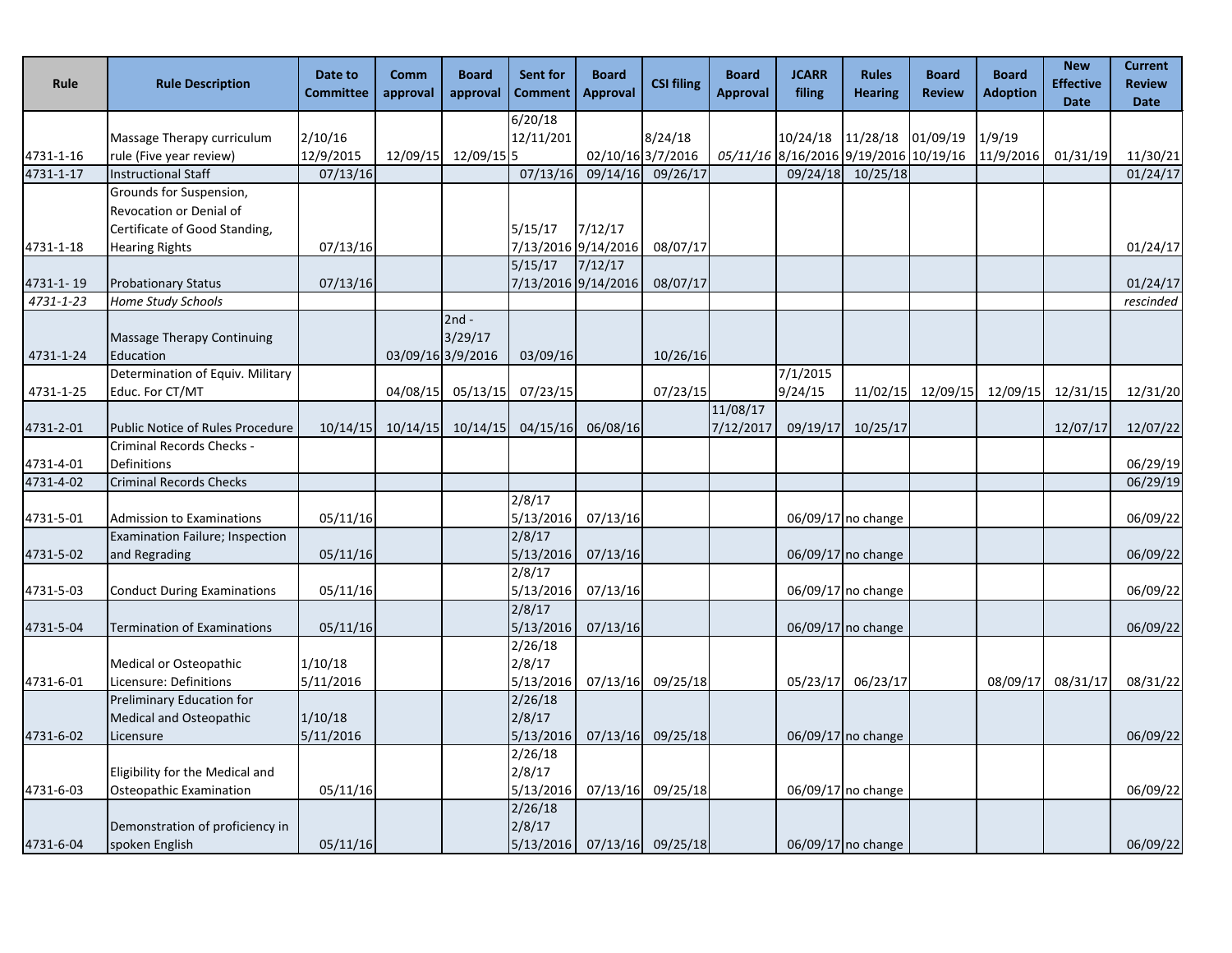| Rule      | <b>Rule Description</b>                                   | Date to<br><b>Committee</b> | Comm<br>approval | <b>Board</b><br>approval | Sent for<br><b>Comment</b> | <b>Board</b><br><b>Approval</b> | <b>CSI filing</b> | <b>Board</b><br><b>Approval</b> | <b>JCARR</b><br>filing | <b>Rules</b><br><b>Hearing</b> | <b>Board</b><br><b>Review</b> | <b>Board</b><br><b>Adoption</b> | <b>New</b><br><b>Effective</b><br><b>Date</b> | <b>Current</b><br><b>Review</b><br><b>Date</b> |
|-----------|-----------------------------------------------------------|-----------------------------|------------------|--------------------------|----------------------------|---------------------------------|-------------------|---------------------------------|------------------------|--------------------------------|-------------------------------|---------------------------------|-----------------------------------------------|------------------------------------------------|
|           |                                                           |                             |                  |                          | 2/26/18                    |                                 |                   |                                 |                        |                                |                               |                                 |                                               |                                                |
|           | Format of Medical and                                     | 1/10/18                     |                  |                          | 2/8/17                     |                                 |                   |                                 |                        |                                |                               |                                 |                                               |                                                |
| 4731-6-05 | Osteopathic Examination                                   | 5/11/2016                   |                  |                          | 5/13/2016                  | 07/13/16                        | 09/25/18          |                                 | 05/23/17               | 06/23/17                       |                               | 06/09/17                        | 08/31/17                                      | 08/31/22                                       |
|           |                                                           |                             |                  |                          | 2/26/18                    |                                 |                   |                                 |                        |                                |                               |                                 |                                               |                                                |
|           |                                                           |                             |                  |                          | 2/8/17                     |                                 |                   |                                 |                        |                                |                               |                                 |                                               |                                                |
| 4731-6-07 | Passing Average on Examination                            | 05/11/16                    |                  |                          | 5/13/2016                  | 07/13/16                        | 09/25/18          |                                 |                        | 06/09/17 no change             |                               |                                 |                                               | 06/09/22                                       |
|           |                                                           |                             |                  |                          | 2/26/18                    |                                 |                   |                                 |                        |                                |                               |                                 |                                               |                                                |
|           | <b>Clinical Competency</b>                                |                             |                  |                          | 2/8/17                     |                                 |                   |                                 |                        |                                |                               |                                 |                                               |                                                |
| 4731-6-10 | Examination                                               | 05/11/16                    |                  |                          | 5/13/2016                  | 07/13/16                        | 09/25/18          |                                 | 05/23/17               | 06/23/17                       |                               | 06/09/17                        | 08/31/17                                      | 06/09/22                                       |
|           | Examination for physician                                 | 1/10/18                     |                  |                          | 2/26/18                    |                                 |                   |                                 |                        |                                |                               |                                 |                                               |                                                |
| 4731-6-14 | licensure                                                 | 5/11/2016                   |                  |                          | 2/8/2017                   | 07/13/16                        | 09/25/18          |                                 |                        | 06/09/17 no change             |                               |                                 |                                               | 04/29/19                                       |
|           | Eligibility for Licensure of                              |                             |                  |                          |                            |                                 |                   |                                 |                        |                                |                               |                                 |                                               |                                                |
|           | National Board Diplomats and                              |                             |                  |                          | 2/26/18                    |                                 |                   |                                 |                        |                                |                               |                                 |                                               |                                                |
|           | <b>Medical Council of Canada</b>                          | 1/10/18                     |                  |                          | 2/8/17                     |                                 |                   |                                 |                        |                                |                               |                                 |                                               |                                                |
| 4731-6-15 | Licentiates                                               | 5/11/2016                   |                  |                          | 5/13/2016                  | 07/13/16                        | 09/25/18          |                                 |                        | 06/09/17 no change             |                               |                                 |                                               | 06/09/22                                       |
|           | Eligibility for Medical or                                |                             |                  |                          |                            |                                 |                   |                                 |                        |                                |                               |                                 |                                               |                                                |
|           | Osteopathic Licensure by                                  |                             |                  |                          |                            |                                 |                   |                                 |                        |                                |                               |                                 |                                               |                                                |
|           | <b>Endorsement of Licenses</b>                            | 1/10/18                     |                  |                          | 2/26/18                    |                                 |                   |                                 |                        |                                |                               |                                 |                                               |                                                |
| 4731-6-16 | <b>Granted by Other States</b>                            | 5/11/2016                   |                  |                          | 2/8/2017                   | 07/13/16                        | 09/25/18          |                                 |                        | 06/09/17 no change             |                               |                                 |                                               | 04/29/19                                       |
|           | Requests for medical or                                   |                             |                  |                          |                            |                                 |                   |                                 |                        |                                |                               |                                 |                                               |                                                |
|           | osteopathic licensure                                     |                             |                  |                          |                            |                                 |                   |                                 |                        |                                |                               |                                 |                                               |                                                |
| 4731-6-20 | application<br><b>Application Procedures for</b>          |                             |                  |                          |                            |                                 |                   |                                 |                        |                                |                               |                                 |                                               | rescinded                                      |
|           |                                                           |                             |                  |                          |                            |                                 |                   |                                 |                        |                                |                               |                                 |                                               |                                                |
|           | Certificate Issuance;<br>Investigation; Notice of Hearing | 1/10/18                     |                  |                          | 2/26/18<br>2/8/17          |                                 |                   |                                 |                        |                                |                               |                                 |                                               |                                                |
| 4731-6-21 | Rights                                                    | 5/11/2016                   |                  |                          | 5/13/2016                  | 07/13/16                        | 09/25/18          |                                 | 05/23/17               | 06/23/17                       |                               | 08/09/17                        | 08/31/17                                      | 08/31/22                                       |
|           | Abandonment and Withdrawal                                |                             |                  |                          | 2/26/18                    |                                 |                   |                                 |                        |                                |                               |                                 |                                               |                                                |
|           | of Medical and Osteopathic                                | 1/10/18                     |                  |                          | 2/8/17                     |                                 |                   |                                 |                        |                                |                               |                                 |                                               |                                                |
| 4731-6-22 | Licensure Applications                                    | 5/11/2016                   |                  |                          | 5/13/2016                  | 07/13/16                        | 09/25/18          |                                 | 05/23/17               | 06/23/17                       |                               | 08/09/17                        | 08/31/17                                      | 08/31/22                                       |
|           |                                                           |                             |                  |                          | 2/26/18                    |                                 |                   |                                 |                        |                                |                               |                                 |                                               |                                                |
|           |                                                           | 1/10/18                     |                  |                          | 2/8/17                     |                                 |                   |                                 |                        |                                |                               |                                 |                                               |                                                |
| 4731-6-30 | <b>Training Certificates</b>                              | 5/11/2016                   |                  |                          | 5/13/2016                  | 07/13/16                        | 09/25/18          |                                 | 05/23/17               | 06/23/17                       |                               | 08/09/17                        | 08/31/17                                      | 08/31/22                                       |
|           | <b>Limited Preexamination</b>                             |                             |                  |                          | 2/26/18                    |                                 |                   |                                 |                        |                                |                               |                                 |                                               |                                                |
|           | Registration and Limited                                  | 1/10/18                     |                  |                          | 2/8/17                     |                                 |                   |                                 |                        |                                |                               |                                 |                                               |                                                |
| 4731-6-31 | Certification                                             | 5/11/2016                   |                  |                          | 5/13/2016                  | 07/13/16                        | 09/25/18          |                                 |                        | 06/09/17 no change             |                               |                                 |                                               | 06/09/22                                       |
|           |                                                           |                             |                  |                          | 2/26/18                    |                                 |                   |                                 |                        |                                |                               |                                 |                                               |                                                |
|           |                                                           | 1/10/18                     |                  |                          | 2/8/17                     |                                 |                   |                                 |                        |                                |                               |                                 |                                               |                                                |
| 4731-6-32 | <b>Visiting Faculty Certificates</b>                      | 5/11/2016                   |                  |                          | 5/13/2016                  | 07/13/16                        | 09/25/18          |                                 | 05/23/17               | 06/23/17                       |                               | 08/09/17                        | 08/31/17                                      | 08/31/22                                       |
|           |                                                           |                             |                  |                          | 2/26/18                    |                                 |                   |                                 |                        |                                |                               |                                 |                                               |                                                |
|           |                                                           | 1/10/18                     |                  |                          | 2/8/17                     |                                 |                   |                                 |                        |                                |                               |                                 |                                               |                                                |
| 4731-6-33 | <b>Special Activity Certificates</b>                      | 5/11/2016                   |                  |                          | 5/13/2016                  |                                 | 07/13/16 09/25/18 |                                 | 05/23/17               | 06/23/17                       |                               |                                 | 08/09/17 08/31/17                             | 08/31/22                                       |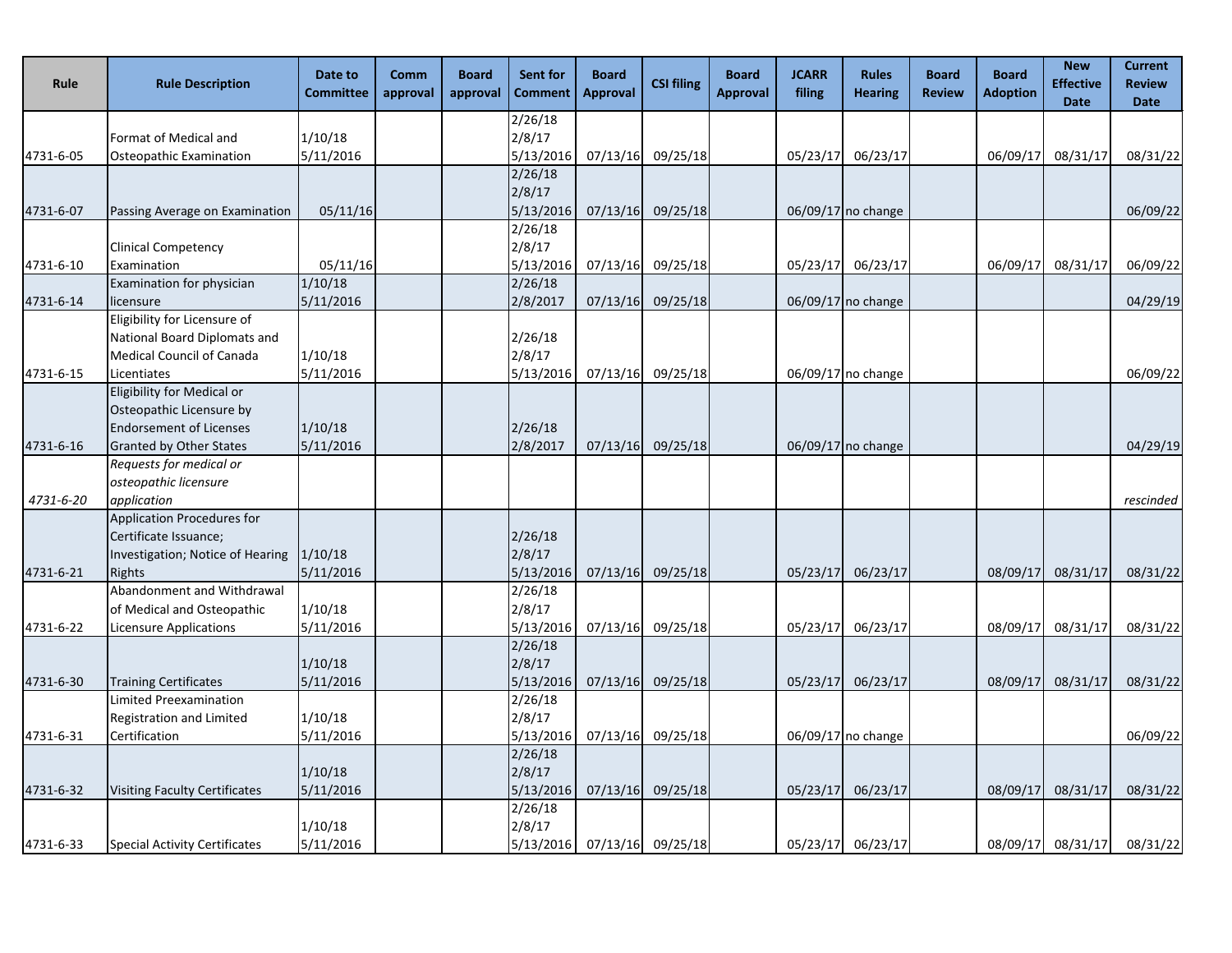| Rule       | <b>Rule Description</b>                                         | Date to<br><b>Committee</b> | Comm<br>approval  | <b>Board</b><br>approval                     | Sent for<br><b>Comment</b> | <b>Board</b><br><b>Approval</b> | <b>CSI filing</b>                                     | <b>Board</b><br><b>Approval</b> | <b>JCARR</b><br>filing | <b>Rules</b><br><b>Hearing</b> | <b>Board</b><br><b>Review</b> | <b>Board</b><br><b>Adoption</b> | <b>New</b><br><b>Effective</b><br><b>Date</b> | <b>Current</b><br><b>Review</b><br><b>Date</b> |
|------------|-----------------------------------------------------------------|-----------------------------|-------------------|----------------------------------------------|----------------------------|---------------------------------|-------------------------------------------------------|---------------------------------|------------------------|--------------------------------|-------------------------------|---------------------------------|-----------------------------------------------|------------------------------------------------|
|            |                                                                 |                             |                   |                                              | 2/26/18                    |                                 |                                                       |                                 |                        |                                |                               |                                 |                                               |                                                |
|            |                                                                 | 1/10/18                     |                   |                                              | 2/8/17                     |                                 |                                                       |                                 |                        |                                |                               |                                 |                                               |                                                |
| 4731-6-34  | <b>Volunteer's Certificates</b><br>Processing applications from | 5/11/2016                   |                   |                                              | 5/13/2016                  | 07/13/16                        | 09/25/18                                              |                                 | 05/23/17               | 06/23/17                       |                               | 08/09/17                        | 08/31/17                                      | 08/31/22                                       |
|            | service members, veterans, or                                   |                             |                   |                                              |                            |                                 |                                                       |                                 |                        |                                |                               |                                 |                                               |                                                |
|            | spouses of service members or                                   |                             |                   |                                              | 2/26/18                    |                                 | 9/25/18                                               |                                 |                        |                                |                               |                                 |                                               |                                                |
| 4731-6-35  | veterans.                                                       | 01/10/18                    |                   | 05/13/15 2/8/2017                            |                            |                                 | 1/8/2015                                              |                                 |                        | 06/09/17 no change             |                               | 09/09/15                        | 09/30/15                                      | 09/30/20                                       |
| 4731-7-01  | Method of Notice of Meetings                                    |                             |                   |                                              |                            |                                 |                                                       |                                 |                        |                                |                               |                                 | 12/31/15                                      | 12/31/20                                       |
| 4731-8-01  | Personal Information Systems                                    |                             |                   |                                              |                            |                                 |                                                       |                                 |                        |                                |                               |                                 | no change                                     | 04/21/21                                       |
| 4731-8-02  | <b>Definitions</b>                                              |                             |                   |                                              |                            |                                 |                                                       |                                 |                        |                                |                               |                                 | no change                                     | 04/21/21                                       |
|            | Procedures for accessing                                        |                             |                   |                                              |                            |                                 |                                                       |                                 |                        |                                |                               |                                 |                                               |                                                |
|            | confidential personal                                           |                             |                   |                                              |                            |                                 |                                                       |                                 |                        |                                |                               |                                 |                                               |                                                |
| 4731-8-03  | information                                                     |                             |                   |                                              |                            |                                 |                                                       |                                 |                        |                                |                               |                                 | no change                                     | 04/21/21                                       |
|            | Valid reasons for accessing                                     |                             |                   |                                              |                            |                                 |                                                       |                                 |                        |                                |                               |                                 |                                               |                                                |
|            | confidential personal                                           |                             |                   |                                              |                            |                                 |                                                       |                                 |                        |                                |                               |                                 |                                               |                                                |
| 4731-8-04  | information                                                     |                             |                   |                                              |                            |                                 |                                                       |                                 |                        |                                |                               |                                 | no change                                     | 04/21/21                                       |
|            |                                                                 | 3/9/16                      |                   |                                              |                            |                                 |                                                       |                                 |                        |                                |                               |                                 |                                               |                                                |
| 4731-8-05  | <b>Confidentiality Statutes</b>                                 | 1/13/2016                   |                   |                                              | 01/15/16                   |                                 |                                                       | 04/13/16                        | 05/05/16               | 06/13/16                       |                               |                                 | 07/31/16                                      | 07/31/21                                       |
|            | Restricting & Logging access to<br>confidential personal        | 3/9/16                      |                   |                                              |                            |                                 |                                                       |                                 |                        |                                |                               |                                 |                                               |                                                |
| 4731-8-06  | information                                                     | 1/13/2016                   |                   |                                              | 01/15/16                   |                                 |                                                       | 04/13/16                        | 04/21/16               |                                |                               |                                 |                                               | 04/21/21                                       |
|            | Record of Board Meetings;                                       |                             |                   |                                              |                            |                                 |                                                       |                                 |                        |                                |                               |                                 |                                               |                                                |
|            | Recording, Filming, and                                         |                             |                   | 8/13/14                                      |                            |                                 |                                                       |                                 |                        |                                |                               |                                 |                                               |                                                |
| 4731-9-01  | Photographing of Meetings                                       |                             | 08/13/14 5/13/15  |                                              |                            |                                 | 01/08/15                                              |                                 | 07/01/15               |                                |                               | 09/09/15                        | 09/30/15                                      | 09/30/20                                       |
| 4731-10-01 | Definitions                                                     | 06/08/16                    | 06/08/16          | 06/08/16                                     | 06/09/16                   | 08/10/16                        | 07/31/17                                              |                                 | 02/02/18               |                                |                               |                                 |                                               | 02/02/23                                       |
|            | Requisite Hours of Continuing                                   |                             |                   |                                              |                            |                                 |                                                       |                                 |                        |                                |                               |                                 |                                               |                                                |
|            | <b>Medical Education for License</b>                            |                             |                   |                                              | 6/20/17                    |                                 |                                                       |                                 |                        |                                |                               |                                 |                                               |                                                |
| 4731-10-02 | Renewal or Reinstatement                                        |                             | 06/08/16 06/08/16 | 06/08/16 6/9/2016                            |                            | 08/10/16                        | 09/26/17                                              |                                 |                        |                                |                               |                                 | 05/09/18 05/31/18                             | 05/31/23                                       |
| 4731-10-03 | <b>CME Waiver</b>                                               | 06/08/16                    | 06/08/16          | 06/08/16                                     | 06/09/16                   | 08/10/16                        | 07/31/17                                              |                                 | $\overline{02}/02/18$  |                                |                               | 05/09/18                        | 05/31/18                                      | 05/31/23                                       |
|            | <b>Continuing Medical Education</b>                             |                             |                   |                                              |                            |                                 |                                                       |                                 |                        |                                |                               |                                 |                                               |                                                |
|            | Requirements for Restoration of                                 |                             |                   |                                              |                            |                                 |                                                       |                                 |                        |                                |                               |                                 |                                               |                                                |
| 4731-10-04 | a License                                                       | 06/08/16                    |                   | 06/08/16 06/08/16 06/09/16 08/10/16 07/31/17 |                            |                                 |                                                       |                                 |                        |                                |                               |                                 | 05/09/18 05/31/18                             | 05/31/23                                       |
| 4731-10-05 | Out-of-State Licensees                                          |                             |                   |                                              |                            |                                 | 06/08/16 06/08/16 06/08/16 06/09/16 08/10/16 07/31/17 |                                 | 02/02/18               |                                |                               |                                 |                                               | 05/09/18 05/31/18 05/31/23                     |
|            | Licensure After Cutoff for                                      |                             |                   |                                              |                            |                                 |                                                       |                                 |                        |                                |                               |                                 |                                               |                                                |
|            | Preparation of Registration                                     |                             |                   |                                              |                            |                                 |                                                       |                                 |                        |                                |                               |                                 |                                               |                                                |
| 4731-10-06 | Notices                                                         | 06/08/16                    | 06/08/16          | 06/08/16                                     | 06/09/16                   | 08/10/16                        | 07/31/17                                              |                                 | 02/02/18               |                                |                               | 05/09/18                        | 05/31/18                                      | 05/31/23                                       |
| 4371-10-07 | Internships, Residencies and<br>Fellowships                     | 06/08/16                    | 06/08/16          | 06/08/16                                     | 06/09/16                   | 08/10/16                        | 07/31/17                                              |                                 | 02/02/18               |                                |                               | 05/09/18                        | 05/31/18                                      | 05/31/23                                       |
|            | <b>Evidence of Continuing Medical</b>                           |                             |                   |                                              | 6/20/17                    |                                 |                                                       |                                 |                        |                                |                               |                                 |                                               |                                                |
| 4371-10-08 | Education                                                       | 06/08/16                    | 06/08/16          | 06/08/16 6/9/2016                            |                            | 08/10/16                        | 09/26/17                                              |                                 |                        |                                |                               | 05/09/18                        | 05/31/18                                      | 05/31/23                                       |
|            | <b>Continuing Medical Education</b>                             |                             |                   |                                              |                            |                                 |                                                       |                                 |                        |                                |                               |                                 |                                               |                                                |
|            | Requirement for Mid-term                                        |                             |                   |                                              | 6/20/17                    |                                 |                                                       |                                 |                        |                                |                               |                                 |                                               |                                                |
| 4731-10-09 | Licensees                                                       | 06/08/16                    | 06/08/16          | 06/08/16 6/9/2016                            |                            | 08/10/16                        | 09/26/17                                              |                                 |                        |                                |                               | 05/09/18                        | 05/31/18                                      | 05/31/23                                       |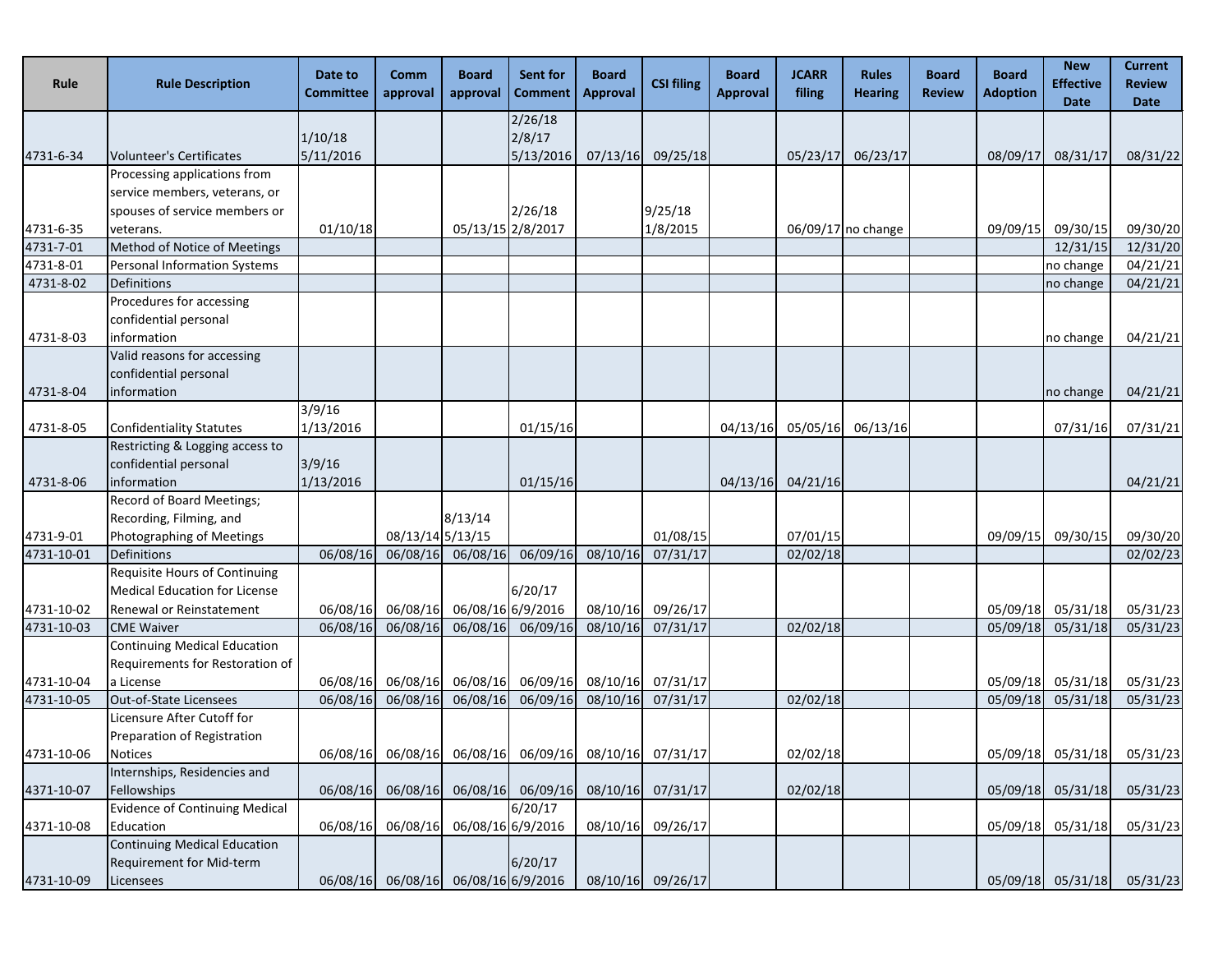| Rule         | <b>Rule Description</b>              | Date to<br><b>Committee</b> | Comm<br>approval | <b>Board</b><br>approval   | <b>Sent for</b><br><b>Comment</b> | <b>Board</b><br><b>Approval</b>     | <b>CSI filing</b> | <b>Board</b><br><b>Approval</b> | <b>JCARR</b><br>filing       | <b>Rules</b><br><b>Hearing</b> | <b>Board</b><br><b>Review</b> | <b>Board</b><br><b>Adoption</b> | <b>New</b><br><b>Effective</b><br><b>Date</b> | <b>Current</b><br><b>Review</b><br><b>Date</b> |
|--------------|--------------------------------------|-----------------------------|------------------|----------------------------|-----------------------------------|-------------------------------------|-------------------|---------------------------------|------------------------------|--------------------------------|-------------------------------|---------------------------------|-----------------------------------------------|------------------------------------------------|
|              | <b>Continuing Medical Education</b>  |                             |                  |                            |                                   |                                     |                   |                                 |                              |                                |                               |                                 |                                               |                                                |
|              | Requirements Following License       |                             |                  |                            | 6/20/17                           |                                     |                   |                                 |                              |                                |                               |                                 |                                               |                                                |
| 4731-10-10   | Restoration                          | 06/08/16                    |                  | 06/08/16 06/08/16 6/9/2016 |                                   | 08/10/16                            | 09/26/17          |                                 |                              |                                |                               | 05/09/18                        | 05/31/18                                      | 05/31/23                                       |
| 4731-10-11   | <b>Telemedicine Certificates</b>     | 06/08/16                    | 06/08/16         | 06/08/16                   | 06/09/16                          | 08/10/16                            | 07/31/17          |                                 | 02/02/18                     |                                |                               | 05/09/18                        | 05/31/18                                      | 05/31/23                                       |
|              |                                      |                             |                  |                            |                                   |                                     |                   |                                 | Refiles                      |                                |                               |                                 |                                               |                                                |
|              |                                      |                             |                  |                            |                                   |                                     |                   |                                 | 10/16/18                     |                                |                               |                                 |                                               |                                                |
|              |                                      |                             |                  |                            |                                   |                                     |                   |                                 | refiled                      |                                |                               |                                 |                                               |                                                |
|              |                                      |                             |                  |                            |                                   |                                     |                   |                                 | 8/20/18                      |                                |                               |                                 |                                               |                                                |
|              |                                      |                             |                  |                            |                                   |                                     |                   |                                 | refiled                      |                                |                               |                                 |                                               |                                                |
|              |                                      |                             |                  |                            |                                   |                                     |                   |                                 | 9/19/17                      |                                |                               |                                 |                                               |                                                |
|              |                                      |                             |                  |                            | 5/11/18                           |                                     |                   |                                 | refiled 6-                   |                                |                               |                                 |                                               |                                                |
|              |                                      |                             |                  |                            | Revision                          |                                     |                   |                                 | $16 - 17$                    |                                |                               |                                 |                                               |                                                |
|              |                                      |                             |                  |                            | 4/13/17                           |                                     |                   |                                 | refiled                      |                                |                               |                                 |                                               |                                                |
|              |                                      |                             |                  |                            | revision                          |                                     |                   |                                 | 2/8/17                       | 9/26/18                        |                               |                                 |                                               |                                                |
|              |                                      |                             |                  |                            | 9/19/16                           |                                     | 6/14/18           |                                 | refiled                      | 10/25/17                       |                               |                                 |                                               |                                                |
|              | Controlled substances; General       |                             | revision         | 8/13/2014 1/22/15          |                                   | 6/13/18                             | 05/11/17          |                                 | 1/13/17                      | 07/26/17                       |                               |                                 |                                               |                                                |
| 4731-11-01   | <b>Provisions Definitions</b>        |                             | 3/11/15          | 4/13/16                    | 4/15/16                           | 6/8/2016                            | 7/5/2016          |                                 | 11/08/17 11/3/2016 12/8/2016 |                                |                               |                                 | 12/12/18 12/23/18                             | 12/07/22                                       |
|              |                                      |                             |                  |                            |                                   |                                     |                   |                                 | Refiled                      |                                |                               |                                 |                                               |                                                |
|              |                                      |                             |                  |                            |                                   |                                     |                   |                                 | 10/16/18                     |                                |                               |                                 |                                               |                                                |
|              |                                      |                             |                  |                            |                                   |                                     | 6/14/18           |                                 | 8/20/18                      |                                |                               |                                 |                                               |                                                |
|              | Controlled Substances - General      |                             |                  | 10/8/14                    | 5/11/18<br>Revision               |                                     | 05/11/17          |                                 | 6/16/17<br>8/24/15           | 9/26/18<br>07/26/17            |                               |                                 |                                               |                                                |
| 4731-11-02   | Provisions                           |                             |                  | 05/13/15                   | 4/13/17                           |                                     | 06/13/18 1/8/2015 |                                 | 7/1/2015                     | 11/2/2015                      |                               | 10/14/15 12/12/18 12/23/18      |                                               | 12/31/20                                       |
|              |                                      |                             |                  |                            |                                   |                                     |                   |                                 |                              |                                |                               |                                 |                                               |                                                |
|              | Schedule II Controlled Substance     |                             |                  | 10/8/14                    |                                   |                                     |                   |                                 | 8/24/15                      |                                |                               | 10/14/201                       |                                               |                                                |
| 4731-11-03   | Stimulants                           |                             |                  | 5/13/15                    |                                   |                                     | 01/08/15          |                                 | 7/1/2015                     |                                | 11/02/15 10/14/15 5           |                                 | 12/31/15                                      | 12/31/20                                       |
|              |                                      |                             |                  |                            |                                   |                                     |                   |                                 | 1/5/16                       |                                |                               |                                 |                                               |                                                |
|              | Controlled Substances:               |                             |                  | 11/12/14                   |                                   |                                     |                   |                                 | 8/24/15                      |                                |                               |                                 |                                               |                                                |
| 4731-11-04   | Utilization for Weight Reduction     |                             |                  | 05/13/15                   |                                   |                                     | 01/08/15          |                                 | 7/1/2015                     |                                | 11/02/15 10/14/15             |                                 | 02/29/16                                      | 02/28/21                                       |
|              | Controlled substances:               |                             |                  |                            |                                   |                                     |                   |                                 |                              |                                |                               |                                 |                                               |                                                |
|              | Utilization for chronic weight       |                             |                  | 9/10/14                    |                                   |                                     |                   |                                 | 8/24/15                      |                                |                               |                                 |                                               |                                                |
| 4731-11-04.1 | management                           |                             |                  | 05/13/15                   |                                   |                                     | 01/08/15          |                                 | 7/1/2015                     | 11/02/15                       |                               | 10/14/15 10/14/15 12/31/15      |                                               | 12/31/20                                       |
|              | Use of Drugs to Enhance Athletic     |                             |                  | 10/8/14                    |                                   |                                     |                   |                                 | 8/24/15                      |                                |                               |                                 |                                               |                                                |
| 4731-11-05   | Ability                              |                             |                  | 05/13/15                   |                                   |                                     | 01/08/15          |                                 | 7/1/2015                     | 11/02/15                       |                               | 12/09/15 12/09/15               | 12/31/15                                      | 12/31/20                                       |
| 4731-11-06   | Waivers for new uses                 |                             |                  |                            |                                   |                                     |                   |                                 |                              |                                |                               |                                 |                                               | rescinded                                      |
|              | <b>Research Utilizing Controlled</b> |                             |                  | 9/10/14                    |                                   |                                     |                   |                                 |                              |                                |                               |                                 |                                               |                                                |
| 4731-11-07   | Substances                           |                             |                  | 05/13/15                   |                                   |                                     | 01/08/15          |                                 | 07/01/15                     |                                |                               | 09/09/15                        | 09/30/15                                      | 09/30/20                                       |
|              | Utilizing Controlled Substances      | 2/10/16                     |                  |                            |                                   |                                     |                   |                                 |                              |                                |                               |                                 |                                               |                                                |
| 4731-11-08   | for Self and Family Members          | 12/9/2015                   |                  |                            |                                   | 12/09/15 12/09/15 12/11/15 02/10/16 |                   | 03/07/16 05/11/16 08/17/16      |                              |                                |                               |                                 |                                               | 08/17/21                                       |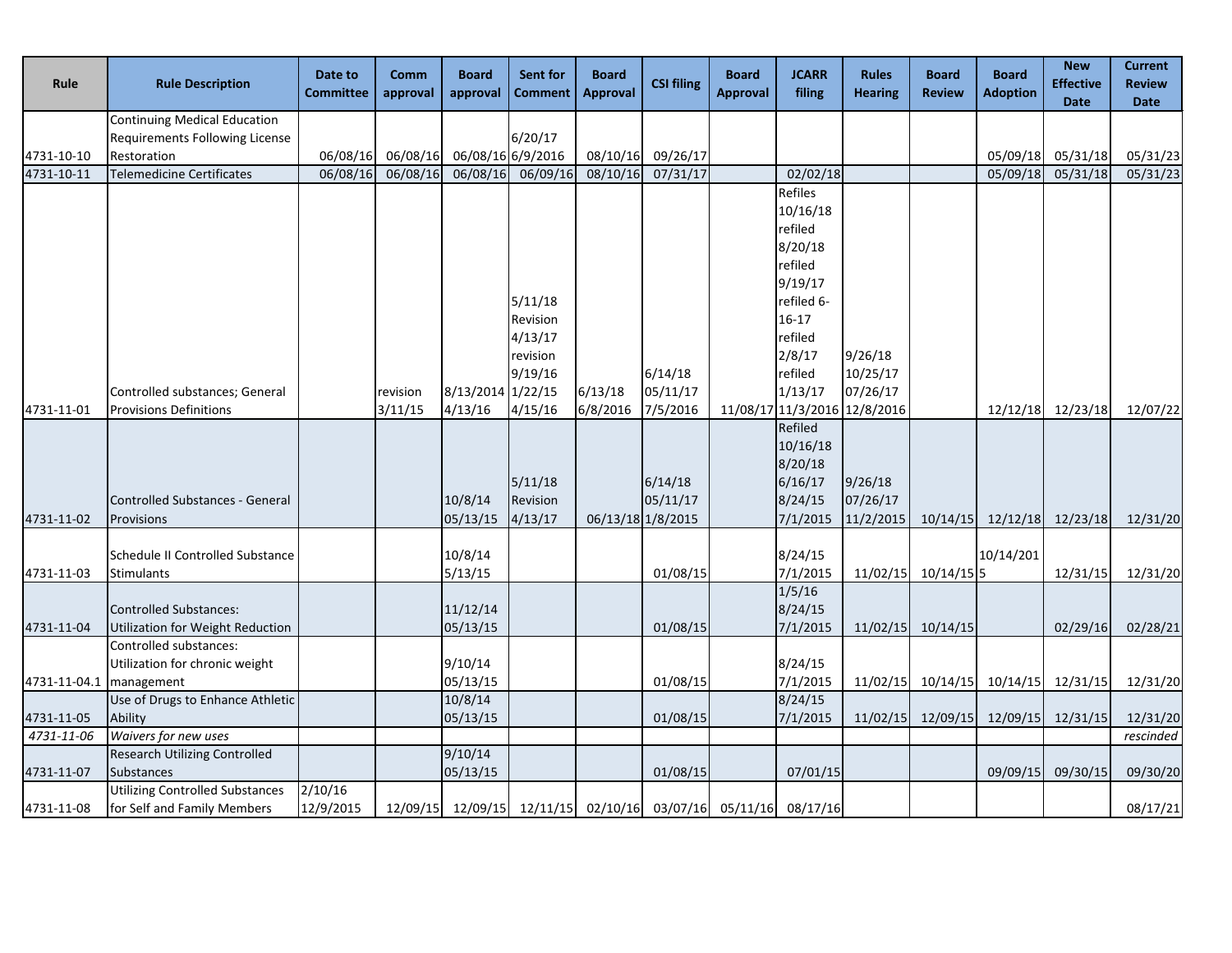| Rule                     | <b>Rule Description</b>                                                                                                   | Date to<br><b>Committee</b> | Comm<br>approval               | <b>Board</b><br>approval                                         | Sent for<br><b>Comment</b>                                                                   | <b>Board</b><br><b>Approval</b> | <b>CSI filing</b>                       | <b>Board</b><br><b>Approval</b> | <b>JCARR</b><br>filing                                             | <b>Rules</b><br><b>Hearing</b> | <b>Board</b><br><b>Review</b> | <b>Board</b><br><b>Adoption</b> | <b>New</b><br><b>Effective</b><br><b>Date</b> | <b>Current</b><br><b>Review</b><br><b>Date</b> |
|--------------------------|---------------------------------------------------------------------------------------------------------------------------|-----------------------------|--------------------------------|------------------------------------------------------------------|----------------------------------------------------------------------------------------------|---------------------------------|-----------------------------------------|---------------------------------|--------------------------------------------------------------------|--------------------------------|-------------------------------|---------------------------------|-----------------------------------------------|------------------------------------------------|
| 4731-11-09               | Prescribing to persons the<br>physician has never personally<br>examined.                                                 | 03/09/16 10/8/14            | revision<br>3/26/15<br>3/11/15 | revision<br>9/19/16<br>1/14/15<br>05/13/15<br>10/8/14<br>4/13/16 | 1/22/2015<br>4/15/16                                                                         | 06/08/16                        | 07/05/16                                |                                 | refiled<br>2/8/17<br>refiled (res<br>&new)<br>1/13/17<br>11/3/2016 | 12/08/16                       |                               |                                 | 03/23/17                                      | 03/23/22                                       |
| 4731-11-11               | Standards and procedures for<br>review of "Ohio Automated Rx<br>Reporting System" (OARRS).                                |                             | revision<br>3/25/15<br>3/11/15 | revision<br>1/14/15<br>05/13/15<br>10/8/14                       | 7/23/15<br>1/22/2015                                                                         |                                 | 07/23/15                                |                                 | 09/24/15                                                           |                                |                               | 11/02/15 12/09/15 12/09/15      | 12/31/15                                      | 12/31/20                                       |
|                          |                                                                                                                           |                             |                                |                                                                  |                                                                                              |                                 | rescind<br>filing<br>8/3/18<br>3/28/201 |                                 | 10/24/18                                                           | 11/28/18                       |                               |                                 |                                               |                                                |
| 4731-11-12<br>4731-11-13 | <b>Office-Based Opioid Treatment</b><br>Prescribing of Opioid Analgesics<br>for Acute Pain                                |                             |                                | 08/31/14                                                         | 04/13/17                                                                                     |                                 | 05/11/17                                |                                 | 10/20/14                                                           | 11/24/14<br>07/26/17           |                               | 01/14/15<br>filed<br>8/21/17    | 01/31/15<br>08/31/17                          | 01/31/20<br>08/31/22                           |
| 4731-11-14               | Prescribing for subacute and<br>chronic pain                                                                              |                             |                                |                                                                  | 05/11/18                                                                                     |                                 | 06/13/18 06/14/18                       |                                 | Refiled<br>10/16/18<br>8/20/2018                                   | 09/26/18                       |                               |                                 | 12/12/18 12/23/18                             | 12/23/23                                       |
| 4731-12-01               | Preliminary Education for<br>Licensure in Podiatric Medicine<br>and Surgery                                               | 02/10/16                    |                                |                                                                  | 7/13/16<br>02/10/16 02/10/16 2/12/2016                                                       |                                 | 04/13/16 07/11/16                       | 09/14/16                        | 03/28/17                                                           | 05/03/17                       |                               | 06/14/17                        | 06/30/17                                      | 06/30/22                                       |
| 4731-12-02               | Standing of Colleges of Podiatric<br><b>Surgery and Medicine</b>                                                          | 02/10/16                    | 02/10/16                       |                                                                  | 7/13/16<br>02/10/16 2/12/2016                                                                |                                 | $04/13/16$ $07/11/16$                   | 09/14/16                        | 03/28/17                                                           | 05/03/17                       |                               | 06/14/17                        | 06/30/17                                      | 06/30/22                                       |
| 4731-12-03               | Eligibility for the Examination in<br>Podiatric Surgery and Medicine<br>(see note below)                                  | 02/10/16                    |                                |                                                                  | 7/13/16<br>02/10/16 02/10/16 2/12/2016                                                       |                                 | 04/13/16 07/11/16 09/14/16 04/19/17 NA  |                                 |                                                                    |                                |                               |                                 |                                               | 04/19/22                                       |
| 4731-12-04               | Eligibility of Licensure in<br>Podiatric Medicine and Surgery<br>by Endorsement from Another<br>State                     |                             |                                |                                                                  | 7/13/16<br>02/10/16 02/10/16 02/10/16 2/12/2016 04/13/16 07/11/16 09/14/16 03/28/17 05/03/17 |                                 |                                         |                                 |                                                                    |                                |                               |                                 | 06/14/17 06/30/17                             | 06/30/22                                       |
| 4731-12-05               | Application Procedures for<br>Licensure in Podiatric Medicine<br>and Surgery, Investigation,<br>Notice of Hearing Rights. | 02/10/16                    |                                | 02/10/16 02/10/16 2/12/2016                                      | 7/13/16                                                                                      |                                 | 04/13/16 07/11/16                       | 09/14/16                        | 03/28/17                                                           | 05/03/17                       |                               | 06/14/17                        | 06/30/17                                      | 06/30/22                                       |
| 4731-12-06               | <b>Visiting Podiatric Faculty</b><br>Certificates                                                                         | 02/10/16                    | 02/10/16                       |                                                                  | 7/13/16<br>02/10/16 2/12/2016                                                                | 04/13/16                        | 07/11/16                                | 09/14/16                        | 03/28/17                                                           | 05/03/17                       |                               | 06/14/17                        | 06/30/17                                      | 06/30/22                                       |
| 4731-12-07               | Podiatric Training Certificates                                                                                           | 02/10/16                    |                                |                                                                  | 7/13/16<br>02/10/16 02/10/16 2/12/2016                                                       |                                 | 04/13/16 07/11/16                       |                                 | 03/28/17                                                           | 05/03/17                       |                               | 06/14/17                        | 06/30/17                                      | 06/30/22                                       |
| 4731-13-01               | Conduct of Hearings -<br>Representative; Appearances                                                                      | 11/04/15                    | 11/04/15                       |                                                                  | 11/04/15 11/06/15                                                                            |                                 | 02/01/16                                | 04/13/16                        | 05/05/16                                                           | 06/13/16                       |                               |                                 | 07/31/16                                      | 07/31/21                                       |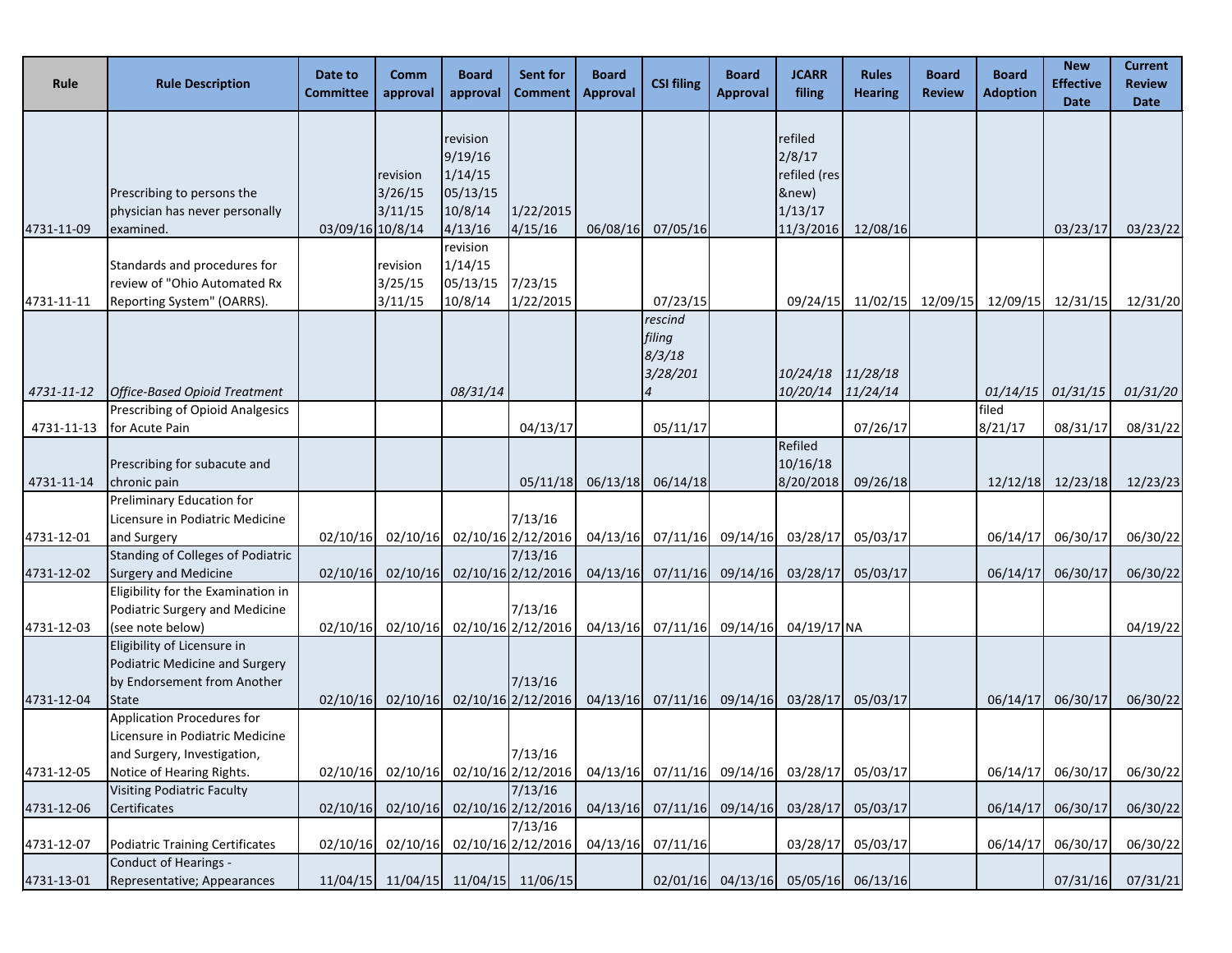| Rule         | <b>Rule Description</b>                                                                 | Date to<br><b>Committee</b> | Comm<br>approval           | <b>Board</b><br>approval | Sent for<br><b>Comment</b>          | <b>Board</b><br><b>Approval</b> | <b>CSI filing</b>   | <b>Board</b><br><b>Approval</b> | <b>JCARR</b><br>filing     | <b>Rules</b><br><b>Hearing</b> | <b>Board</b><br><b>Review</b> | <b>Board</b><br><b>Adoption</b> | <b>New</b><br><b>Effective</b><br><b>Date</b> | <b>Current</b><br><b>Review</b><br>Date |
|--------------|-----------------------------------------------------------------------------------------|-----------------------------|----------------------------|--------------------------|-------------------------------------|---------------------------------|---------------------|---------------------------------|----------------------------|--------------------------------|-------------------------------|---------------------------------|-----------------------------------------------|-----------------------------------------|
| 4731-13-02   | <b>Filing Request for Hearing</b>                                                       | 11/04/15                    | 11/04/15                   | 11/04/15                 | 11/06/15                            |                                 | 02/01/16            | 04/13/16                        | 05/05/16                   | 06/13/16                       |                               |                                 | 07/31/16                                      | 07/31/21                                |
|              | Authority and Duties of Hearing                                                         |                             |                            |                          | 12/12/16                            |                                 | 7/31/17             | 6/13/18                         | 6/20/18                    | 7/24/18                        |                               |                                 |                                               |                                         |
| 4731-13-03   | Examiners                                                                               | 11/04/15                    | 11/04/15                   |                          | 11/04/15 11/6/2015                  |                                 | 2/1/2016            | 4/13/2016 5/5/2016              |                            | 6/13/2016                      |                               | 09/12/18                        | 09/30/18                                      | 07/31/21                                |
| 4731-13-04   | Consolidation                                                                           | 11/04/15                    | 11/04/15                   | 11/04/15                 | 11/06/15                            |                                 | 02/01/16            | 04/13/16                        | 04/21/16                   | $- -$                          |                               |                                 |                                               | 04/21/21                                |
| 4731-13-05   | Intervention                                                                            | 11/04/15                    | 11/04/15                   | 11/04/15                 | 11/06/15                            |                                 | 02/01/16            | 04/13/16                        | 04/21/16                   | $\sim$ $\sim$                  |                               |                                 |                                               | 04/21/21                                |
| 4731-13-06   | <b>Continuance of Hearing</b>                                                           | 11/04/15                    | 11/04/15                   | 11/04/15                 | 11/06/15                            |                                 | 02/01/16            | 04/13/16 5/5/2016               | 8/4/16                     | 06/13/16                       |                               | 09/14/16                        | 09/30/16                                      | 09/30/21                                |
| 4731-13-07   | <b>Motions</b>                                                                          | 11/04/15                    | 11/04/15                   |                          | 12/12/16<br>11/04/15 11/6/2015      |                                 | 7/31/17<br>2/1/2016 | 6/13/18<br>4/13/2016 5/5/2016   | 6/20/18                    | 07/24/18                       |                               | 09/12/18                        | 09/30/18                                      | 04/21/21                                |
|              | Form and page limitations for                                                           |                             |                            |                          |                                     |                                 |                     |                                 |                            |                                |                               |                                 |                                               |                                         |
| 4731-13-07.1 | briefs and memoranda                                                                    |                             |                            |                          | 12/12/16                            |                                 | 07/31/17            | 06/13/18                        |                            | 06/20/18 07/24/18              | 09/12/18                      | 09/12/18                        | 09/30/18                                      | 09/30/23                                |
| 4731-13-08   | Filing                                                                                  | 11/04/15                    | 11/04/15                   | 11/04/15                 | 11/06/15                            |                                 | 02/01/16            | 04/13/16                        | 05/05/16                   | 06/13/16                       |                               |                                 | 07/31/16                                      | 07/31/21                                |
| 4731-13-09   | Service                                                                                 | 11/04/15                    | 11/04/15                   | 11/04/15                 | 11/06/15                            |                                 | 02/01/16            | 04/13/16                        | 05/05/16                   | 06/13/16                       |                               |                                 | 07/31/16                                      | 07/31/21                                |
| 4731-13-10   | Computation and Extension of<br>Time                                                    | 11/04/15                    | 11/04/15                   | 11/04/15                 | 11/06/15                            |                                 | 02/01/16            | 04/13/16                        | 05/05/16                   | 06/13/16                       |                               |                                 | 07/31/16                                      | 07/31/21                                |
| 4731-13-11   | Notice of Hearings                                                                      | 11/04/15                    | 11/04/15                   | 11/04/15                 | 11/06/15                            |                                 | 02/01/16            | 04/13/16                        | 05/05/16                   | 06/13/16                       |                               |                                 | 07/31/16                                      | 07/31/21                                |
| 4731-13-12   | Transcripts                                                                             | 11/04/15                    | 11/04/15                   | 11/04/15                 | 11/06/15                            |                                 | 02/01/16            | 04/13/16                        | 05/05/16                   | 06/13/16                       |                               |                                 | 07/31/16                                      | 07/31/21                                |
|              | Subpoenas for Purposes of                                                               |                             |                            |                          |                                     |                                 |                     |                                 |                            |                                |                               |                                 |                                               |                                         |
| 4731-13-13   | Hearing                                                                                 | 11/04/15                    | 11/04/15                   | 11/04/15                 | 11/06/15                            |                                 | 02/01/16            | 04/13/16                        | 05/05/16                   | 06/13/16                       |                               |                                 | 07/31/16                                      | 07/31/21                                |
|              | Mileage Reimbursement and                                                               |                             |                            |                          |                                     |                                 |                     |                                 |                            |                                |                               |                                 |                                               |                                         |
| 4731-13-14   | <b>Witness Fees</b>                                                                     | 11/04/15                    |                            | 11/04/15 11/04/15        | 11/06/15                            |                                 | 02/01/16            |                                 | 04/13/16 04/21/16          |                                |                               |                                 |                                               | 04/21/21                                |
| 4731-13-15   | <b>Reports and Recommendations</b>                                                      | 11/04/15                    | 11/04/15                   | 11/04/15                 | 11/06/15                            |                                 | 02/01/16            | 04/13/16                        | 05/05/16                   | 06/13/16                       |                               |                                 | 07/31/16                                      | 07/31/21                                |
| 4731-13-16   | Reinstatement or Restoration of<br>Certificate                                          | 11/04/15                    |                            | $11/04/15$ $11/04/15$    | 11/06/15                            |                                 | 02/01/16            | 04/13/16                        | 05/05/16                   | 06/13/16                       |                               |                                 | 07/31/16                                      | 07/31/21                                |
| 4731-13-17   | Settlements, Dismissals, and<br><b>Voluntary Surrenders</b>                             | 11/04/15                    |                            | 11/04/15 11/04/15        | 11/06/15                            |                                 | 02/01/16            |                                 | 04/13/16 04/21/16          | $\sim$ $-$                     |                               |                                 |                                               | 04/21/21                                |
| 4731-13-18   | <b>Exchange of Documents and</b><br><b>Witness Lists</b>                                | 11/04/15                    | 11/04/15                   | 11/04/15                 | 11/06/15                            |                                 |                     | 02/01/16 04/13/16               | 05/05/16                   | 06/13/16                       |                               |                                 | 07/31/16                                      | 07/31/21                                |
| 4731-16-19   | Prehearing conference                                                                   |                             |                            |                          |                                     |                                 |                     |                                 |                            |                                |                               |                                 |                                               | rescinded                               |
| 4731-13-20   | Depositions in Lieu of Live<br>Testimony and Transcripts in<br>place of Prior Testimony | 11/04/15                    |                            | 11/04/15 11/04/15        | 11/06/15                            |                                 | 02/01/16            | 04/13/16                        | 05/05/16                   | 06/13/16                       |                               |                                 | 07/31/16                                      | 07/31/21                                |
| 4731-13-20.1 | <b>Electronic Testimony</b>                                                             |                             |                            |                          |                                     |                                 |                     |                                 |                            | 05/05/16 06/13/16              |                               |                                 | 07/31/16                                      | 07/31/21                                |
|              | Prior Action by the State Medical                                                       |                             |                            |                          |                                     |                                 |                     |                                 |                            |                                |                               |                                 |                                               |                                         |
| 4731-13-21   | <b>Board</b>                                                                            |                             | 11/04/15 11/04/15 11/04/15 |                          | 11/06/15                            |                                 |                     |                                 | 02/01/16 04/13/16 04/21/16 | $- -$                          |                               |                                 |                                               | 04/21/21                                |
| 4731-13-22   | <b>Stipulation of Facts</b>                                                             | 11/04/15                    | 11/04/15 11/04/15          |                          | 11/06/15                            |                                 | 02/01/16            |                                 | 04/13/16 04/21/16          | $\sim$ $-$                     |                               |                                 |                                               | 04/21/21                                |
|              |                                                                                         |                             |                            |                          |                                     |                                 |                     |                                 | 8/4/16                     |                                |                               |                                 |                                               |                                         |
| 4731-13-23   | Witnesses                                                                               |                             |                            |                          | 11/04/15 11/04/15 11/04/15 11/06/15 |                                 |                     | 02/01/16 04/13/16 5/5/2016      |                            | 06/13/16                       |                               |                                 | 09/14/16                                      | 09/30/21                                |
| 4731-13-24   | Conviction of a Crime                                                                   | 11/04/15                    | 11/04/15 11/04/15          |                          | 11/06/15                            |                                 | 02/01/16            |                                 | 04/13/16 04/21/16          |                                |                               |                                 |                                               | 04/21/21                                |
| 4731-13-25   | Evidence                                                                                |                             | 11/04/15 11/04/15          |                          |                                     |                                 | 02/01/16            |                                 | 04/13/16 05/05/16          | 06/13/16                       |                               |                                 | 07/31/16                                      | 07/31/21                                |
| 4731-13-26   | Broadcasting and Photographing<br><b>Administrative Hearings</b>                        |                             |                            |                          | 11/04/15 11/04/15 11/04/15 11/06/15 |                                 |                     |                                 | 02/01/16 04/13/16 04/21/16 |                                |                               |                                 |                                               | 04/21/21                                |
|              |                                                                                         |                             |                            |                          |                                     |                                 |                     |                                 |                            |                                |                               |                                 |                                               |                                         |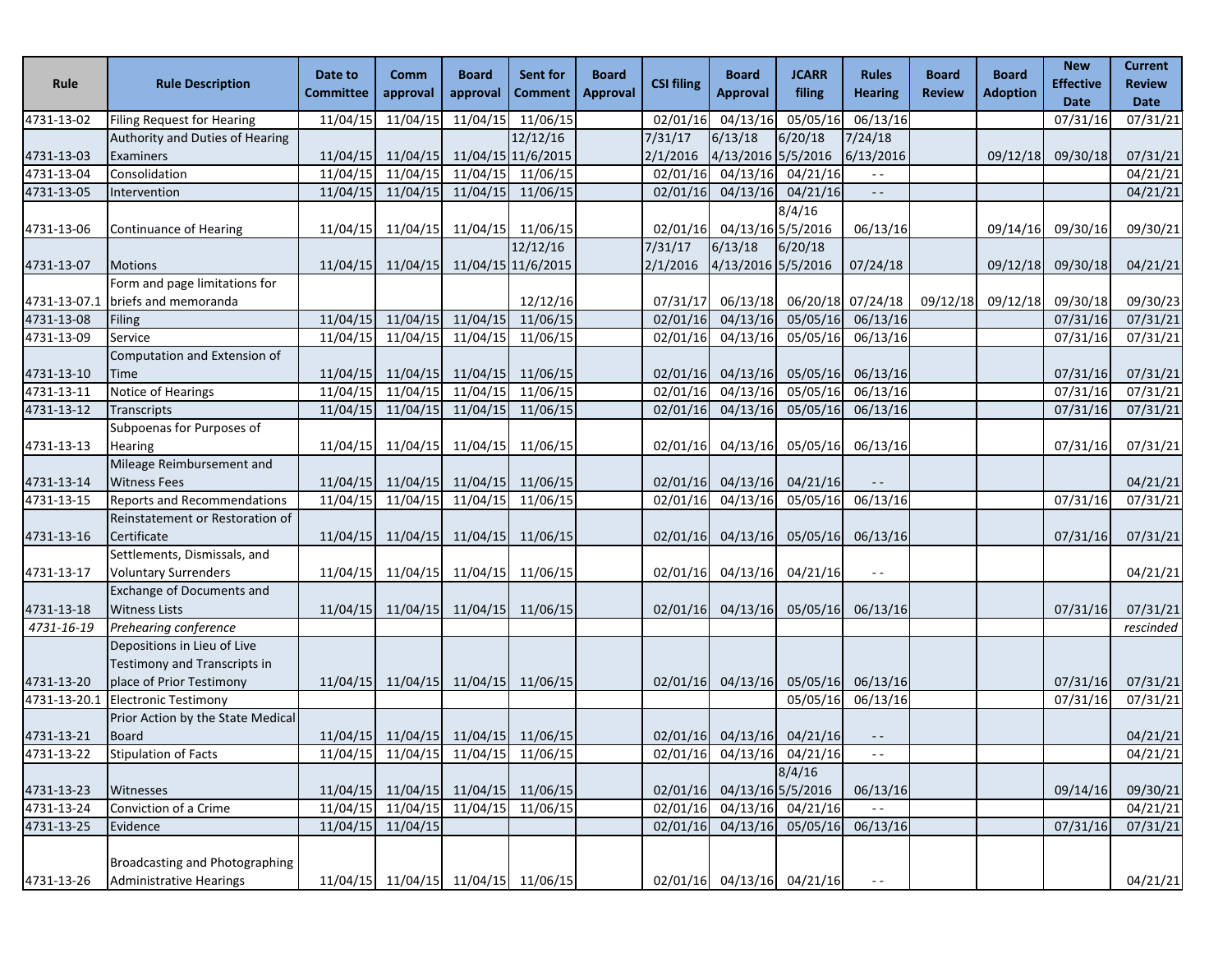| Rule       | <b>Rule Description</b>                                | Date to<br><b>Committee</b> | Comm<br>approval | <b>Board</b><br>approval | Sent for<br>Comment | <b>Board</b><br><b>Approval</b>                       | <b>CSI filing</b> | <b>Board</b><br><b>Approval</b> | <b>JCARR</b><br>filing | <b>Rules</b><br><b>Hearing</b> | <b>Board</b><br><b>Review</b> | <b>Board</b><br><b>Adoption</b> | <b>New</b><br><b>Effective</b> | <b>Current</b><br><b>Review</b> |
|------------|--------------------------------------------------------|-----------------------------|------------------|--------------------------|---------------------|-------------------------------------------------------|-------------------|---------------------------------|------------------------|--------------------------------|-------------------------------|---------------------------------|--------------------------------|---------------------------------|
| 4731-13-27 | Sexual Misconduct Evidence                             | 11/04/15                    | 11/04/15         | 11/04/15                 | 11/06/15            |                                                       | 02/01/16          | 04/13/16                        | 04/21/16               | $\sim$ $\sim$                  |                               |                                 | <b>Date</b>                    | <b>Date</b><br>04/21/21         |
|            | <b>Supervision of Hearing</b>                          |                             |                  |                          |                     |                                                       |                   |                                 |                        |                                |                               |                                 |                                |                                 |
| 4731-13-28 | Examiners                                              | 11/04/15                    | 11/04/15         | 11/04/15                 | 11/06/15            |                                                       | 02/01/16          | 04/13/16                        | 04/21/16               | $ -$                           |                               |                                 |                                | 04/21/21                        |
|            | Requirements for pre-hearing                           |                             |                  |                          |                     |                                                       |                   |                                 |                        |                                |                               |                                 |                                |                                 |
| 4731-13-29 | exchange of information                                |                             |                  |                          |                     |                                                       |                   |                                 |                        |                                |                               |                                 |                                | rescinded                       |
| 4731-13-30 | <b>Prehearing Conference</b>                           | 11/04/15                    | 11/04/15         | 11/04/15                 | 11/06/15            |                                                       | 02/01/16          | 04/13/16                        | 04/21/16               | $-$                            |                               |                                 |                                | 04/21/21                        |
| 4731-13-31 | <b>Transcripts of Prior Testimony</b>                  | 11/04/15                    | 11/04/15         | 11/04/15                 | 11/06/15            |                                                       | 02/01/16          | 04/13/16                        | 04/21/16               | $-$                            |                               |                                 |                                | 04/21/21                        |
|            | Prior Statements of the                                |                             |                  |                          |                     |                                                       |                   |                                 |                        |                                |                               |                                 |                                |                                 |
| 4731-13-32 | Respondent                                             | 11/04/15                    | 11/04/15         | 11/04/15                 | 11/06/15            |                                                       | 02/01/16          | 04/13/16                        | 04/21/16               | $ -$                           |                               |                                 |                                | 04/21/21                        |
| 4731-13-33 | Physician's Desk Physician                             | 11/04/15                    | 11/04/15         | 11/04/15                 | 11/06/15            |                                                       | 02/01/16          | 04/13/16                        | 04/21/16               | $ -$                           |                               |                                 |                                | 04/21/21                        |
| 4731-13-34 | <b>Ex Parte Communication</b>                          | 11/04/15                    | 11/04/15         | 11/04/15                 | 11/06/15            |                                                       | 02/01/16          | 04/13/16                        | 05/05/16               | 06/13/16                       |                               |                                 | 07/31/16                       | 07/31/21                        |
| 4731-13-35 | Severability                                           | 11/04/15                    | 11/04/15         | 11/04/15                 | 11/06/15            |                                                       | 02/01/16          | 04/13/16                        | 04/21/16               |                                |                               |                                 |                                | 04/21/21                        |
| 4731-13-36 | <b>Disciplinary Actions</b>                            | 11/04/15                    | 11/04/15         | 11/04/15                 | 11/06/15            |                                                       | 02/01/16          | 04/13/16                        | 05/05/16               | 06/13/16                       |                               |                                 | 07/31/16                       | 07/31/21                        |
| 4731-14-01 | Pronouncement of Death                                 | 11/04/15                    | 11/04/15         | 11/04/15                 | 11/06/15            |                                                       | 02/01/16          | 03/09/16                        | 03/15/16               | 04/20/16                       |                               |                                 | 06/30/16                       | 06/30/21                        |
|            | Licensee Reporting                                     |                             |                  |                          |                     |                                                       |                   |                                 |                        |                                |                               |                                 |                                |                                 |
| 4731-15-01 | Requirement; Exceptions                                | 06/08/16                    | 06/08/16         | 06/08/16                 | 06/09/16            | 08/10/16                                              | 07/31/17          |                                 | 11/17/17               |                                |                               |                                 |                                | 11/17/22                        |
|            | <b>Healthcare Facility Reporting</b>                   |                             |                  |                          |                     |                                                       |                   |                                 |                        |                                |                               |                                 |                                |                                 |
| 4731-15-02 | Requirement                                            | 06/08/16                    | 06/08/16         | 06/08/16                 |                     | 06/09/16 08/10/16                                     | 07/31/17          |                                 | 11/17/17               |                                |                               |                                 |                                | 11/17/22                        |
|            | <b>Malpractice Reporting</b>                           |                             |                  |                          |                     |                                                       |                   |                                 |                        |                                |                               |                                 |                                |                                 |
| 4731-15-03 | Requirement                                            | 06/08/16                    | 06/08/16         | 06/08/16                 | 06/09/16            | 08/10/16                                              | 07/31/17          |                                 | 11/17/17               |                                |                               |                                 |                                | 11/17/22                        |
| 4731-15-04 | Professional Society Reporting                         | 06/08/16                    | 06/08/16         | 06/08/16                 | 06/09/16            | 08/10/16                                              | 07/31/17          |                                 | 11/17/17               |                                |                               |                                 |                                | 11/17/22                        |
|            | Liability; Reporting Forms;                            |                             |                  |                          |                     |                                                       |                   |                                 |                        |                                |                               |                                 |                                |                                 |
| 4731-15-05 | Confidentially and Disclosure                          | 06/08/16                    | 06/08/16         | 06/08/16                 | 06/09/16            | 08/10/16                                              | 07/31/17          |                                 | 11/17/17               |                                |                               |                                 |                                | 11/17/22                        |
|            | Rules governing impaired<br>physicians and approval of |                             |                  |                          |                     |                                                       |                   |                                 |                        |                                |                               |                                 |                                |                                 |
|            | treatments programs -                                  |                             |                  |                          |                     |                                                       |                   |                                 |                        |                                |                               |                                 |                                |                                 |
| 4731-16-01 | Definitions                                            | 06/08/16                    | 06/08/16         | 06/08/16                 |                     | 06/09/16 08/10/16                                     | 08/29/17          |                                 | 11/17/17               |                                |                               |                                 |                                | 11/17/22                        |
|            | General Procedures in                                  |                             |                  |                          |                     |                                                       |                   |                                 |                        |                                |                               |                                 |                                |                                 |
| 4731-16-02 | <b>Impairment Cases</b>                                | 06/08/16                    | 06/08/16         | 06/08/16                 | 06/09/16            | 08/10/16                                              | 08/29/17          |                                 | 11/17/17               |                                |                               |                                 |                                | 11/17/22                        |
| 4731-16-03 | Mental or physical impairment                          |                             |                  |                          |                     |                                                       |                   |                                 |                        |                                |                               |                                 |                                | rescinded                       |
| 4731-16-04 | <b>Other Violations</b>                                | 06/08/16                    | 06/08/16         | 06/08/16                 | 06/09/16            | 08/10/16                                              | 08/29/17          |                                 | 11/17/17               |                                |                               |                                 |                                | 11/17/22                        |
| 4731-16-05 | Examinations                                           | 06/08/16                    | 06/08/16         | 06/08/16                 | 06/09/16            | 08/10/16                                              | 08/29/17          |                                 | 11/17/17               |                                |                               |                                 |                                | 11/17/22                        |
|            | Consent Agreements and Orders                          |                             |                  |                          |                     |                                                       |                   |                                 |                        |                                |                               |                                 |                                |                                 |
|            | for Reinstatement of Impaired                          |                             |                  |                          |                     |                                                       |                   |                                 |                        |                                |                               |                                 |                                |                                 |
| 4731-16-06 | Practitioners                                          | 06/08/16                    | 06/08/16         | 06/08/16                 |                     | 06/09/16 08/10/16                                     | 08/29/17          |                                 | 11/17/17               |                                |                               |                                 |                                | 11/17/22                        |
|            | Treatment Provider Program                             |                             |                  |                          |                     |                                                       |                   |                                 |                        |                                |                               |                                 |                                |                                 |
| 4731-16-07 | Obligations                                            | 06/08/16                    | 06/08/16         | 06/08/16                 | 06/09/16            | 08/10/16                                              | 08/29/17          |                                 | 11/17/17               |                                |                               |                                 |                                | 11/17/22                        |
| 4731-16-08 | Criteria for Approval                                  | 06/08/16                    | 06/08/16         | 06/08/16                 | 06/09/16            | 08/10/16                                              | 08/29/17          |                                 | 11/17/17               |                                |                               |                                 |                                | 11/17/22                        |
| 4731-16-09 | Procedures for Approval                                | 06/08/16                    | 06/08/16         | 06/08/16                 |                     | 06/09/16 08/10/16                                     | 08/29/17          |                                 | 11/17/17               |                                |                               |                                 |                                | 11/17/22                        |
| 4731-16-10 | Aftercare Contracts                                    | 06/08/16                    | 06/08/16         | 06/08/16                 | 06/09/16            | 08/10/16                                              | 08/29/17          |                                 | 11/17/17               |                                |                               |                                 |                                | 11/17/22                        |
|            | Revocation, Suspension, or                             |                             |                  |                          |                     |                                                       |                   |                                 |                        |                                |                               |                                 |                                |                                 |
|            | Denial of Certificate of Good                          |                             |                  |                          |                     |                                                       |                   |                                 |                        |                                |                               |                                 |                                |                                 |
| 4731-16-11 | Standing                                               |                             |                  |                          |                     | 06/08/16 06/08/16 06/08/16 06/09/16 08/10/16 08/29/17 |                   |                                 | 11/17/17               |                                |                               |                                 |                                | 11/17/22                        |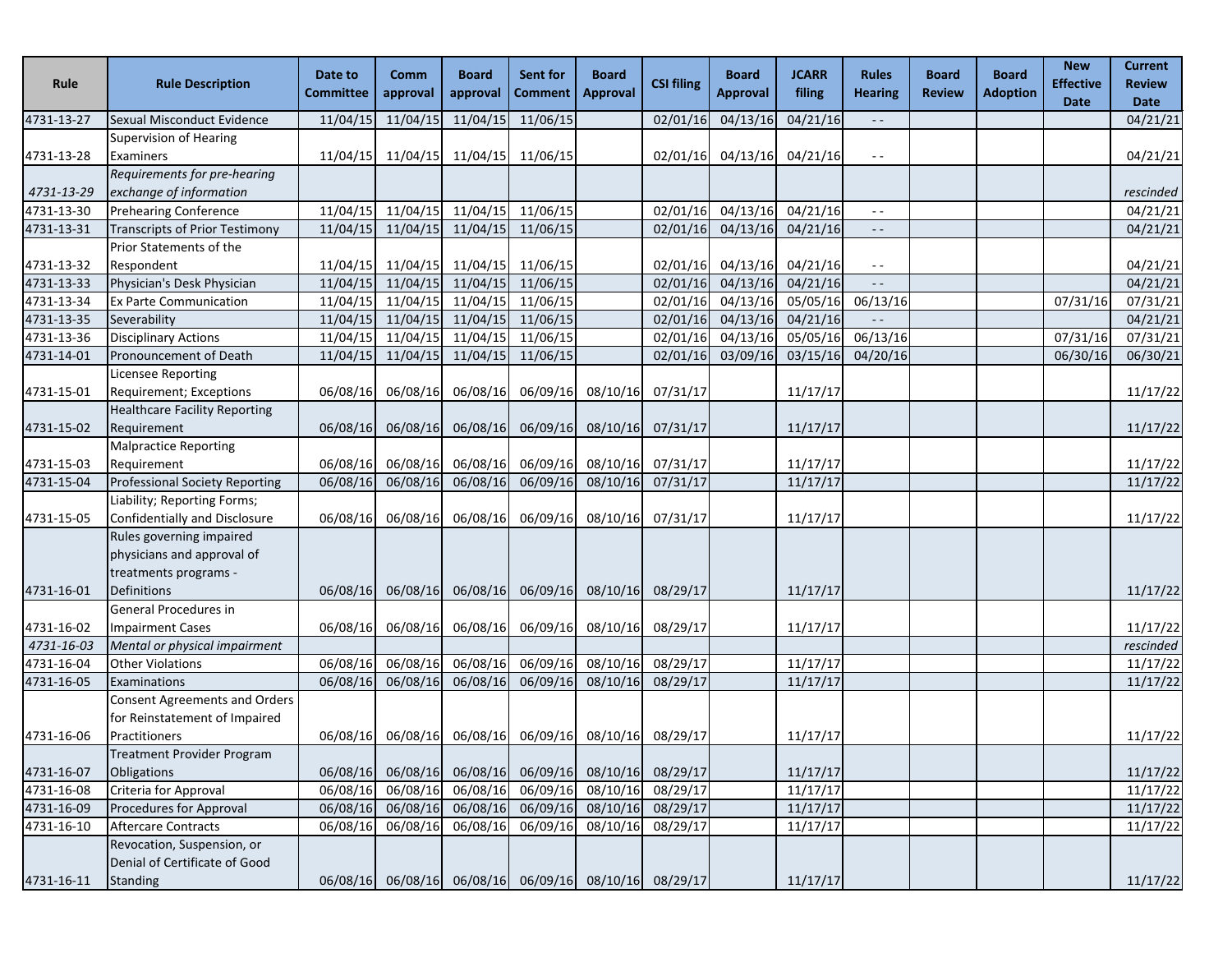| Rule                     | <b>Rule Description</b>                                                                         | Date to<br><b>Committee</b>     | <b>Comm</b><br>approval                         | <b>Board</b><br>approval | Sent for<br>Comment                                                                     | <b>Board</b><br><b>Approval</b> | <b>CSI filing</b>               | <b>Board</b><br><b>Approval</b> | <b>JCARR</b><br>filing                  | <b>Rules</b><br><b>Hearing</b> | <b>Board</b><br><b>Review</b>       | <b>Board</b><br><b>Adoption</b> | <b>New</b><br><b>Effective</b><br><b>Date</b> | <b>Current</b><br><b>Review</b><br><b>Date</b> |
|--------------------------|-------------------------------------------------------------------------------------------------|---------------------------------|-------------------------------------------------|--------------------------|-----------------------------------------------------------------------------------------|---------------------------------|---------------------------------|---------------------------------|-----------------------------------------|--------------------------------|-------------------------------------|---------------------------------|-----------------------------------------------|------------------------------------------------|
| 4731-16-12               | Out-of-State Impairment Cases                                                                   | 06/08/16                        | 06/08/16                                        | 06/08/16                 | 06/09/16                                                                                | 08/10/16                        | 08/29/17                        |                                 | 11/17/17                                |                                |                                     |                                 |                                               | 11/17/22                                       |
| 4731-16-13               | Patient Consent; Revocation of<br>Consent                                                       | 06/08/16                        | 06/08/16                                        | 06/08/16                 | 06/09/16                                                                                | 08/10/16                        | 08/29/17                        |                                 | 11/17/17                                |                                |                                     |                                 |                                               | 11/17/22                                       |
| 4731-16-14               | Caffeine, Nicotine, and Over-The<br><b>Counter Drugs</b>                                        | 06/08/16                        | 06/08/16                                        | 06/08/16                 | 06/09/16<br>06/09/16                                                                    | 08/10/16                        | 08/29/17                        |                                 | 11/17/17                                |                                |                                     |                                 |                                               | 11/17/22                                       |
| 4731-16-15<br>4731-16-16 | <b>Patient Rights</b><br><b>Practice Prohibition</b>                                            | 06/08/16                        | 06/08/16<br>06/08/16 06/08/16 06/08/16 6/9/2016 | 06/08/16                 | 12/17/18                                                                                | 08/10/16<br>08/10/16 7          | 08/29/17<br>1/11/19<br>8/29/201 |                                 | 11/17/17<br>11/17/17                    |                                |                                     |                                 |                                               | 11/17/22<br>11/17/22                           |
| 4731-16-17               | Requirements for the one-bite<br>program                                                        | 03/14/18                        |                                                 |                          | 03/21/18                                                                                |                                 | 05/30/18                        |                                 |                                         | 10/24/18 11/28/18              |                                     | 01/09/19                        | 01/31/19                                      | 01/31/24                                       |
| 4731-16-18               | Eligibility for the one-bite<br>program<br>Monitoring organization for one-                     | 03/14/18                        |                                                 |                          | 03/21/18                                                                                |                                 | 05/30/18                        |                                 | 10/24/18                                | 11/28/18                       |                                     | 01/09/19                        | 01/31/19                                      | 01/31/24                                       |
| 4731-16-19               | bite program<br>Treatment providers in the one-                                                 | 03/14/18                        |                                                 |                          | 03/21/18                                                                                |                                 | 05/30/18                        |                                 |                                         | 10/24/18 11/28/18              |                                     | 01/09/19                        | 01/31/19                                      | 01/31/24                                       |
| 4731-16-20               | bite program<br>Continuing care for the one-bite                                                | 03/14/18                        |                                                 |                          | 03/21/18                                                                                |                                 | 05/30/18                        |                                 |                                         | 10/24/18 11/28/18              |                                     | 01/09/19                        | 01/31/19                                      | 01/31/24                                       |
| 4731-16-21               | program<br>Exposure-Prone Invasive                                                              | 03/14/18                        |                                                 |                          | 03/21/18                                                                                |                                 | 05/30/18                        |                                 |                                         | 10/24/18 11/28/18              |                                     | 01/09/19                        | 01/31/19                                      | 01/31/24                                       |
| 4731-17-01               | Procedure Precautions -<br>Definitions                                                          | 2/10/16<br>12/9/2015            |                                                 |                          | 12/09/15 12/09/15 12/11/15 02/10/16                                                     |                                 |                                 |                                 | 10/20/16<br>03/07/16 05/11/16 8/16/2016 |                                | 09/19/16 10/19/16 12/14/16 12/31/16 |                                 |                                               | 12/31/21                                       |
| 4731-17-02               | <b>Universal Precautions</b>                                                                    | 2/10/16<br>12/9/2015            |                                                 |                          | 12/09/15 12/09/15 12/11/15 02/10/16                                                     |                                 |                                 |                                 | 03/07/16 05/11/16 08/16/16              |                                | 09/19/16 10/19/16 11/09/16 11/30/16 |                                 |                                               | 11/30/21                                       |
| 4731-17-03               | Hand Washing                                                                                    | 2/10/16<br>12/9/2015<br>2/10/16 | 12/09/15                                        |                          | 12/09/15 12/11/15                                                                       | 02/10/16                        | 03/07/16                        |                                 | 05/11/16 08/17/16<br>10/20/16           |                                |                                     |                                 |                                               | 08/17/21                                       |
| 4731-17-04               | Disinfection and Sterilization<br>Handling and Disposal of Sharps                               | 12/9/2015<br>2/10/16            | 12/09/15                                        |                          | $12/09/15$ $12/11/15$                                                                   | 02/10/16                        | 03/07/16                        |                                 | 05/11/16 8/16/2016                      |                                | 09/19/16 10/19/16 12/14/16 12/31/16 |                                 |                                               | 12/31/21                                       |
| 4731-17-05               | and Wastes                                                                                      | 12/9/2015<br>2/10/16            | 12/09/15                                        |                          | 12/09/15 12/11/15 02/10/16                                                              |                                 | 03/07/16                        | 05/11/16                        | 08/17/16                                |                                |                                     |                                 |                                               | 08/17/21                                       |
| 4731-17-06               | <b>Barrier Techniques</b>                                                                       | 12/9/2015<br>2/10/16            | 12/09/15                                        |                          | $12/09/15$ $12/11/15$                                                                   | 02/10/16                        | 03/07/16                        | 05/11/16                        | 08/17/16                                |                                |                                     |                                 |                                               | 08/17/21                                       |
| 4731-17-07               | Violations                                                                                      | 12/9/2015                       |                                                 |                          | $12/09/15$ $12/09/15$ $12/11/15$ $02/10/16$ $03/07/16$ $05/11/16$ $08/16/16$<br>1/17/18 |                                 |                                 |                                 |                                         |                                | 09/19/16 10/19/16 10/19/16 11/09/16 |                                 |                                               | 11/30/21                                       |
| 4731-18-01               | <b>Standards for Surgery</b><br>Use of Light Based Medical                                      | 01/13/16                        |                                                 |                          | 1/15/2016<br>1/17/18                                                                    | 03/14/18                        | 06/27/18                        |                                 |                                         |                                |                                     |                                 |                                               | 05/04/00                                       |
| 4731-18-02               | Devices<br>Delegation of the Use of Light                                                       | 01/13/16                        |                                                 |                          | 1/15/2016<br>1/17/18                                                                    | 03/14/18                        |                                 |                                 |                                         |                                |                                     |                                 |                                               | 06/30/05                                       |
| 4731-18-03               | <b>Based Medical Devices</b><br>Delegation of the Use of Light<br><b>Based Medical Devices;</b> | 01/13/16                        |                                                 |                          | 1/15/2016<br>1/17/18                                                                    | 03/14/18                        |                                 |                                 |                                         |                                |                                     |                                 |                                               | 06/30/05                                       |
| 4731-18-04               | Exceptions                                                                                      | 01/13/16                        |                                                 |                          | 1/15/2016 03/14/18                                                                      |                                 |                                 |                                 |                                         |                                |                                     |                                 |                                               | 05/31/07                                       |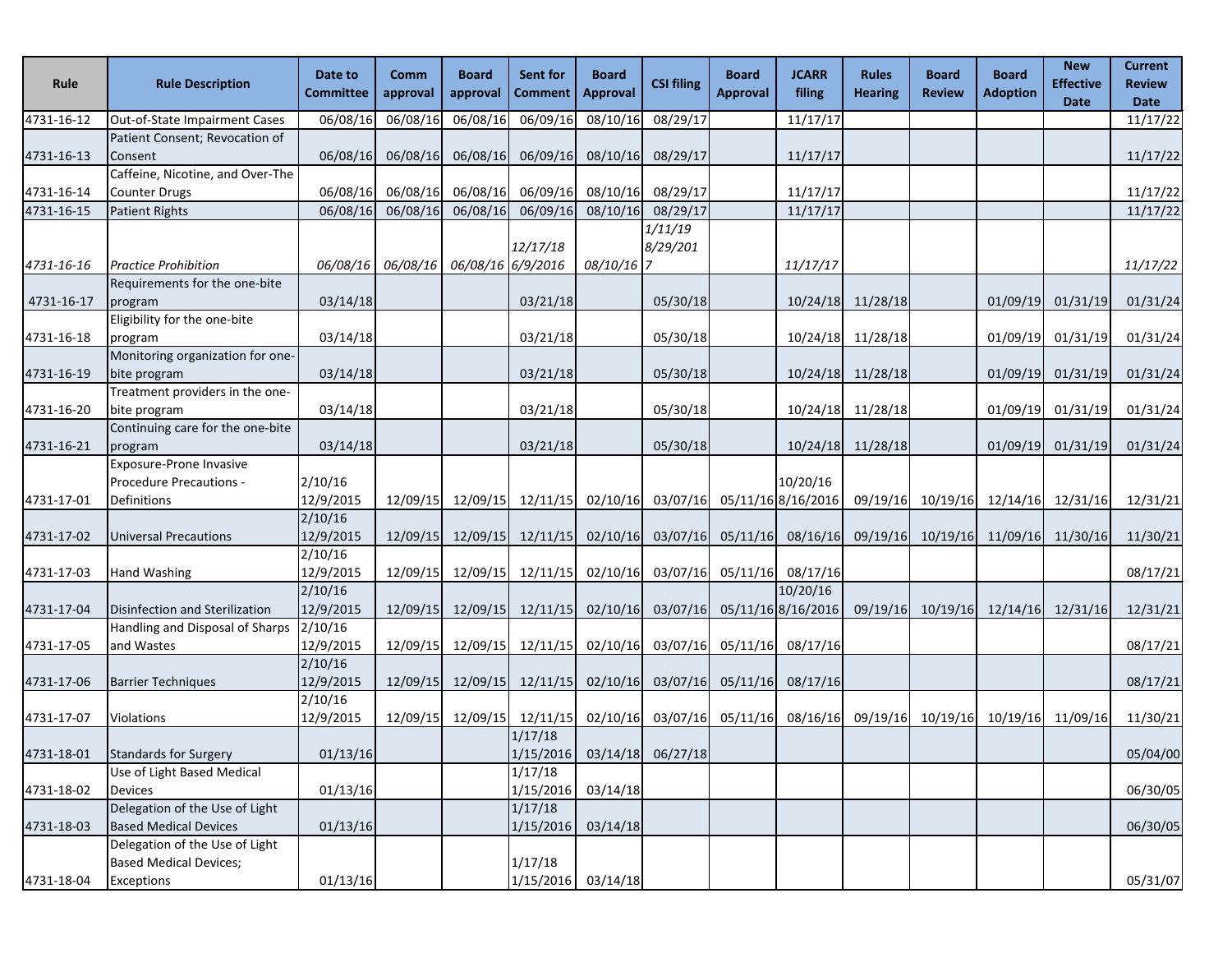| Rule       | <b>Rule Description</b>                                                   | Date to<br><b>Committee</b> | Comm<br>approval | <b>Board</b><br>approval | <b>Sent for</b><br><b>Comment</b>                                                  | <b>Board</b><br><b>Approval</b> | <b>CSI filing</b> | <b>Board</b><br><b>Approval</b> | <b>JCARR</b><br>filing                                                | <b>Rules</b><br><b>Hearing</b> | <b>Board</b><br><b>Review</b> | <b>Board</b><br><b>Adoption</b> | <b>New</b><br><b>Effective</b><br><b>Date</b> | <b>Current</b><br><b>Review</b><br><b>Date</b> |
|------------|---------------------------------------------------------------------------|-----------------------------|------------------|--------------------------|------------------------------------------------------------------------------------|---------------------------------|-------------------|---------------------------------|-----------------------------------------------------------------------|--------------------------------|-------------------------------|---------------------------------|-----------------------------------------------|------------------------------------------------|
|            |                                                                           |                             |                  |                          |                                                                                    |                                 |                   |                                 |                                                                       |                                |                               | Rescinded                       |                                               |                                                |
| 4731-19-01 | Duty of License to Report HIV or<br><b>HBV Infection; Confidentiality</b> | 2/10/16<br>12/9/2015        | 12/09/15         |                          | 12/09/15 12/11/15 02/10/16 03/07/16 05/11/16 08/16/16 09/19/16 10/19/16 6          |                                 |                   |                                 |                                                                       |                                |                               | 11/9/201                        |                                               | Rescinded1<br>11/30/16 1/9/2016                |
|            |                                                                           |                             |                  |                          |                                                                                    |                                 |                   |                                 |                                                                       |                                |                               |                                 |                                               |                                                |
|            |                                                                           |                             |                  |                          |                                                                                    |                                 |                   |                                 |                                                                       |                                |                               | Rescinded                       |                                               |                                                |
| 4731-19-02 | Licensee's Duty to Report<br>Infection with HIV or HBV                    | 2/10/16<br>12/9/2015        |                  | 12/09/15 12/09/15        | <i>12/11/15</i>                                                                    | 02/10/16                        | 03/07/16          | 05/11/16                        | 08/16/16                                                              |                                | 09/19/16 10/19/16 6           | 11/9/201                        |                                               | Rescinded<br>11/30/16 11/9/2016                |
|            |                                                                           |                             |                  |                          |                                                                                    |                                 |                   |                                 |                                                                       |                                |                               | Rescinded                       |                                               |                                                |
|            | Confidentiality; Reporting by                                             | 2/10/16                     |                  |                          |                                                                                    |                                 |                   |                                 |                                                                       |                                |                               | 11/9/201                        |                                               | Rescinded1                                     |
| 4731-19-03 | <b>Board</b>                                                              | 12/9/2015                   | 12/09/15         | 12/09/15                 | 12/11/15                                                                           | 02/10/16                        | 03/07/16          | 05/11/16                        | 08/16/16                                                              |                                | 09/19/16 10/19/16 6           |                                 | 11/30/16 1/9/2016                             |                                                |
|            |                                                                           |                             |                  |                          |                                                                                    |                                 |                   |                                 |                                                                       |                                |                               | Rescinded                       |                                               |                                                |
|            |                                                                           | 2/10/16                     |                  |                          |                                                                                    |                                 |                   |                                 |                                                                       |                                |                               | 11/9/201                        |                                               | Rescinded                                      |
| 4731-19-04 | <b>Voluntary Compliance</b>                                               | 12/9/2015                   |                  |                          | 12/09/15 12/09/15 12/11/15                                                         |                                 |                   |                                 | 02/10/16 03/07/16 05/11/16 08/16/16 09/19/16 10/19/16 6               |                                |                               |                                 |                                               | 11/30/16 11/9/2016                             |
|            | Duty to Refrain from Certain                                              | 2/10/16                     |                  |                          |                                                                                    |                                 |                   |                                 |                                                                       |                                |                               | Rescinded<br>11/9/201           |                                               | Rescinded1                                     |
| 4731-19-05 | <b>Procedures</b>                                                         | 12/9/2015                   | 12/09/15         |                          | 12/09/15 12/11/15                                                                  |                                 |                   |                                 | $02/10/16$ $03/07/16$ $05/11/16$ $08/16/16$ $09/19/16$ $10/19/16$ $6$ |                                |                               |                                 |                                               | 11/30/16 1/9/2016                              |
|            |                                                                           |                             |                  |                          |                                                                                    |                                 |                   |                                 |                                                                       |                                |                               |                                 |                                               |                                                |
|            |                                                                           | 2/10/16                     |                  |                          |                                                                                    |                                 |                   |                                 |                                                                       |                                |                               | Rescinded<br>11/9/201           |                                               | Rescinded                                      |
| 4731-19-06 | <b>Board Procedures</b>                                                   | 12/9/2015                   |                  |                          | 12/09/15 12/09/15 12/11/15                                                         |                                 |                   |                                 | 02/10/16 03/07/16 05/11/16 08/16/16 09/19/16 10/19/16 6               |                                |                               |                                 |                                               | 11/30/16 11/9/2016                             |
|            |                                                                           |                             |                  |                          |                                                                                    |                                 |                   |                                 |                                                                       |                                |                               | Rescinded                       |                                               |                                                |
|            | <b>Confidential Monitoring</b>                                            | 2/10/16                     |                  |                          |                                                                                    |                                 |                   |                                 |                                                                       |                                |                               | 11/9/201                        |                                               | Rescinded1                                     |
| 4731-19-07 | Program<br><b>Surgery Privileges of Podiatrist -</b>                      | 12/9/2015                   |                  |                          | 12/09/15 12/09/15 12/11/15 02/10/16 03/07/16 05/11/16 08/16/16 09/19/16 10/19/16 6 |                                 |                   |                                 |                                                                       |                                |                               |                                 | 11/30/16 1/9/2016                             |                                                |
| 4731-20-01 | Definition of Foot                                                        | 03/09/16                    | 03/09/16         | 03/09/16                 | 03/11/16                                                                           | 05/11/16                        | 07/31/17          | 02/14/18                        |                                                                       |                                |                               | 05/09/18                        | 05/31/18                                      | 05/31/23                                       |
| 4731-20-02 | Surgery: Ankle Joint                                                      | 03/09/16                    | 03/09/16         | 03/09/16                 | 03/11/16                                                                           |                                 | 07/31/17          | 02/14/18                        |                                                                       |                                |                               | 05/09/18                        | 05/31/18                                      | 05/31/23                                       |
|            |                                                                           |                             |                  |                          |                                                                                    |                                 |                   |                                 | Refiled                                                               |                                |                               |                                 |                                               |                                                |
|            |                                                                           |                             |                  |                          |                                                                                    |                                 |                   |                                 | 10/16/18<br>rescind                                                   |                                |                               |                                 |                                               |                                                |
|            |                                                                           |                             |                  |                          |                                                                                    |                                 |                   |                                 | filed                                                                 |                                |                               |                                 |                                               |                                                |
|            |                                                                           | 2/10/2016                   |                  |                          | 7/13/16                                                                            |                                 | 6/14/18           |                                 | 8/20/18                                                               |                                |                               |                                 |                                               |                                                |
| 4731-21-01 | Drug Treatment of Intractable<br>Pain - Definitions                       | 3/8/16<br>4/12/16           |                  | $02/10/16$ 03/09/16 6    | 3/11/201                                                                           | $06/13/18$ 6                    | 7/11/201          | $10/19/16$ 7                    | 5/23/201                                                              | 06/23/17                       |                               | 08/09/17                        | 08/31/17                                      | rescinded<br>12/23/18                          |
|            |                                                                           |                             |                  |                          |                                                                                    |                                 |                   |                                 | Refiled                                                               |                                |                               |                                 |                                               |                                                |
|            |                                                                           |                             |                  |                          |                                                                                    |                                 |                   |                                 | 10/16/18                                                              |                                |                               |                                 |                                               |                                                |
|            |                                                                           |                             |                  |                          |                                                                                    |                                 |                   |                                 | rescind                                                               |                                |                               |                                 |                                               |                                                |
|            | <b>Utilizing Prescription Drugs for</b>                                   | 2/10/2016                   |                  |                          | 7/13/16                                                                            |                                 | 6/14/18           |                                 | filed<br>8/20/18                                                      |                                |                               |                                 |                                               |                                                |
|            | the Treatment of Intractable                                              | 3/8/16                      |                  |                          | 3/11/201                                                                           |                                 | 7/11/201          |                                 | 5/23/201                                                              |                                |                               |                                 |                                               | rescinded                                      |
| 4731-21-02 | Pain                                                                      | 4/12/16                     |                  | $02/10/16$ 03/09/16 6    |                                                                                    | $06/13/18$ 6                    |                   | $10/19/16$ 7                    |                                                                       | 06/23/17                       |                               |                                 | 08/09/17 08/31/17                             | 12/23/18                                       |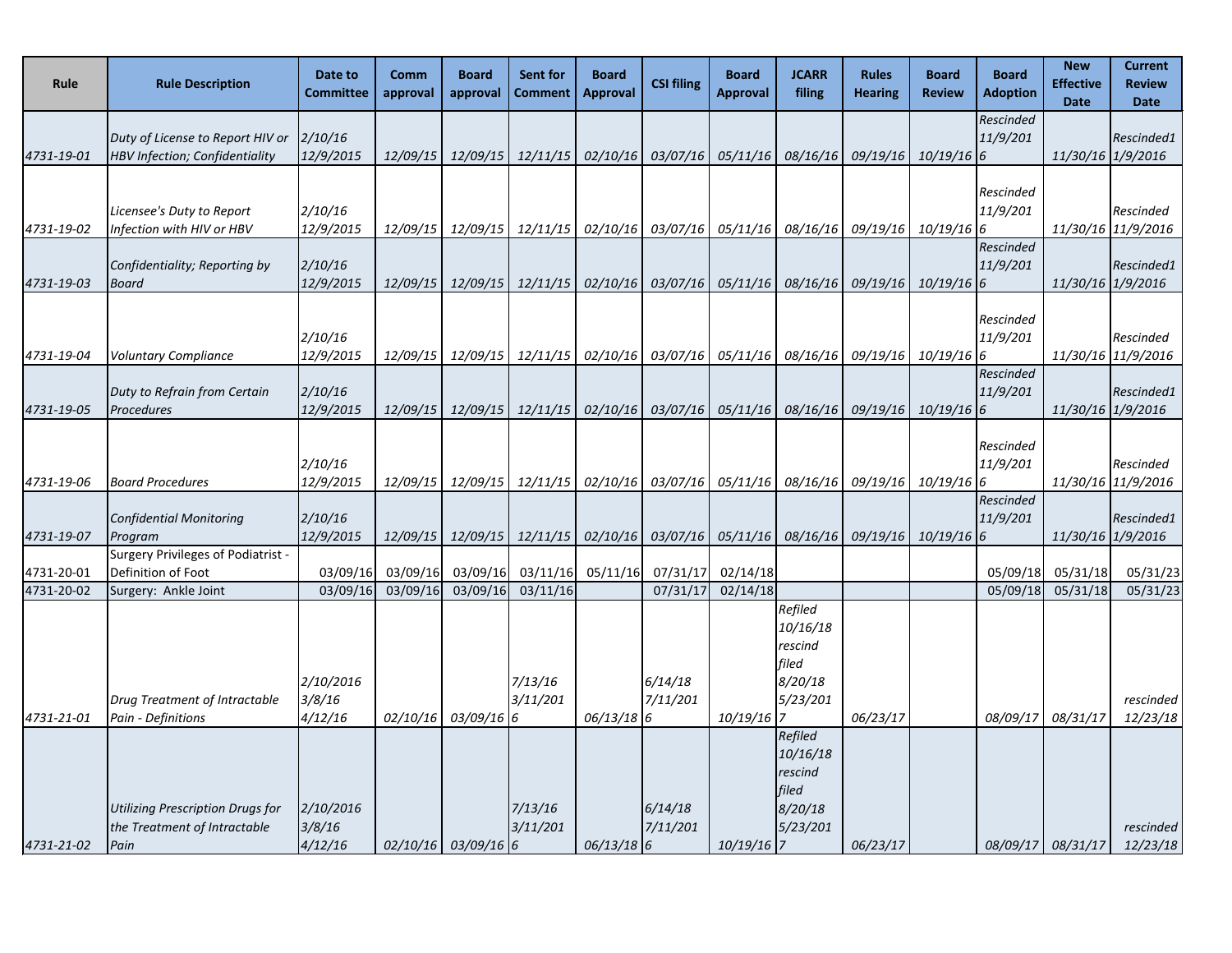| Rule                     | <b>Rule Description</b>                                                       | Date to<br><b>Committee</b>       | Comm<br>approval     | <b>Board</b><br>approval | Sent for<br><b>Comment</b>                          | <b>Board</b><br><b>Approval</b> | <b>CSI filing</b>    | <b>Board</b><br><b>Approval</b> | <b>JCARR</b><br>filing                                               | Rules<br><b>Hearing</b> | <b>Board</b><br><b>Review</b> | <b>Board</b><br><b>Adoption</b> | <b>New</b><br><b>Effective</b><br><b>Date</b> | <b>Current</b><br><b>Review</b><br><b>Date</b> |
|--------------------------|-------------------------------------------------------------------------------|-----------------------------------|----------------------|--------------------------|-----------------------------------------------------|---------------------------------|----------------------|---------------------------------|----------------------------------------------------------------------|-------------------------|-------------------------------|---------------------------------|-----------------------------------------------|------------------------------------------------|
| 4731-21-03               | <b>Continuing Medical Education</b>                                           | 2/10/2016<br>3/8/16<br>4/12/16    | 02/10/16             | 03/09/16 6               | 7/13/16<br>3/11/201                                 | 06/13/18 6                      | 6/14/18<br>7/11/201  | 10/19/16                        | Refiled<br>10/16/18<br>rescind<br>filed<br>8/20/18<br>5/23/201<br>17 | 06/23/17                |                               | 08/09/17                        | 08/31/17                                      | rescinded<br>12/23/18                          |
| 4731-21-04               | Tolerance, Physical Dependence<br>and Addiction                               | 2/10/2016<br>3/8/16<br>4/12/16    | 02/10/16             | $03/09/16$ 6             | 7/13/16<br>3/11/201                                 | $06/13/18$ 6                    | 6/14/18<br>7/11/201  | 10/19/16                        | Refiled<br>10/16/18<br>rescind<br>filed<br>8/20/18<br>5/23/201<br>7  | 06/23/17                |                               | 08/09/17                        | 08/31/17                                      | rescinded<br>12/23/18                          |
| 4731-21-05               | <b>Violations</b>                                                             | 2/10/2016<br>3/8/16<br>4/12/16    | 02/10/16             | 03/09/16 6               | 7/13/16<br>3/11/201                                 | $06/13/18$ 6                    | 6/14/18<br>7/11/201  | $10/19/16$ 7                    | Refiled<br>10/16/18<br>rescind<br>filed<br>8/20/18<br>5/23/201       | no change               |                               |                                 |                                               | rescinded<br>12/23/18                          |
| 4731-21-06               | <b>Exceptions</b>                                                             | 2/10/2016<br>3/8/16<br>4/12/16    | 02/10/16             | 03/09/16 6               | 7/13/16<br>3/11/201                                 | $06/13/18$ 6                    | 6/14/18<br>7/11/201  | 10/19/16                        | Refiled<br>10/16/18<br>rescind<br>filed<br>8/20/18<br>5/23/201       | 06/23/17                |                               | 08/09/17                        | 08/31/17                                      | rescinded<br>12/23/18                          |
| 4731-22-01               | <b>Emeritus Registration -</b><br>Definitions                                 | 2/10/2016<br>4/12/16<br>2/10/2016 | 02/10/16             |                          | 7/13/16<br>03/09/16 3/11/2016<br>7/13/16            |                                 | 07/11/16             |                                 | (Revised 6-5-<br>17 for XML<br>version)<br>09/14/16 5/23/2017        | 06/23/17                |                               | 08/09/17                        | 08/31/17                                      | 08/31/22                                       |
| 4731-22-02<br>4731-22-03 | Application<br><b>Status of Registrant</b>                                    | 4/12/16<br>2/10/2016<br>4/12/16   | 02/10/16<br>02/10/16 |                          | 03/09/16 3/11/2016<br>7/13/16<br>03/09/16 3/11/2016 |                                 | 07/11/16<br>07/11/16 | 09/14/16                        | 05/23/17<br>09/14/16 05/12/17                                        | 06/23/17                |                               | 08/09/17                        | 08/31/17                                      | 08/31/22<br>05/12/22                           |
| 4731-22-04<br>4731-22-05 | <b>Continuing Education</b><br>Requirements<br><b>Documentation of Status</b> | 2/10/2016<br>4/12/16              | 02/10/16             |                          | 7/13/16<br>03/09/16 3/11/2016                       |                                 | 07/11/16             |                                 | 09/14/16 05/12/17                                                    |                         |                               |                                 |                                               | 05/12/22<br>rescinded                          |
| 4731-22-06               | Renewal of Cycle of Fees                                                      | 2/10/2016<br>4/12/16<br>2/10/2016 | 02/10/16             |                          | 7/13/16<br>03/09/16 3/11/2016<br>7/13/16            |                                 | 07/11/16             |                                 | 09/14/16 05/12/17                                                    |                         |                               |                                 |                                               | 05/12/22                                       |
| 4731-22-07               | Change to Active Status                                                       | 4/12/16                           |                      |                          | 02/10/16 03/09/16 3/11/2016                         |                                 |                      |                                 | 07/11/16 09/14/16 05/23/17 06/23/17                                  |                         |                               | 08/09/17                        | 08/31/17                                      | 08/31/22                                       |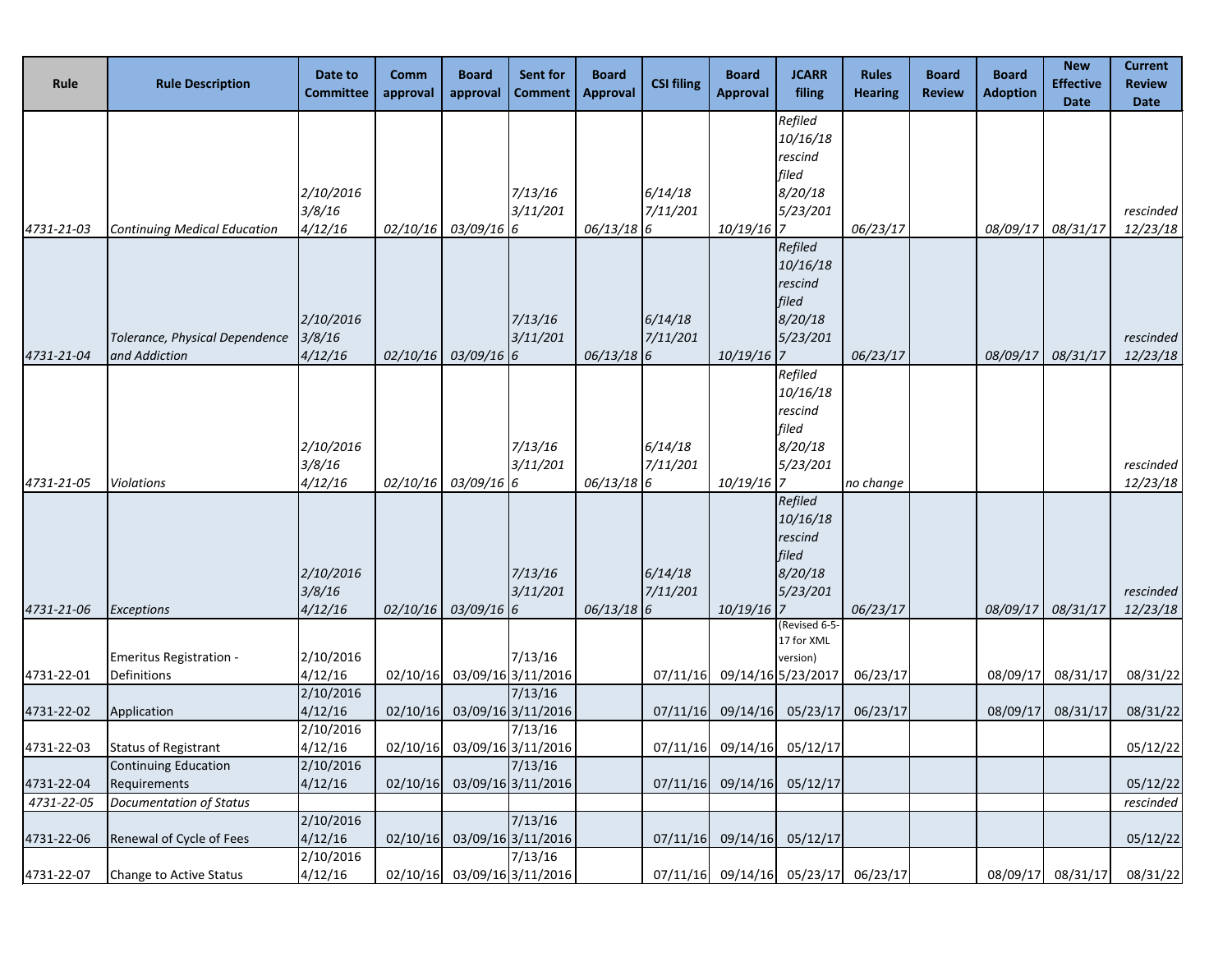| Rule       | <b>Rule Description</b>                  | Date to<br><b>Committee</b> | Comm<br>approval | <b>Board</b><br>approval                                          | Sent for<br><b>Comment</b> | <b>Board</b><br><b>Approval</b> | <b>CSI filing</b>                           | <b>Board</b><br><b>Approval</b> | <b>JCARR</b><br>filing     | <b>Rules</b><br><b>Hearing</b> | <b>Board</b><br><b>Review</b> | <b>Board</b><br><b>Adoption</b>     | <b>New</b><br><b>Effective</b><br><b>Date</b> | <b>Current</b><br><b>Review</b><br><b>Date</b> |
|------------|------------------------------------------|-----------------------------|------------------|-------------------------------------------------------------------|----------------------------|---------------------------------|---------------------------------------------|---------------------------------|----------------------------|--------------------------------|-------------------------------|-------------------------------------|-----------------------------------------------|------------------------------------------------|
|            | Cancellation of or Refusal to            | 2/10/2016                   |                  |                                                                   | 7/13/16                    |                                 |                                             |                                 |                            |                                |                               |                                     |                                               |                                                |
| 4731-22-08 | Issue an Emeritus Registration           | 4/12/16                     | 02/10/16         |                                                                   | 03/09/16 3/11/2016         |                                 | 07/11/16                                    | 09/14/16                        | 05/12/17                   |                                |                               |                                     |                                               | 05/12/22                                       |
|            | Delegation of Medical Tasks -            | 3/9/16                      |                  |                                                                   |                            |                                 |                                             |                                 |                            |                                |                               |                                     |                                               |                                                |
| 4731-23-01 | Definitions                              | 1/13/2016                   |                  |                                                                   | 01/15/16                   |                                 | 04/04/16                                    | 05/11/16                        | 08/16/16                   |                                |                               | 09/19/16 10/19/16 11/09/16 11/30/16 |                                               | 11/30/21                                       |
|            |                                          | 3/9/16                      |                  |                                                                   |                            |                                 |                                             |                                 |                            |                                |                               |                                     |                                               |                                                |
| 4731-23-02 | Delegation of Medical Tasks              | 1/13/2016                   |                  |                                                                   | 01/15/16                   |                                 | 04/04/16                                    | 05/11/16                        | 08/16/16                   |                                |                               | 09/19/16 10/19/16 11/09/16 11/30/16 |                                               | 11/30/21                                       |
|            | Delegation of Medical Tasks:             | 3/9/16                      |                  |                                                                   |                            |                                 |                                             |                                 |                            |                                |                               |                                     |                                               |                                                |
| 4731-23-03 | Prohibitions                             | 1/13/2016                   |                  |                                                                   | 01/15/16                   |                                 | 04/04/16                                    | 05/11/16                        | 08/17/16                   |                                |                               |                                     |                                               | 08/17/21                                       |
|            |                                          | 3/9/16                      |                  |                                                                   |                            |                                 |                                             |                                 |                            |                                |                               |                                     |                                               |                                                |
| 4731-23-04 | <b>Violations</b>                        | 1/13/2016                   |                  |                                                                   | 01/15/16                   |                                 | 04/04/16                                    | 05/11/16                        | 08/17/16                   |                                |                               |                                     |                                               | 08/17/21                                       |
|            | Anesthesiologist Assistants -            |                             |                  |                                                                   |                            |                                 | 1/11/19                                     |                                 |                            |                                |                               |                                     |                                               |                                                |
| 4731-24-01 | Definitions                              | 10/10/18                    |                  |                                                                   | 10/30/18                   |                                 | 11/7/2013                                   |                                 | 02/19/14                   |                                |                               |                                     |                                               | 03/19/19                                       |
|            | Anesthesiologist Assistants;             |                             |                  |                                                                   |                            |                                 | 1/11/19                                     |                                 |                            |                                |                               |                                     |                                               |                                                |
| 4731-24-02 | Supervision                              | 10/10/18                    |                  |                                                                   | 10/30/18                   |                                 | 11/7/2013                                   |                                 | 02/19/14                   |                                |                               |                                     |                                               | 03/19/19                                       |
|            | Anesthesiologist Assistants;             |                             |                  |                                                                   |                            |                                 | 1/11/19                                     |                                 |                            |                                |                               |                                     |                                               |                                                |
| 4731-24-03 | <b>Enhanced Supervision</b>              | 10/10/18                    |                  |                                                                   | 10/30/18                   |                                 | 11/7/2013                                   |                                 | 02/19/14                   |                                |                               |                                     |                                               | 03/19/19                                       |
|            | Anesthesiologist Assistants;             |                             |                  |                                                                   |                            |                                 |                                             |                                 |                            |                                |                               |                                     |                                               |                                                |
| 4731-24-04 | Prohibitions                             |                             |                  |                                                                   |                            |                                 | 11/07/13                                    |                                 | 06/17/14                   | 04/23/14                       |                               |                                     | 06/11/14 06/17/14                             | rescinded                                      |
|            | Military Provisions Related to           |                             |                  |                                                                   |                            |                                 | 1/11/19                                     |                                 |                            |                                |                               |                                     |                                               |                                                |
|            | Certificate to Practice as an            | 10/30/18                    |                  | 7/19/14                                                           |                            |                                 | 11/14/201                                   |                                 | 1/8/2015                   |                                |                               |                                     |                                               |                                                |
| 4731-24-05 | Anesthesiologist Assistant               | 10/10/2018                  |                  | 5/13/15                                                           |                            |                                 |                                             |                                 | 7/1/15                     |                                |                               | 09/09/15                            | 09/30/15                                      | 09/30/20                                       |
| 4731-25-01 | Office-Based Surgery - Definition 3/9/16 | 1/13/2016                   |                  | 10/19/16<br>05/11/16                                              | 01/15/16                   |                                 | 07/31/17                                    | 02/14/18                        |                            |                                |                               |                                     |                                               |                                                |
|            | of Terms                                 | 3/9/16                      |                  |                                                                   |                            |                                 |                                             |                                 |                            |                                |                               |                                     |                                               | 03/01/23                                       |
| 4731-25-02 | <b>General Provisions</b>                | 1/13/2016                   |                  |                                                                   | 01/15/16                   | 05/11/16                        | 07/31/17                                    | 02/14/18                        |                            |                                |                               | 05/09/18                            | 05/31/18                                      | 05/31/23                                       |
|            | <b>Standards for Surgery Using</b>       | 3/9/16                      |                  |                                                                   |                            |                                 |                                             |                                 |                            |                                |                               |                                     |                                               |                                                |
| 4731-25-03 | Moderate Sedation/Analgesia              | 1/13/2016                   |                  |                                                                   | 01/15/16                   | 05/11/16                        | 07/31/17                                    | 02/14/18                        |                            |                                |                               | 05/09/18                            | 05/31/18                                      | 08/31/23                                       |
|            | <b>Standards for Surgery Using</b>       | 3/9/16                      |                  |                                                                   |                            |                                 |                                             |                                 |                            |                                |                               |                                     |                                               |                                                |
| 4731-25-04 | Anesthesia Services                      | 1/13/2016                   |                  |                                                                   | 01/15/16                   | 05/11/16                        | 07/31/17                                    | 02/14/18                        |                            |                                |                               | 05/09/18                            | 05/31/18                                      | 05/31/23                                       |
|            |                                          | 3/9/16                      |                  |                                                                   |                            |                                 |                                             |                                 |                            |                                |                               |                                     |                                               |                                                |
| 4731-25-05 | Liposuction in the Office Setting        | 1/13/2016                   |                  |                                                                   | 01/15/16                   | 05/11/16                        | 07/31/17                                    | 02/14/18                        |                            |                                |                               |                                     |                                               | 03/01/23                                       |
|            |                                          | 3/9/16                      |                  |                                                                   |                            |                                 |                                             |                                 |                            |                                |                               |                                     |                                               |                                                |
| 4731-25-07 | Accreditation of Office Settings         | 1/13/2016                   |                  |                                                                   |                            |                                 | $01/15/16$ $05/11/16$ $07/31/17$ $02/14/18$ |                                 |                            |                                |                               |                                     | 05/09/18 05/31/18                             | 05/31/23                                       |
| 4731-25-08 | <b>Standards for Surgery</b>             |                             |                  |                                                                   | 01/17/18                   |                                 | 06/27/18                                    |                                 |                            |                                |                               |                                     |                                               |                                                |
|            |                                          |                             |                  |                                                                   |                            |                                 |                                             |                                 |                            |                                |                               |                                     |                                               |                                                |
| 4731-26-01 | Sexual Misconduct - Definitions          |                             |                  | 11/04/15 11/04/15 11/04/15 11/06/15                               |                            |                                 | 02/01/16                                    |                                 | 03/09/16 03/15/16 04/20/16 |                                |                               |                                     | 06/30/16                                      | 06/30/21                                       |
| 4731-26-02 | Prohibitions                             |                             |                  | 11/04/15 11/04/15 11/04/15                                        | 11/06/15                   |                                 | 02/01/16                                    | 03/09/16                        | 03/15/16                   | 04/20/16                       |                               |                                     |                                               | 06/14/21                                       |
| 4731-26-03 | Violations; Miscellaneous                |                             |                  | $\overline{11/04/15}$ $\overline{11/04/15}$ $\overline{11/04/15}$ | 11/06/15                   |                                 | 02/01/16                                    | 03/09/16                        | 03/15/16                   | 04/20/16                       |                               |                                     | 06/30/16                                      | 06/30/21                                       |
| 4731-27-01 | <b>Definitions</b>                       |                             |                  |                                                                   | 05/11/18                   |                                 | 08/03/18                                    |                                 |                            |                                |                               |                                     |                                               | 06/29/19                                       |
|            | Dismissing a patient from the            |                             |                  |                                                                   |                            |                                 |                                             |                                 |                            |                                |                               |                                     |                                               |                                                |
| 4731-27-02 | medical practice                         |                             |                  |                                                                   | 05/11/18                   |                                 | 08/03/18                                    |                                 |                            |                                |                               |                                     |                                               | 06/29/19                                       |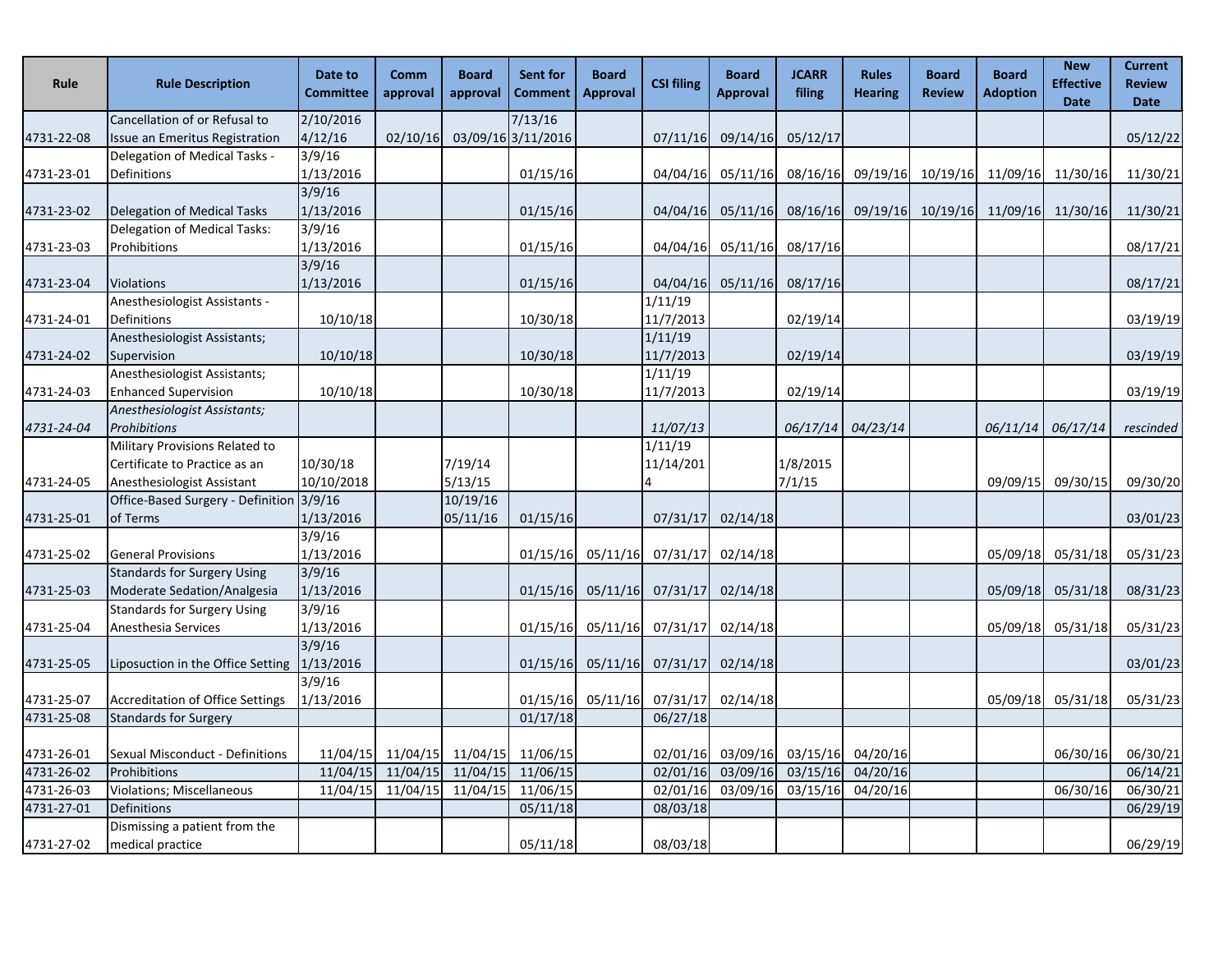| Rule       | <b>Rule Description</b>                                                                                             | Date to<br><b>Committee</b> | Comm<br>approval | <b>Board</b><br>approval | <b>Sent for</b><br><b>Comment</b> | <b>Board</b><br><b>Approval</b> | <b>CSI filing</b>   | <b>Board</b><br><b>Approval</b> | <b>JCARR</b><br>filing | Rules<br><b>Hearing</b> | <b>Board</b><br><b>Review</b> | <b>Board</b><br><b>Adoption</b> | <b>New</b><br><b>Effective</b><br><b>Date</b> | <b>Current</b><br><b>Review</b><br><b>Date</b> |
|------------|---------------------------------------------------------------------------------------------------------------------|-----------------------------|------------------|--------------------------|-----------------------------------|---------------------------------|---------------------|---------------------------------|------------------------|-------------------------|-------------------------------|---------------------------------|-----------------------------------------------|------------------------------------------------|
|            | Notice of termination of                                                                                            |                             |                  |                          |                                   |                                 |                     |                                 |                        |                         |                               |                                 |                                               |                                                |
|            | physician employment or                                                                                             |                             |                  |                          |                                   |                                 |                     |                                 |                        |                         |                               |                                 |                                               |                                                |
|            | physician leaving a practice,                                                                                       |                             |                  |                          |                                   |                                 |                     |                                 |                        |                         |                               |                                 |                                               |                                                |
|            | selling a practice, or retiring                                                                                     |                             |                  |                          |                                   |                                 |                     |                                 |                        |                         |                               |                                 |                                               |                                                |
| 4731-27-03 | from the practice of medicine                                                                                       |                             |                  |                          | 05/11/18                          |                                 | 08/03/18            |                                 |                        |                         |                               |                                 |                                               | 06/29/19                                       |
| 4731-28-01 | Mental or Physical Impairment                                                                                       | 2/10/16<br>12/9/2015        | 12/09/15         | 12/09/15                 |                                   | 12/11/15 02/10/16               | 03/07/16            |                                 | 05/23/17               | 06/23/17                |                               | 08/09/17                        | 08/31/17                                      | 08/31/22                                       |
|            | Eligibility for confidential                                                                                        |                             |                  |                          |                                   |                                 |                     |                                 |                        |                         |                               |                                 |                                               |                                                |
| 4731-28-02 | monitoring program                                                                                                  |                             |                  |                          | 04/10/17                          |                                 | 02/06/18            |                                 | 05/30/18               | 07/09/18                |                               | 08/08/18                        | 08/31/18                                      | 08/31/23                                       |
|            | Participation in the confidential                                                                                   |                             |                  |                          |                                   |                                 |                     |                                 |                        |                         |                               |                                 |                                               |                                                |
| 4731-28-03 | monitoring program                                                                                                  |                             |                  |                          | 04/10/17                          |                                 | 02/06/18            |                                 | 05/30/18               | 07/09/18                |                               | 08/08/18                        | 08/31/18                                      | 08/31/23                                       |
|            | Disqualification from continued                                                                                     |                             |                  |                          |                                   |                                 |                     |                                 |                        |                         |                               |                                 |                                               |                                                |
|            | participation in the confidential                                                                                   |                             |                  |                          |                                   |                                 |                     |                                 |                        |                         |                               |                                 |                                               |                                                |
| 4731-28-04 | monitoring program                                                                                                  |                             |                  |                          | 04/10/17                          |                                 | 02/06/18            |                                 | 05/30/18               | 07/09/18                |                               | 08/08/18                        | 08/31/18                                      | 08/31/23                                       |
| 4731-28-05 | Termination of the participation<br>agreement for the confidential<br>monitoring program                            |                             |                  |                          | 04/10/17                          |                                 | 02/06/18            |                                 | 05/30/18               | 07/09/18                |                               | 08/08/18                        | 08/31/18                                      | 08/31/23                                       |
|            | Standards and procedures for                                                                                        |                             |                  |                          |                                   |                                 |                     |                                 |                        |                         |                               |                                 |                                               |                                                |
|            | operation of a pain management                                                                                      |                             |                  |                          |                                   |                                 |                     |                                 |                        |                         |                               |                                 |                                               |                                                |
| 4731-29-01 | clinic.                                                                                                             | 02/10/16                    |                  |                          | 07/13/16                          |                                 | 07/11/16            | 12/14/16                        | 03/28/17               | 05/03/17                |                               | 06/14/17                        | 06/30/17                                      | 06/30/22                                       |
|            | Internal Management                                                                                                 |                             |                  |                          |                                   |                                 |                     |                                 |                        |                         |                               |                                 |                                               |                                                |
| 4731-30-01 | Definitions                                                                                                         | 09/12/18                    |                  |                          |                                   |                                 |                     |                                 |                        |                         |                               | 09/12/18                        | 09/23/18                                      |                                                |
|            | Internal Management Board                                                                                           |                             |                  |                          |                                   |                                 |                     |                                 |                        |                         |                               |                                 |                                               |                                                |
| 4731-30-02 | <b>Metrics</b>                                                                                                      | 09/12/18                    |                  |                          |                                   |                                 |                     |                                 |                        |                         |                               | 09/12/18                        | 09/23/18                                      |                                                |
| 4731-31-01 | Requirements for assessing and<br>granting clearance for return to<br>practice or competition.<br>(concussion rule) | 02/14/18                    |                  | 05/13/15                 | 02/26/18                          |                                 | 5/16/18<br>6/2/2015 |                                 | 09/08/15               |                         |                               | 09/09/15                        | 09/18/15                                      | 09/18/20                                       |
| 4731-32-01 | Definition of Terms                                                                                                 |                             |                  |                          |                                   |                                 | 03/23/17            |                                 | 06/09/17               | 07/10/17                |                               | 08/09/17                        | 09/08/17                                      | 09/08/22                                       |
|            | Certificate to Recommend                                                                                            |                             |                  |                          |                                   |                                 |                     |                                 |                        |                         |                               |                                 |                                               |                                                |
| 4731-32-02 | Medical Marijuana                                                                                                   |                             |                  |                          |                                   |                                 | 03/23/17            |                                 | 06/09/17               | 07/10/17                |                               | 08/09/17                        | 09/08/17                                      | 09/08/22                                       |
| 4731-32-03 | <b>Standard of Care</b>                                                                                             |                             |                  |                          |                                   |                                 | 03/23/17            |                                 |                        | 06/09/17 07/10/17       |                               | 08/09/17                        | 09/08/17                                      | 09/08/22                                       |
|            | Suspension and Revocation of                                                                                        |                             |                  |                          |                                   |                                 |                     |                                 |                        |                         |                               |                                 |                                               |                                                |
| 4731-32-04 | Certificate to Recommend                                                                                            |                             |                  |                          |                                   |                                 | 03/23/17            |                                 | 06/09/17               | 07/10/17                |                               | 08/09/17                        | 09/08/17                                      | 09/08/22                                       |
|            | Petition to Request Additional                                                                                      |                             |                  |                          |                                   |                                 |                     |                                 |                        |                         |                               |                                 |                                               |                                                |
| 4731-32-05 | Qualifying Condtion or Disease                                                                                      |                             |                  |                          |                                   |                                 | 03/23/17            |                                 | 06/09/17               | 07/10/17                |                               | 08/09/17                        | 09/08/17                                      | 09/08/22                                       |
| 4731-33-01 | Definitions                                                                                                         | 02/14/18                    | 02/14/18         | 02/14/18                 | 02/21/18                          |                                 | 08/03/18            |                                 | 10/24/18               | 11/28/18                |                               |                                 |                                               |                                                |
|            | Office-Based Treatment for                                                                                          |                             |                  |                          |                                   |                                 |                     |                                 |                        |                         |                               |                                 |                                               |                                                |
| 4731-33-03 | <b>Opoid Addiction</b>                                                                                              | 02/14/18                    | 02/14/18         | 02/14/18                 | 02/21/18                          |                                 | 08/03/18            |                                 |                        | 10/24/18 11/28/18       |                               |                                 |                                               |                                                |
|            | <b>Medication Assisted Treatment</b>                                                                                |                             |                  |                          |                                   |                                 |                     |                                 |                        |                         |                               |                                 |                                               |                                                |
| 4731-33-04 | <b>Using Naltrexone</b>                                                                                             |                             |                  |                          |                                   |                                 | 08/03/18            |                                 |                        | 10/24/18 11/28/18       |                               |                                 |                                               |                                                |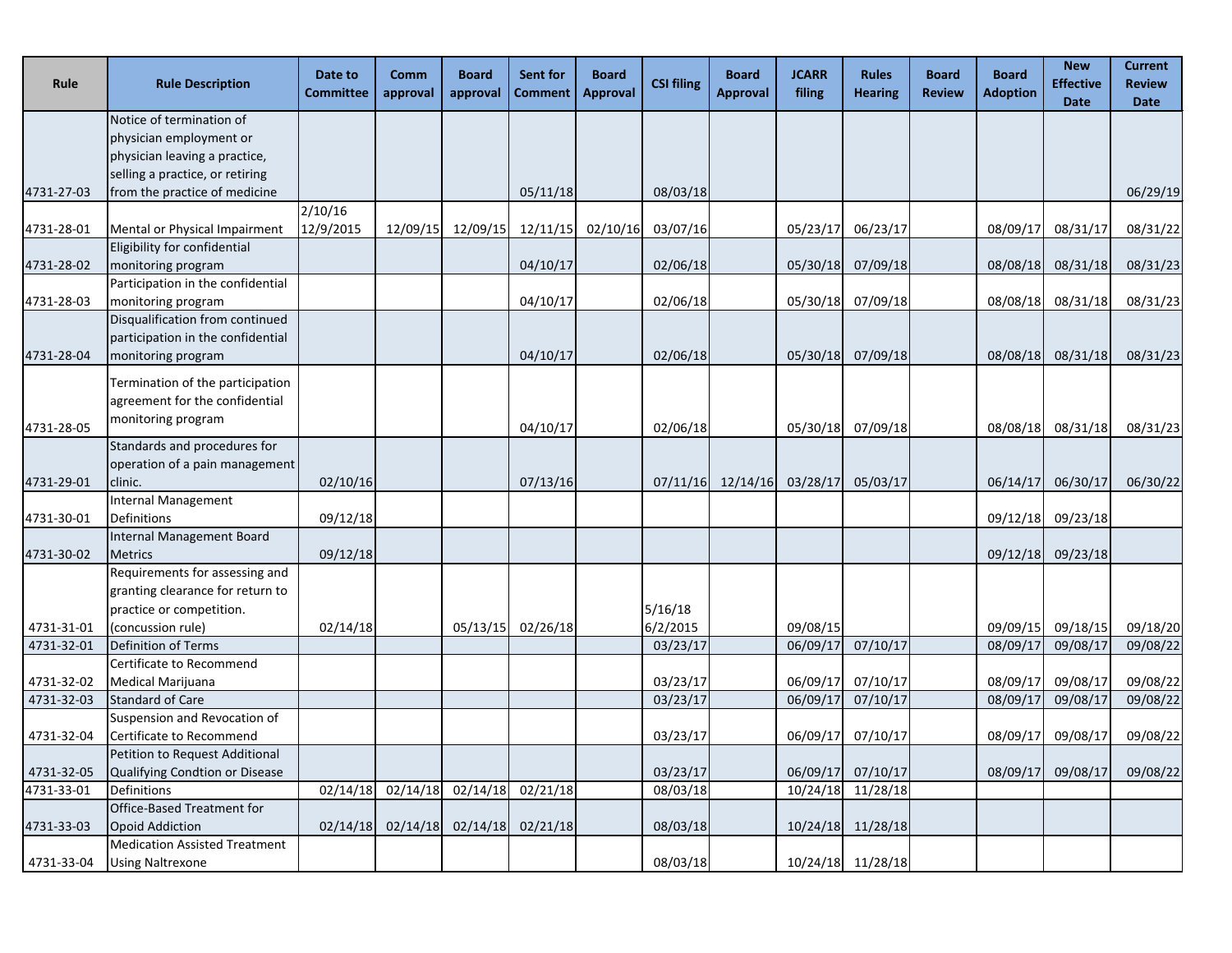| Rule       | <b>Rule Description</b>          | Date to<br><b>Committee</b> | Comm<br>approval | <b>Board</b><br>approval | Sent for<br><b>Comment</b>          | Board<br><b>Approval</b>   | <b>CSI filing</b> | <b>Board</b><br><b>Approval</b> | <b>JCARR</b><br>filing | <b>Rules</b><br><b>Hearing</b> | <b>Board</b><br><b>Review</b> | <b>Board</b><br><b>Adoption</b> | <b>New</b><br><b>Effective</b><br><b>Date</b> | <b>Current</b><br><b>Review</b><br><b>Date</b> |
|------------|----------------------------------|-----------------------------|------------------|--------------------------|-------------------------------------|----------------------------|-------------------|---------------------------------|------------------------|--------------------------------|-------------------------------|---------------------------------|-----------------------------------------------|------------------------------------------------|
|            | Standards and Procedures to be   |                             |                  |                          |                                     |                            |                   |                                 |                        |                                |                               |                                 |                                               |                                                |
|            | followed by physicians when      |                             |                  |                          |                                     |                            |                   |                                 |                        |                                |                               |                                 |                                               |                                                |
|            | prescribing a dangerous drug     |                             |                  |                          |                                     |                            |                   |                                 |                        |                                |                               |                                 |                                               |                                                |
|            | that may be administered by a    |                             |                  |                          |                                     |                            |                   |                                 |                        |                                |                               |                                 |                                               |                                                |
| 4731-34-01 | pharmacist by injection.         |                             |                  |                          | 04/11/18 04/19/18                   |                            | 06/27/18          |                                 |                        |                                |                               |                                 |                                               |                                                |
| 4731-35-01 | <b>Consult Agreements</b>        |                             |                  |                          | 01/18/19                            |                            |                   |                                 |                        |                                |                               |                                 |                                               |                                                |
|            | Standards for managing drug      |                             |                  |                          |                                     |                            |                   |                                 |                        |                                |                               |                                 |                                               |                                                |
| 4731-35-02 | therapy                          |                             |                  |                          | 01/18/19                            |                            |                   |                                 |                        |                                |                               |                                 |                                               |                                                |
| 4759-1-01  | Public notice of rule adoption   |                             |                  | 04/11/18                 |                                     | 04/19/18 07/11/18          | 09/25/18          |                                 |                        |                                |                               |                                 |                                               | To be<br>rescinded                             |
|            |                                  |                             |                  |                          |                                     |                            |                   |                                 |                        |                                |                               |                                 |                                               | To be                                          |
| 4759-1-02  | Notice of board meeting          |                             |                  | 04/11/18                 |                                     | 04/19/18 07/11/18          | 09/25/18          |                                 |                        |                                |                               |                                 |                                               | rescinded                                      |
|            |                                  |                             |                  |                          |                                     |                            |                   |                                 |                        |                                |                               |                                 |                                               | To Be                                          |
| 4759-1-03  | Personal information systems     |                             |                  | 04/11/18                 |                                     | 04/19/18 07/11/18          | 09/25/18          |                                 |                        |                                |                               |                                 |                                               | rescinded<br>To be                             |
| 4759-2-01  | Definitions                      |                             |                  | 04/11/18                 |                                     | $04/19/18$ $07/11/18$      | 09/25/18          |                                 |                        |                                |                               |                                 |                                               | rescinded                                      |
|            |                                  |                             |                  |                          |                                     |                            |                   |                                 |                        |                                |                               |                                 |                                               | To be                                          |
| 4759-3-01  | <b>Duties of Board members</b>   |                             |                  |                          | 04/11/18 04/19/18 07/11/18 09/25/18 |                            |                   |                                 |                        |                                |                               |                                 |                                               | rescinded                                      |
|            | Executive secretary/executive    |                             |                  |                          |                                     |                            |                   |                                 |                        |                                |                               |                                 |                                               | To be                                          |
| 4759-3-02  | director                         |                             |                  | 04/11/18                 |                                     | 04/19/18 07/11/18 09/25/18 |                   |                                 |                        |                                |                               |                                 |                                               | rescinded<br>To be                             |
| 4759-3-03  | Minutes of board meetings        |                             |                  |                          | 04/11/18 04/19/18 07/11/18 09/25/18 |                            |                   |                                 |                        |                                |                               |                                 |                                               | rescinded                                      |
|            | Cooperation and                  |                             |                  |                          |                                     |                            |                   |                                 |                        |                                |                               |                                 |                                               |                                                |
|            | communication with               |                             |                  |                          |                                     |                            |                   |                                 |                        |                                |                               |                                 |                                               | To be                                          |
| 4759-3-04  | professional organizations       |                             |                  |                          | 04/11/18 04/19/18 07/11/18 09/25/18 |                            |                   |                                 |                        |                                |                               |                                 |                                               | rescinded                                      |
|            |                                  |                             |                  |                          |                                     |                            |                   |                                 |                        |                                |                               |                                 |                                               | To be                                          |
| 4759-3-05  | <b>Advisory committees</b>       |                             |                  |                          | 04/11/18 04/19/18 07/11/18 09/25/18 |                            |                   |                                 |                        |                                |                               |                                 |                                               | rescinded<br>To be                             |
| 4759-3-06  | Parliamentary procedures         |                             |                  |                          | 04/11/18 04/19/18 07/11/18          |                            | 09/25/18          |                                 |                        |                                |                               |                                 |                                               | rescinded                                      |
|            |                                  |                             |                  |                          |                                     |                            |                   |                                 |                        |                                |                               |                                 |                                               | To be                                          |
| 4759-3-07  | <b>Adjudication hearings</b>     |                             |                  | 04/11/18                 |                                     | 04/19/18 07/11/18 09/25/18 |                   |                                 |                        |                                |                               |                                 |                                               | rescinded                                      |
| 4759-4-01  | Applications                     |                             |                  | 04/11/18                 |                                     | 04/19/18 07/11/18          | 09/25/18          |                                 |                        |                                |                               |                                 |                                               |                                                |
| 4759-4-02  | Preprofessional experience       |                             |                  | 04/11/18                 | 04/19/18                            | 07/11/18                   | 09/25/18          |                                 |                        |                                |                               |                                 |                                               |                                                |
| 4759-4-03  | Examination                      |                             |                  | 04/11/18                 | 04/19/18                            | 07/11/18                   | 09/25/18          |                                 |                        |                                |                               |                                 |                                               | To be                                          |
| 4759-4-05  | Licensure by reciprocity         |                             |                  |                          |                                     |                            |                   |                                 |                        |                                |                               |                                 |                                               | rescinded                                      |
|            |                                  |                             |                  |                          |                                     |                            |                   |                                 |                        |                                |                               |                                 |                                               | To be                                          |
| 4759-4-06  | Status categories                |                             |                  |                          |                                     |                            |                   |                                 |                        |                                |                               |                                 |                                               | rescinded                                      |
| 4759-4-07  | Failure to maintain licensure    |                             |                  |                          |                                     |                            |                   |                                 |                        |                                |                               |                                 |                                               | To be<br>rescinded                             |
| 4759-4-08  | Limited permit                   |                             |                  | 04/11/18                 |                                     | 04/19/18 07/11/18 09/25/18 |                   |                                 |                        |                                |                               |                                 |                                               |                                                |
|            |                                  |                             |                  |                          |                                     |                            |                   |                                 |                        |                                |                               |                                 |                                               |                                                |
| 4759-4-09  | License certificates and permits |                             |                  | 04/11/18                 |                                     | 04/19/18 07/11/18 09/25/18 |                   |                                 |                        |                                |                               |                                 |                                               |                                                |
|            |                                  |                             |                  |                          |                                     |                            |                   |                                 |                        |                                |                               |                                 |                                               | To be                                          |
| 4759-4-10  | Prorated initial license fee     |                             |                  |                          |                                     |                            |                   |                                 |                        |                                |                               |                                 |                                               | rescinded                                      |
| 4759-4-11  | Criminal records check           |                             |                  |                          | 04/11/18 04/19/18 07/11/18 09/25/18 |                            |                   |                                 |                        |                                |                               |                                 |                                               | To be<br>rescinded                             |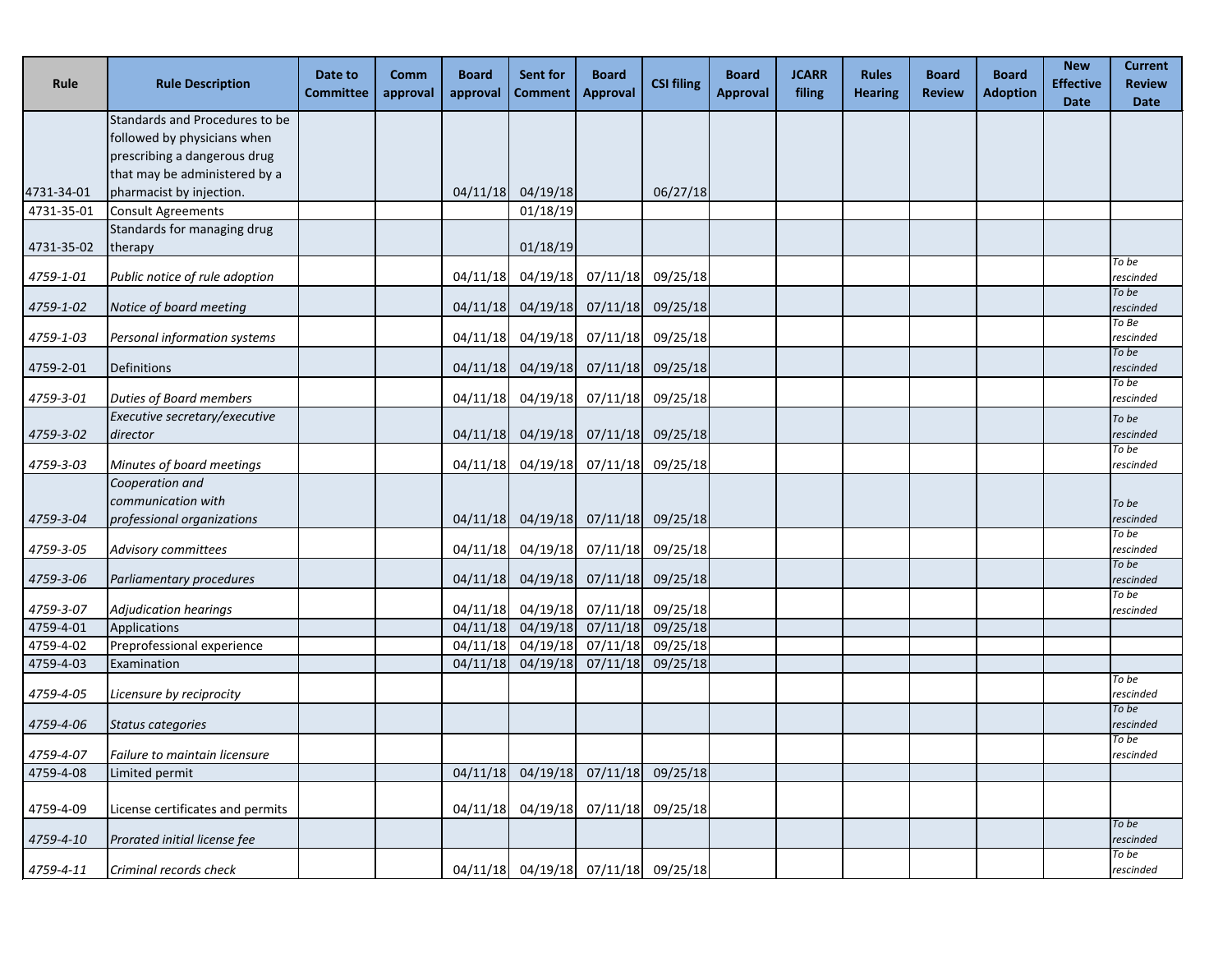| <b>Rule</b> | <b>Rule Description</b>           | Date to<br><b>Committee</b> | Comm<br>approval | <b>Board</b><br>approval | Sent for<br><b>Comment</b> | <b>Board</b><br><b>Approval</b>        | <b>CSI filing</b> | <b>Board</b><br><b>Approval</b> | <b>JCARR</b><br>filing | <b>Rules</b><br><b>Hearing</b> | <b>Board</b><br><b>Review</b> | <b>Board</b><br><b>Adoption</b> | <b>New</b><br><b>Effective</b><br><b>Date</b> | <b>Current</b><br><b>Review</b><br><b>Date</b> |
|-------------|-----------------------------------|-----------------------------|------------------|--------------------------|----------------------------|----------------------------------------|-------------------|---------------------------------|------------------------|--------------------------------|-------------------------------|---------------------------------|-----------------------------------------------|------------------------------------------------|
|             | Consideration of military         |                             |                  |                          |                            |                                        |                   |                                 |                        |                                |                               |                                 |                                               |                                                |
|             | experience, education, training   |                             |                  |                          |                            |                                        |                   |                                 |                        |                                |                               |                                 |                                               |                                                |
| 4759-4-12   | and term of service               |                             |                  | 04/11/18                 |                            | 04/19/18 07/11/18 09/25/18             |                   |                                 |                        |                                |                               |                                 |                                               |                                                |
|             | Temporary license for military    |                             |                  |                          |                            |                                        |                   |                                 |                        |                                |                               |                                 |                                               |                                                |
| 4759-4-13   | spouse                            |                             |                  |                          |                            | 04/11/18 04/19/18 07/11/18 09/25/18    |                   |                                 |                        |                                |                               |                                 |                                               |                                                |
|             | Supervision of persons claiming   |                             |                  |                          |                            |                                        |                   |                                 |                        |                                |                               |                                 |                                               |                                                |
| 4759-5-01   | exemption                         |                             |                  | 04/11/18                 |                            | 04/19/18 07/11/18 09/25/18             |                   |                                 |                        |                                |                               |                                 |                                               |                                                |
| 4759-5-02   | Student practice exemption        |                             |                  | 04/11/18                 |                            | 04/19/18 07/11/18                      | 09/25/18          |                                 |                        |                                |                               |                                 |                                               |                                                |
| 4759-5-03   | Plan of treatment exemption       |                             |                  | 04/11/18                 |                            | $04/19/18$ $07/11/18$                  | 09/25/18          |                                 |                        |                                |                               |                                 |                                               |                                                |
|             | Additional nutritional activities |                             |                  |                          |                            |                                        |                   |                                 |                        |                                |                               |                                 |                                               |                                                |
| 4759-5-04   | exemption                         |                             |                  | 04/11/18                 |                            | 04/19/18 07/11/18 09/25/18             |                   |                                 |                        |                                |                               |                                 |                                               |                                                |
|             | Distribution of literature        |                             |                  |                          |                            |                                        |                   |                                 |                        |                                |                               |                                 |                                               |                                                |
| 4759-5-05   | exemption                         |                             |                  | 04/11/18                 |                            | 04/19/18 07/11/18 09/25/18             |                   |                                 |                        |                                |                               |                                 |                                               |                                                |
|             | Weight control program            |                             |                  |                          |                            |                                        |                   |                                 |                        |                                |                               |                                 |                                               |                                                |
| 4759-5-06   | exemption                         |                             |                  | 04/11/18                 |                            | 04/19/18 07/11/18                      | 09/25/18          |                                 |                        |                                |                               |                                 |                                               |                                                |
|             | Standards of practice innutrition |                             |                  |                          |                            |                                        |                   |                                 |                        |                                |                               |                                 |                                               |                                                |
| 4759-6-01   | care                              |                             |                  |                          |                            | 04/11/18 04/19/18 07/11/18 09/25/18    |                   |                                 |                        |                                |                               |                                 |                                               |                                                |
|             | Standards of professional         |                             |                  |                          |                            |                                        |                   |                                 |                        |                                |                               |                                 |                                               |                                                |
| 4759-6-02   | performance                       |                             |                  | 04/11/18                 |                            | 04/19/18 07/11/18 09/25/18             |                   |                                 |                        |                                |                               |                                 |                                               |                                                |
| 4759-6-03   | Interpretation of standards       |                             |                  | 04/11/18                 |                            | $04/19/18$ $07/11/18$                  | 09/25/18          |                                 |                        |                                |                               |                                 |                                               | To be                                          |
| 4759-7-01   | Filing of complaints              |                             |                  | 04/11/18                 |                            | 04/19/18 07/11/18                      | 09/25/18          |                                 |                        |                                |                               |                                 |                                               | rescinded                                      |
|             | Representatives; appearances      |                             |                  |                          |                            |                                        |                   |                                 |                        |                                |                               |                                 |                                               | To be                                          |
| 4759-8-01   | communications; applicability     |                             |                  | 04/11/18                 |                            | 04/19/18 07/11/18 09/25/18             |                   |                                 |                        |                                |                               |                                 |                                               | rescinded                                      |
|             |                                   |                             |                  |                          |                            |                                        |                   |                                 |                        |                                |                               |                                 |                                               | To be                                          |
| 4759-8-02   | <b>Filing Request for Hearing</b> |                             |                  | 04/11/18                 |                            | 04/19/18 07/11/18 09/25/18             |                   |                                 |                        |                                |                               |                                 |                                               | rescinded                                      |
|             |                                   |                             |                  |                          |                            |                                        |                   |                                 |                        |                                |                               |                                 |                                               | To be                                          |
| 4759-8-03   | Notice of hearings                |                             |                  | 04/11/18                 |                            | 04/19/18 07/11/18 09/25/18             |                   |                                 |                        |                                |                               |                                 |                                               | rescinded                                      |
|             | Authority and duties of attorney  |                             |                  |                          |                            |                                        |                   |                                 |                        |                                |                               |                                 |                                               | To be                                          |
| 4759-8-04   | hearing examiners                 |                             |                  | 04/11/18                 |                            | 04/19/18 07/11/18 09/25/18             |                   |                                 |                        |                                |                               |                                 |                                               | rescinded<br>To be                             |
| 4759-8-05   | Consolidation                     |                             |                  |                          |                            | 04/11/18 04/19/18 07/11/18 09/25/18    |                   |                                 |                        |                                |                               |                                 |                                               | rescinded                                      |
|             |                                   |                             |                  |                          |                            |                                        |                   |                                 |                        |                                |                               |                                 |                                               | To be                                          |
| 4759-8-06   | <i>Intervention</i>               |                             |                  |                          |                            | 04/11/18  04/19/18  07/11/18  09/25/18 |                   |                                 |                        |                                |                               |                                 |                                               | rescinded                                      |
| 4759-8-07   | <b>Continuance of Hearing</b>     |                             |                  |                          |                            | 04/11/18 04/19/18 07/11/18 09/25/18    |                   |                                 |                        |                                |                               |                                 |                                               | To be<br>rescinded                             |
|             |                                   |                             |                  |                          |                            |                                        |                   |                                 |                        |                                |                               |                                 |                                               | To be                                          |
| 4759-8-08   | <b>Motions</b>                    |                             |                  |                          |                            | 04/11/18 04/19/18 07/11/18 09/25/18    |                   |                                 |                        |                                |                               |                                 |                                               | rescinded                                      |
|             |                                   |                             |                  |                          |                            |                                        |                   |                                 |                        |                                |                               |                                 |                                               | To be                                          |
| 4759-8-09   | Filing                            |                             |                  |                          |                            | 04/11/18 04/19/18 07/11/18 09/25/18    |                   |                                 |                        |                                |                               |                                 |                                               | rescinded<br>To be                             |
| 4759-8-10   | Service on parties                |                             |                  |                          |                            | 04/11/18 04/19/18 07/11/18 09/25/18    |                   |                                 |                        |                                |                               |                                 |                                               | rescinded                                      |
|             | Computation and Extension of      |                             |                  |                          |                            |                                        |                   |                                 |                        |                                |                               |                                 |                                               | To be                                          |
| 4759-8-11   | Time                              |                             |                  | 04/11/18                 |                            | 04/19/18 07/11/18 09/25/18             |                   |                                 |                        |                                |                               |                                 |                                               | rescinded                                      |
|             |                                   |                             |                  |                          |                            |                                        |                   |                                 |                        |                                |                               |                                 |                                               | To be                                          |
| 4759-8-12   | <b>Transcripts</b>                |                             |                  |                          |                            | 04/11/18 04/19/18 07/11/18 09/25/18    |                   |                                 |                        |                                |                               |                                 |                                               | rescinded                                      |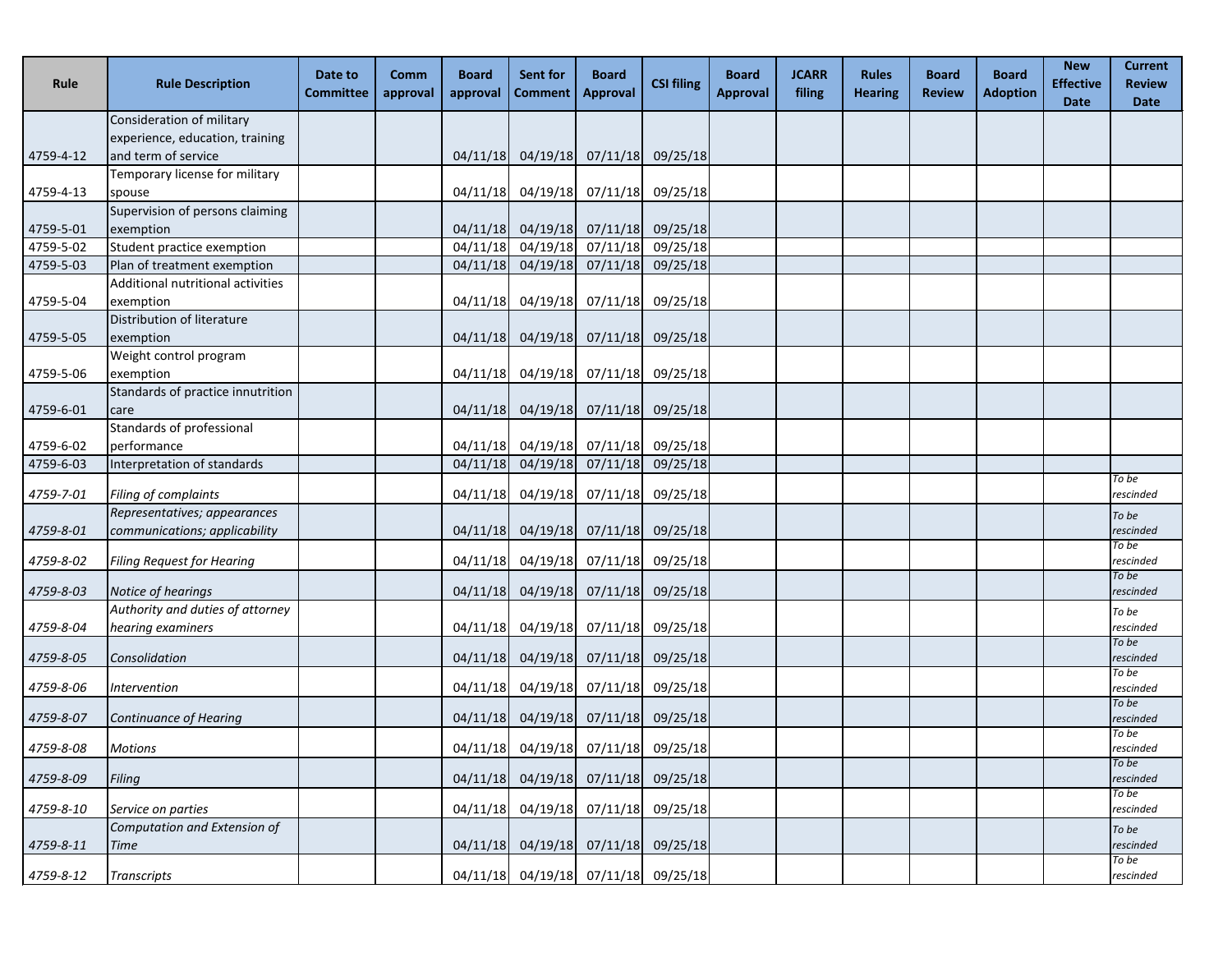| Rule                   | <b>Rule Description</b>                                                                 | Date to<br><b>Committee</b> | Comm<br>approval | <b>Board</b><br>approval | Sent for<br><b>Comment</b>                      | <b>Board</b><br><b>Approval</b> | <b>CSI filing</b> | <b>Board</b><br><b>Approval</b> | <b>JCARR</b><br>filing | <b>Rules</b><br><b>Hearing</b> | <b>Board</b><br><b>Review</b> | <b>Board</b><br><b>Adoption</b> | <b>New</b><br><b>Effective</b><br><b>Date</b> | <b>Current</b><br><b>Review</b><br><b>Date</b> |
|------------------------|-----------------------------------------------------------------------------------------|-----------------------------|------------------|--------------------------|-------------------------------------------------|---------------------------------|-------------------|---------------------------------|------------------------|--------------------------------|-------------------------------|---------------------------------|-----------------------------------------------|------------------------------------------------|
| 4759-8-13              | Subpoenas for Purposes of<br><b>Hearing</b>                                             |                             |                  | 04/11/18                 |                                                 | 04/19/18 07/11/18 09/25/18      |                   |                                 |                        |                                |                               |                                 |                                               | To be<br>rescinded                             |
| 4759-8-14              | Mileage Reimbursement and<br><b>Witness Fees</b>                                        |                             |                  | 04/11/18                 |                                                 | 04/19/18 07/11/18               | 09/25/18          |                                 |                        |                                |                               |                                 |                                               | To be<br>rescinded                             |
| 4759-8-15              | <b>Reports and Recommendations</b>                                                      |                             |                  | 04/11/18                 |                                                 | 04/19/18 07/11/18 09/25/18      |                   |                                 |                        |                                |                               |                                 |                                               | To be<br>rescinded                             |
| 4759-8-16              | <b>Exchange of Documents and</b><br><b>Witness Lists</b>                                |                             |                  |                          | 04/11/18 04/19/18 07/11/18 09/25/18             |                                 |                   |                                 |                        |                                |                               |                                 |                                               | To be<br>rescinded<br>To be                    |
| 4759-8-17              | Pre-hearing conference                                                                  |                             |                  | 04/11/18                 |                                                 | 04/19/18 07/11/18 09/25/18      |                   |                                 |                        |                                |                               |                                 |                                               | rescinded                                      |
| 4759-8-18              | Requirements for pre-hearing<br>exchange of information                                 |                             |                  |                          | 04/11/18 04/19/18 07/11/18 09/25/18             |                                 |                   |                                 |                        |                                |                               |                                 |                                               | To be<br>rescinded<br>To be                    |
| 4759-8-19              | Status conference                                                                       |                             |                  |                          | $04/11/18$ $04/19/18$ $07/11/18$                |                                 | 09/25/18          |                                 |                        |                                |                               |                                 |                                               | rescinded                                      |
| 4759-8-20              | Depositions and transcripts of<br>prior testimony                                       |                             |                  |                          | 04/11/18 04/19/18 07/11/18 09/25/18             |                                 |                   |                                 |                        |                                |                               |                                 |                                               | To be<br>rescinded<br>To be                    |
| 4759-8-21              | Prior action by the board                                                               |                             |                  |                          | $04/11/18$ 04/19/18 07/11/18                    |                                 | 09/25/18          |                                 |                        |                                |                               |                                 |                                               | rescinded<br>To be                             |
| 4759-8-22              | <b>Stipulation of Facts</b>                                                             |                             |                  | 04/11/18                 |                                                 | 04/19/18 07/11/18               | 09/25/18          |                                 |                        |                                |                               |                                 |                                               | rescinded<br>To be                             |
| 4759-8-23              | Witnesses                                                                               |                             |                  | 04/11/18                 |                                                 | $04/19/18$ $07/11/18$           | 09/25/18          |                                 |                        |                                |                               |                                 |                                               | rescinded<br>To be                             |
| 4759-8-24              | Conviction of a Crime                                                                   |                             |                  |                          | 04/11/18 04/19/18 07/11/18 09/25/18             |                                 |                   |                                 |                        |                                |                               |                                 |                                               | rescinded<br>To be                             |
| 4759-8-25              | <b>Rules of evidence</b><br><b>Broadcasting and</b><br>Photographing Administrative     |                             |                  | 04/11/18                 |                                                 | $04/19/18$ $07/11/18$           | 09/25/18          |                                 |                        |                                |                               |                                 |                                               | rescinded<br>To be                             |
| 4759-8-26              | <b>Hearings</b>                                                                         |                             |                  |                          | 04/11/18 04/19/18 07/11/18 09/25/18             |                                 |                   |                                 |                        |                                |                               |                                 |                                               | rescinded<br>To be                             |
| 4759-8-27              | Sexual misconduct evidence                                                              |                             |                  | 04/11/18                 |                                                 | 04/19/18 07/11/18               | 09/25/18          |                                 |                        |                                |                               |                                 |                                               | rescinded<br>To be                             |
| 4759-8-28<br>4759-8-29 | Reinstatement of license<br>Settlements, Dismissals, and<br><b>Voluntary Surrenders</b> |                             |                  | 04/11/18                 | 04/11/18 04/19/18 07/11/18 09/25/18<br>04/19/18 | 07/11/18                        | 09/25/18          |                                 |                        |                                |                               |                                 |                                               | rescinded<br>To be                             |
| 4759-9-01              | Severability                                                                            |                             |                  |                          | 04/11/18 04/19/18 07/11/18 09/25/18             |                                 |                   |                                 |                        |                                |                               |                                 |                                               | rescinded<br>To be<br>rescinded                |
| 4759-10-01             | <b>Definitions</b>                                                                      |                             |                  | 04/11/18                 |                                                 | 04/19/18 07/11/18 09/25/18      |                   |                                 |                        |                                |                               |                                 |                                               | To be<br>rescinded                             |
| 4759-10-02             | Procedures for accessing<br>confidential personal<br>information                        |                             |                  |                          | 04/11/18 04/19/18 07/11/18 09/25/18             |                                 |                   |                                 |                        |                                |                               |                                 |                                               | To be<br>rescinded                             |
| 4759-10-03             | Valid reasons for accessing<br>confidential personal<br>information                     |                             |                  |                          | 04/11/18 04/19/18 07/11/18 09/25/18             |                                 |                   |                                 |                        |                                |                               |                                 |                                               | To be<br>rescinded                             |
| 4759-10-04             | <b>Confidentiality Statutes</b>                                                         |                             |                  |                          | 04/11/18 04/19/18 07/11/18 09/25/18             |                                 |                   |                                 |                        |                                |                               |                                 |                                               | To be<br>rescinded                             |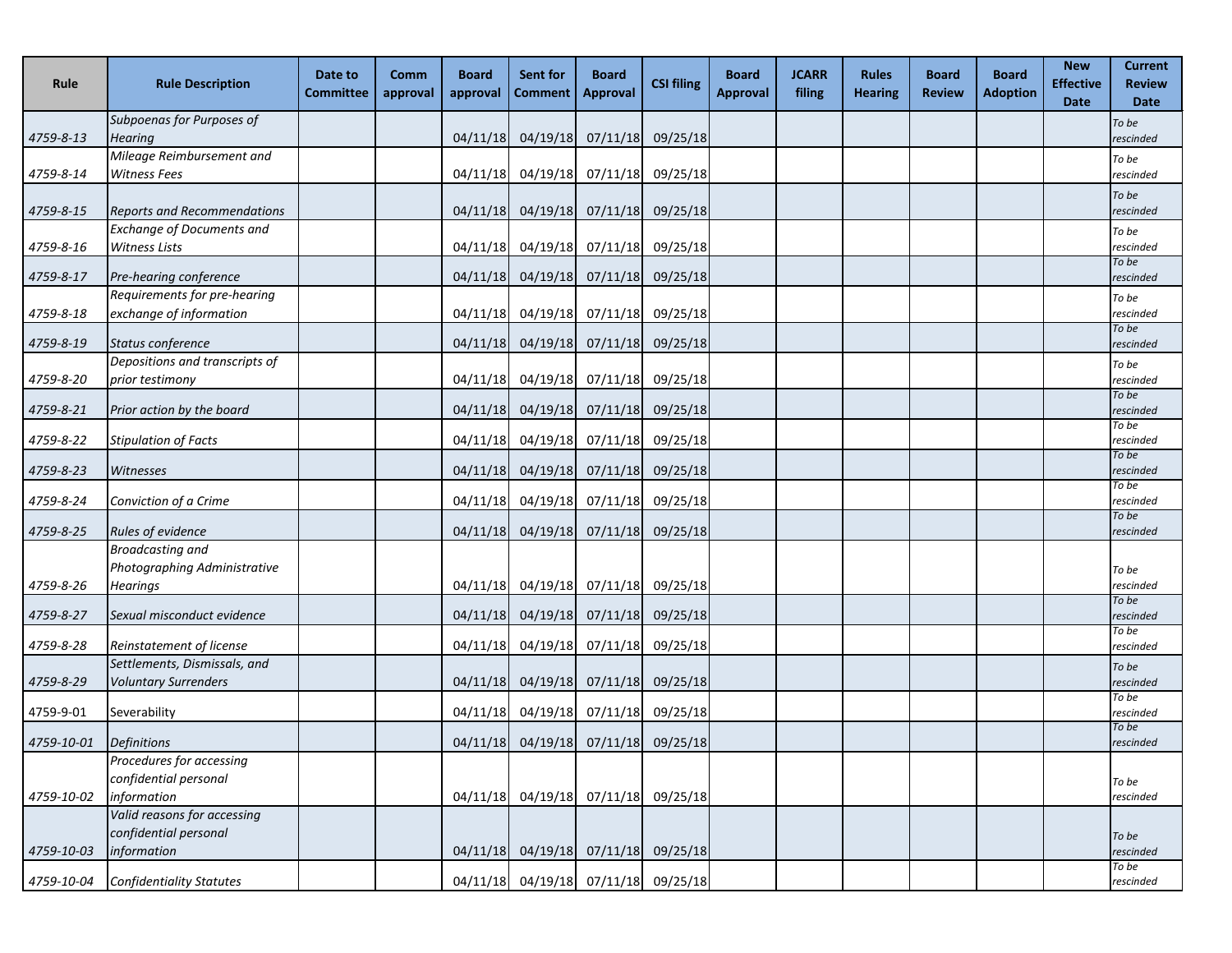| Rule                   | <b>Rule Description</b>            | Date to<br><b>Committee</b> | Comm<br>approval | <b>Board</b><br>approval | <b>Sent for</b><br><b>Comment</b> | <b>Board</b><br><b>Approval</b>     | <b>CSI filing</b> | <b>Board</b><br><b>Approval</b> | <b>JCARR</b><br>filing | <b>Rules</b><br><b>Hearing</b> | <b>Board</b><br><b>Review</b> | <b>Board</b><br><b>Adoption</b> | <b>New</b><br><b>Effective</b><br><b>Date</b> | <b>Current</b><br><b>Review</b><br><b>Date</b> |
|------------------------|------------------------------------|-----------------------------|------------------|--------------------------|-----------------------------------|-------------------------------------|-------------------|---------------------------------|------------------------|--------------------------------|-------------------------------|---------------------------------|-----------------------------------------------|------------------------------------------------|
|                        | Restricting & Logging access to    |                             |                  |                          |                                   |                                     |                   |                                 |                        |                                |                               |                                 |                                               |                                                |
|                        | confidential personal              |                             |                  |                          |                                   |                                     |                   |                                 |                        |                                |                               |                                 |                                               |                                                |
|                        | information in computerized        |                             |                  |                          |                                   |                                     |                   |                                 |                        |                                |                               |                                 |                                               | To be                                          |
| 4759-10-05             | personal information systems       |                             |                  |                          |                                   | 04/11/18 04/19/18 07/11/18 09/25/18 |                   |                                 |                        |                                |                               |                                 |                                               | rescinded                                      |
| 4759-11-01             | <b>Miscellaneous Provisions</b>    |                             |                  | 04/11/18                 |                                   | $04/19/18$ $07/11/18$               | 09/25/18          |                                 |                        |                                |                               |                                 |                                               |                                                |
|                        | Public hearings on adoption,       |                             |                  |                          |                                   |                                     |                   |                                 |                        |                                |                               |                                 |                                               |                                                |
|                        | amendment, or rescission of        |                             |                  |                          |                                   |                                     |                   |                                 |                        |                                |                               |                                 |                                               | To be                                          |
| 4761-1-01              | rules: methods of public notice    |                             |                  |                          |                                   |                                     |                   |                                 |                        |                                |                               |                                 |                                               | rescinded                                      |
| 4761-1-02              | Notice of board meetings           |                             |                  |                          |                                   |                                     |                   |                                 |                        |                                |                               |                                 |                                               | To be<br>rescinded                             |
| 4761-2-01              | <b>Board Organization</b>          |                             |                  |                          |                                   |                                     |                   |                                 |                        |                                |                               |                                 |                                               | To be<br>rescinded                             |
|                        |                                    |                             |                  |                          |                                   |                                     |                   |                                 |                        |                                |                               |                                 |                                               | To be                                          |
| 4761-2-02<br>4761-2-03 | Personnel<br><b>Board Records</b>  |                             |                  |                          | 04/19/18                          | 07/11/18                            | 09/25/18          |                                 |                        | $11/15/18$ 12/17/18            |                               |                                 |                                               | rescinded                                      |
|                        |                                    |                             |                  | 04/11/18                 |                                   |                                     |                   |                                 |                        |                                |                               |                                 |                                               | To be                                          |
| 4761-2-05              | Personal information systems       |                             |                  |                          |                                   |                                     |                   |                                 |                        |                                |                               |                                 |                                               | rescinded                                      |
| 4761-3-01              | Definition of terms                |                             |                  | 04/11/18                 | 04/19/18                          | 07/11/18                            | 09/25/18          |                                 |                        | $11/15/18$ $12/17/18$          |                               |                                 |                                               |                                                |
|                        | Approval of educational            |                             |                  |                          |                                   |                                     |                   |                                 |                        |                                |                               |                                 |                                               |                                                |
| 4761-4-01              | programs                           |                             |                  | 04/11/18                 |                                   | 04/19/18 07/11/18 09/25/18          |                   |                                 |                        | 11/15/18 12/17/18              |                               |                                 |                                               |                                                |
|                        | Monitoring of Ohio respiratory     |                             |                  |                          |                                   |                                     |                   |                                 |                        |                                |                               |                                 |                                               |                                                |
| 4761-4-02              | care educational programs          |                             |                  |                          |                                   |                                     |                   |                                 |                        | 11/15/18 12/17/18              |                               |                                 |                                               |                                                |
|                        | Recognition of military            |                             |                  |                          |                                   |                                     |                   |                                 |                        |                                |                               |                                 |                                               |                                                |
|                        | educational programs for active    |                             |                  |                          |                                   |                                     |                   |                                 |                        |                                |                               |                                 |                                               |                                                |
|                        | duty military members and/or       |                             |                  |                          |                                   |                                     |                   |                                 |                        |                                |                               |                                 |                                               |                                                |
| 4761-4-03              | military veterans                  |                             |                  |                          |                                   |                                     |                   |                                 |                        | $11/15/18$ no change           |                               |                                 |                                               | 11/15/23                                       |
|                        | Waiver of licensing                |                             |                  |                          |                                   |                                     |                   |                                 |                        |                                |                               |                                 |                                               |                                                |
|                        | requirements pursuant to           |                             |                  |                          |                                   |                                     |                   |                                 |                        |                                |                               |                                 |                                               |                                                |
|                        | division (B) of section 4761.04 or |                             |                  |                          |                                   |                                     |                   |                                 |                        |                                |                               |                                 |                                               |                                                |
| 4761-5-01              | the Revised Code                   |                             |                  |                          |                                   |                                     |                   |                                 |                        |                                |                               |                                 |                                               | 04/24/18                                       |
|                        | Admission to the Ohio              |                             |                  |                          |                                   |                                     |                   |                                 |                        |                                |                               |                                 |                                               |                                                |
| 4761-5-02              | credentialing examination          |                             |                  |                          |                                   |                                     |                   |                                 |                        |                                |                               |                                 |                                               | 05/06/15                                       |
| 4761-5-04              | License application procedure      |                             |                  |                          |                                   |                                     |                   |                                 |                        |                                |                               |                                 |                                               |                                                |
|                        | Non-resident practice of           |                             |                  |                          |                                   |                                     |                   |                                 |                        |                                |                               |                                 |                                               | To be                                          |
| 4761-5-05              | respiratory care                   |                             |                  |                          |                                   |                                     |                   |                                 |                        |                                |                               |                                 |                                               | rescinded                                      |
|                        | Respiratory care practice by       |                             |                  |                          |                                   |                                     |                   |                                 |                        |                                |                               |                                 |                                               |                                                |
| 4761-5-06              | polysomnographic technologists     |                             |                  |                          |                                   |                                     |                   |                                 |                        |                                |                               |                                 |                                               | 12/31/17                                       |
|                        |                                    |                             |                  |                          |                                   |                                     |                   |                                 |                        |                                |                               |                                 |                                               | To be                                          |
| 4761-5-07              | Criminal records check             |                             |                  |                          |                                   |                                     |                   |                                 |                        |                                |                               |                                 |                                               | rescinded                                      |
|                        | Limited permit application         |                             |                  |                          |                                   |                                     |                   |                                 |                        |                                |                               |                                 |                                               |                                                |
| 4761-6-01              | procedure                          |                             |                  |                          |                                   | 04/11/18 04/19/18 07/11/18 09/25/18 |                   |                                 |                        | 11/15/18 12/17/18              |                               |                                 |                                               |                                                |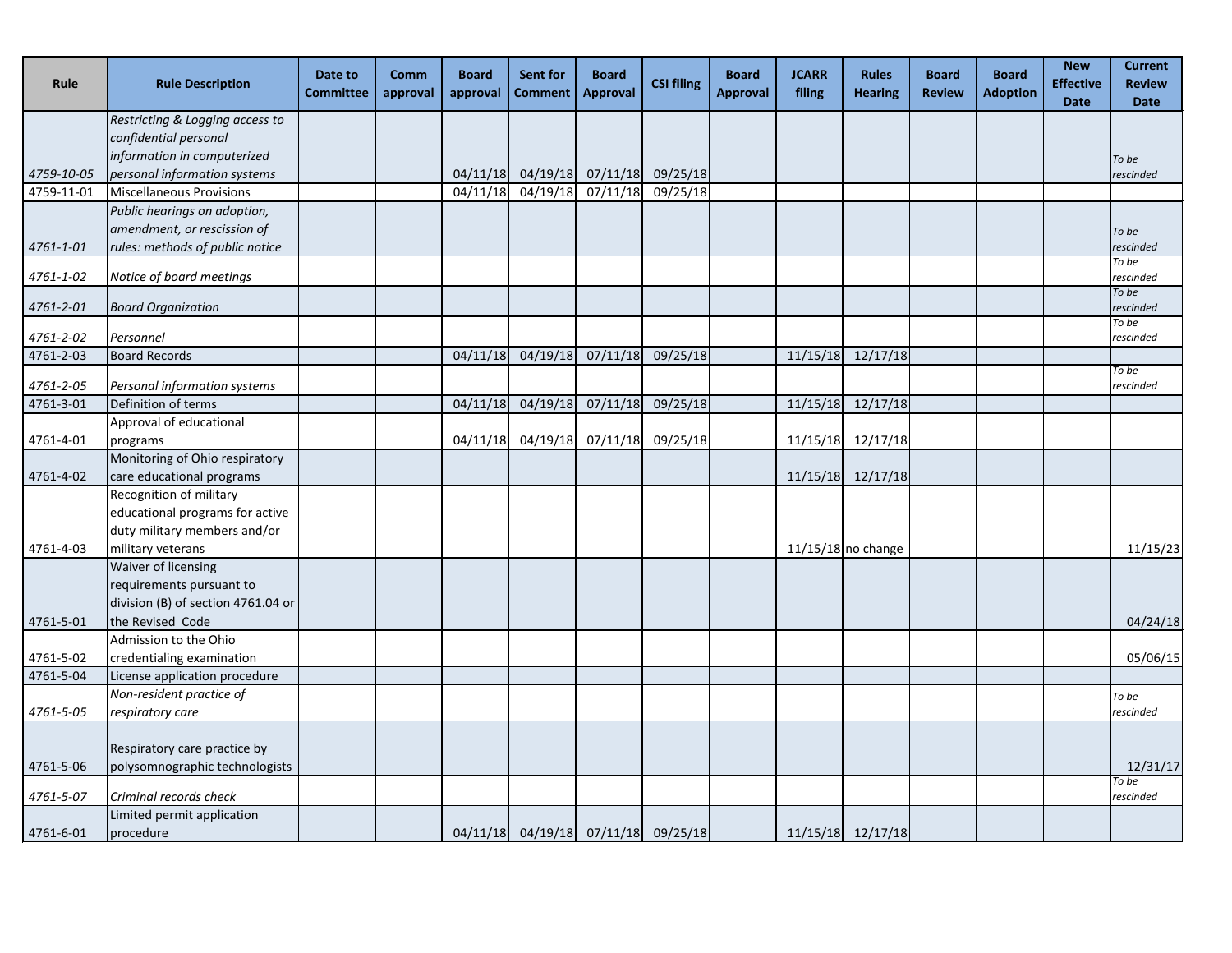| Rule       | <b>Rule Description</b>                                     | Date to<br><b>Committee</b> | <b>Comm</b><br>approval | <b>Board</b><br>approval | <b>Sent for</b><br><b>Comment</b> | <b>Board</b><br><b>Approval</b>                                   | <b>CSI filing</b> | <b>Board</b><br><b>Approval</b> | <b>JCARR</b><br>filing | <b>Rules</b><br><b>Hearing</b> | <b>Board</b><br><b>Review</b> | <b>Board</b><br><b>Adoption</b> | <b>New</b><br><b>Effective</b><br><b>Date</b> | <b>Current</b><br><b>Review</b><br><b>Date</b> |
|------------|-------------------------------------------------------------|-----------------------------|-------------------------|--------------------------|-----------------------------------|-------------------------------------------------------------------|-------------------|---------------------------------|------------------------|--------------------------------|-------------------------------|---------------------------------|-----------------------------------------------|------------------------------------------------|
|            | Original license or permit,                                 |                             |                         |                          |                                   |                                                                   |                   |                                 |                        |                                |                               |                                 |                                               |                                                |
|            | identification card or electronic                           |                             |                         |                          |                                   |                                                                   |                   |                                 |                        |                                |                               |                                 |                                               |                                                |
| 4761-7-01  | license verification                                        |                             |                         |                          |                                   | 04/11/18 04/19/18 07/11/18 09/25/18                               |                   |                                 |                        | 11/15/18 12/17/18              |                               |                                 |                                               |                                                |
|            | Scope of respiratory care                                   |                             |                         |                          |                                   |                                                                   |                   |                                 |                        |                                |                               |                                 |                                               |                                                |
| 4761-7-03  | defined                                                     |                             |                         |                          |                                   |                                                                   |                   |                                 |                        | 11/15/18 no change             |                               |                                 |                                               | 11/15/23                                       |
| 4761-7-04  | Supervision                                                 |                             |                         |                          |                                   |                                                                   |                   |                                 | 11/15/18               |                                |                               |                                 |                                               | 11/15/23                                       |
| 4761-7-05  | Administration of medicines                                 |                             |                         |                          |                                   |                                                                   |                   |                                 |                        | $11/15/18$ no change           |                               |                                 |                                               | 11/15/23                                       |
| 4761-8-01  | Renewal of license or permits                               |                             |                         |                          |                                   |                                                                   |                   |                                 |                        |                                |                               |                                 |                                               | 08/15/18                                       |
| 4761-8-02  | Licenses not in active practice                             |                             |                         |                          |                                   |                                                                   |                   |                                 |                        |                                |                               |                                 |                                               | To be<br>rescinded                             |
|            | Defnition of respiratory care                               |                             |                         |                          |                                   |                                                                   |                   |                                 |                        |                                |                               |                                 |                                               |                                                |
| 4761-9-01  | continuing education                                        |                             |                         | 04/11/18                 |                                   | 04/19/18 07/11/18 09/25/18                                        |                   |                                 |                        | 11/15/18 12/17/18              |                               |                                 |                                               |                                                |
|            | Gemera; RCCE requirements and                               |                             |                         |                          |                                   |                                                                   |                   |                                 |                        |                                |                               |                                 |                                               |                                                |
| 4761-9-02  | reporting mechanism                                         |                             |                         |                          |                                   |                                                                   |                   |                                 |                        |                                |                               |                                 |                                               |                                                |
|            | Activities which do not meet the                            |                             |                         |                          |                                   |                                                                   |                   |                                 |                        |                                |                               |                                 |                                               |                                                |
| 4761-9-03  | Ohio RCCE requirements                                      |                             |                         |                          |                                   | 04/11/18 04/19/18 07/11/18 09/25/18                               |                   |                                 |                        | 11/15/18 12/17/18              |                               |                                 |                                               |                                                |
|            | Ohio respiratory care law and                               |                             |                         |                          |                                   |                                                                   |                   |                                 |                        |                                |                               |                                 |                                               |                                                |
|            | professional ethics course                                  |                             |                         |                          |                                   |                                                                   |                   |                                 |                        |                                |                               |                                 |                                               |                                                |
| 4761-9-04  | criteria<br>Approved sources of RCCE                        |                             |                         | 04/11/18                 |                                   | 04/11/18 04/19/18 07/11/18 09/25/18<br>04/19/18 07/11/18 09/25/18 |                   |                                 |                        | 11/15/18 12/17/18              |                               |                                 |                                               |                                                |
| 4761-9-05  | Auditing for compliance with                                |                             |                         |                          |                                   |                                                                   |                   |                                 |                        | 11/15/18 12/17/18              |                               |                                 |                                               |                                                |
| 4761-9-07  | <b>RCCE requirements</b>                                    |                             |                         |                          |                                   |                                                                   |                   |                                 |                        |                                |                               |                                 |                                               |                                                |
|            |                                                             |                             |                         |                          |                                   |                                                                   |                   |                                 |                        |                                |                               |                                 |                                               |                                                |
| 4761-10-01 | Ethical and professional conduct                            |                             |                         |                          |                                   | 04/11/18 04/19/18 07/11/18 09/25/18                               |                   |                                 |                        | 11/15/18 12/17/18              |                               |                                 |                                               |                                                |
| 4761-10-02 | Proper use of credentials                                   |                             |                         |                          |                                   |                                                                   |                   |                                 |                        | $11/15/18$ no change           |                               |                                 |                                               | 11/15/23                                       |
| 4761-10-03 | Providing information to the<br>Board                       |                             |                         |                          |                                   |                                                                   |                   |                                 |                        |                                |                               |                                 |                                               |                                                |
|            |                                                             |                             |                         |                          |                                   |                                                                   |                   |                                 |                        |                                |                               |                                 |                                               | To be                                          |
| 4761-11-01 | Filing of complaints                                        |                             |                         |                          |                                   |                                                                   |                   |                                 |                        |                                |                               |                                 |                                               | rescinded                                      |
|            | Administrative procedure for<br>refusal to issue or renew a |                             |                         |                          |                                   |                                                                   |                   |                                 |                        |                                |                               |                                 |                                               |                                                |
|            | license or permit, deny, suspend,                           |                             |                         |                          |                                   |                                                                   |                   |                                 |                        |                                |                               |                                 |                                               | To be                                          |
| 4761-11-02 | or revoke a certificate or license                          |                             |                         |                          |                                   |                                                                   |                   |                                 |                        |                                |                               |                                 |                                               | rescinded<br>To be                             |
| 4761-11-03 | <b>Board imposition of penalties</b>                        |                             |                         |                          |                                   |                                                                   |                   |                                 |                        |                                |                               |                                 |                                               | rescinded                                      |
| 4761-11-04 | Representation; appearance;<br>communication applicability  |                             |                         |                          |                                   |                                                                   |                   |                                 |                        |                                |                               |                                 |                                               | To be<br>rescinded                             |
| 4761-11-05 | Authority and duties of the<br>board or hearing examiner    |                             |                         |                          |                                   |                                                                   |                   |                                 |                        |                                |                               |                                 |                                               | To be<br>rescinded                             |
| 4761-11-06 | Continuance of Hearing                                      |                             |                         |                          |                                   |                                                                   |                   |                                 |                        |                                |                               |                                 |                                               | To be<br>rescinded                             |
|            |                                                             |                             |                         |                          |                                   |                                                                   |                   |                                 |                        |                                |                               |                                 |                                               | To be                                          |
| 4761-11-07 | Filing                                                      |                             |                         |                          |                                   |                                                                   |                   |                                 |                        |                                |                               |                                 |                                               | rescinded                                      |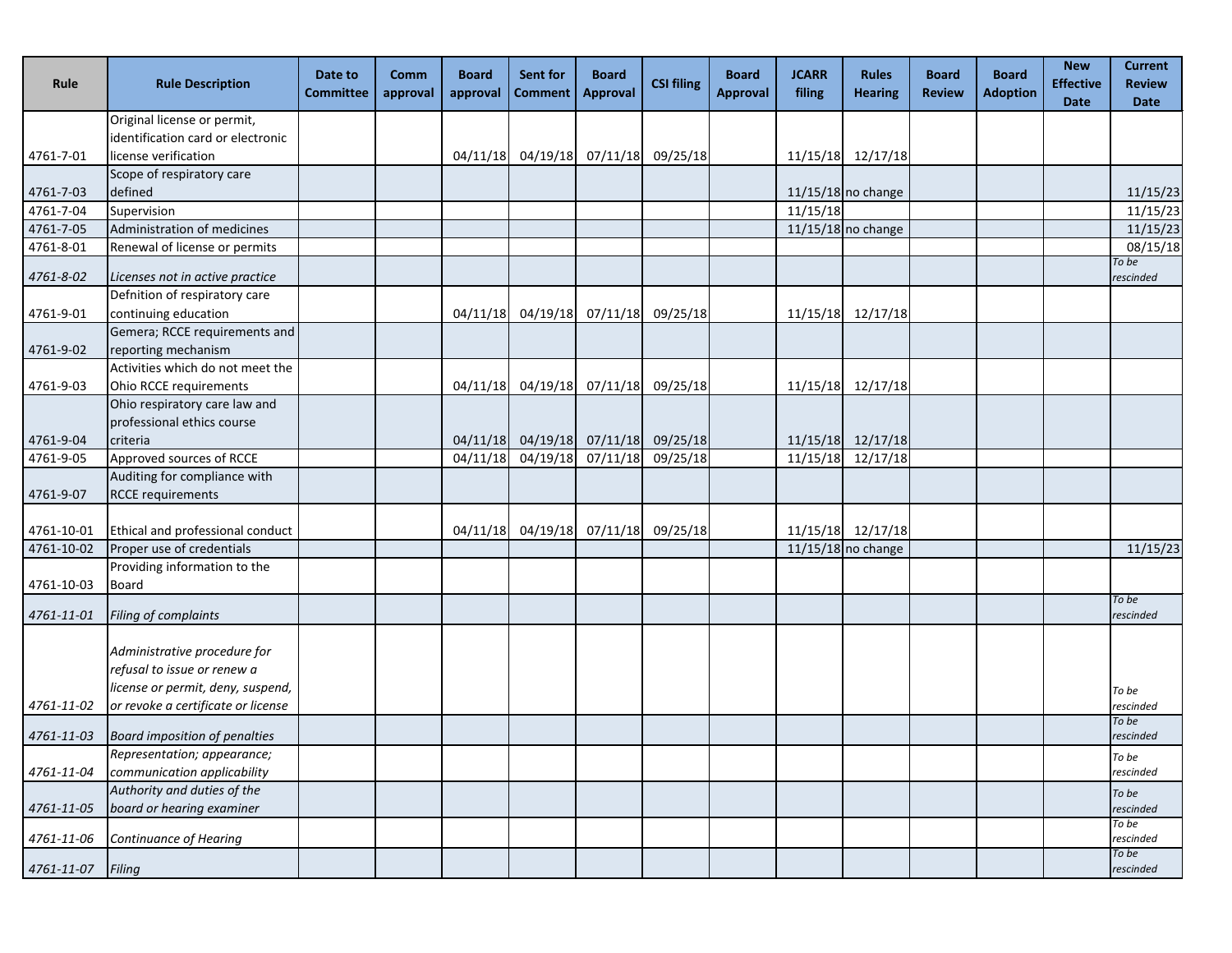| Rule             | <b>Rule Description</b>                                | Date to<br><b>Committee</b> | Comm<br>approval | <b>Board</b><br>approval | Sent for<br><b>Comment</b> | <b>Board</b><br><b>Approval</b> | <b>CSI filing</b> | <b>Board</b><br><b>Approval</b> | <b>JCARR</b><br>filing | <b>Rules</b><br><b>Hearing</b> | <b>Board</b><br><b>Review</b> | <b>Board</b><br><b>Adoption</b> | <b>New</b><br><b>Effective</b><br><b>Date</b> | <b>Current</b><br><b>Review</b><br><b>Date</b> |
|------------------|--------------------------------------------------------|-----------------------------|------------------|--------------------------|----------------------------|---------------------------------|-------------------|---------------------------------|------------------------|--------------------------------|-------------------------------|---------------------------------|-----------------------------------------------|------------------------------------------------|
| 4761-11-08       | <b>Service</b>                                         |                             |                  |                          |                            |                                 |                   |                                 |                        |                                |                               |                                 |                                               | To be<br>rescinded                             |
|                  | Computation and Extension of                           |                             |                  |                          |                            |                                 |                   |                                 |                        |                                |                               |                                 |                                               | To be                                          |
| 4761-11-09       | <b>Time</b>                                            |                             |                  |                          |                            |                                 |                   |                                 |                        |                                |                               |                                 |                                               | rescinded                                      |
| 4761-11-10       | <b>Motions</b>                                         |                             |                  |                          |                            |                                 |                   |                                 |                        |                                |                               |                                 |                                               | To be<br>rescinded                             |
|                  |                                                        |                             |                  |                          |                            |                                 |                   |                                 |                        |                                |                               |                                 |                                               | To be                                          |
| $4761 - 11 - 11$ | <b>Transcripts</b>                                     |                             |                  |                          |                            |                                 |                   |                                 |                        |                                |                               |                                 |                                               | rescinded                                      |
| 4761-11-12       | Subpoenas for Purposes of<br><b>Hearing</b>            |                             |                  |                          |                            |                                 |                   |                                 |                        |                                |                               |                                 |                                               | To be<br>rescinded                             |
|                  | Mileage Reimbursement and                              |                             |                  |                          |                            |                                 |                   |                                 |                        |                                |                               |                                 |                                               |                                                |
| 4761-11-13       | <b>Witness Fees</b>                                    |                             |                  |                          |                            |                                 |                   |                                 |                        |                                |                               |                                 |                                               |                                                |
|                  |                                                        |                             |                  |                          |                            |                                 |                   |                                 |                        |                                |                               |                                 |                                               |                                                |
| 4761-11-14       | <b>Reports and Recommendations</b>                     |                             |                  |                          |                            |                                 |                   |                                 |                        |                                |                               |                                 |                                               |                                                |
|                  | <b>Exchange of Documents and</b>                       |                             |                  |                          |                            |                                 |                   |                                 |                        |                                |                               |                                 |                                               | To be                                          |
| 4761-11-15       | <b>Witness Lists</b><br>Depositions and transcripts of |                             |                  |                          |                            |                                 |                   |                                 |                        |                                |                               |                                 |                                               | rescinded                                      |
| 4761-11-16       | prior testimony                                        |                             |                  |                          |                            |                                 |                   |                                 |                        |                                |                               |                                 |                                               | To be<br>rescinded                             |
|                  |                                                        |                             |                  |                          |                            |                                 |                   |                                 |                        |                                |                               |                                 |                                               | To be                                          |
| 4761-11-17       | Witnesses                                              |                             |                  |                          |                            |                                 |                   |                                 |                        |                                |                               |                                 |                                               | rescinded<br>To be                             |
| 4761-11-18       | Expert testimony                                       |                             |                  |                          |                            |                                 |                   |                                 |                        |                                |                               |                                 |                                               | rescinded                                      |
|                  |                                                        |                             |                  |                          |                            |                                 |                   |                                 |                        |                                |                               |                                 |                                               | To be                                          |
| 4761-11-19       | Exhibits                                               |                             |                  |                          |                            |                                 |                   |                                 |                        |                                |                               |                                 |                                               | rescinded                                      |
| 4761-12-01       | Initial application fee                                |                             |                  |                          |                            |                                 |                   |                                 |                        |                                |                               |                                 |                                               | To be                                          |
| 4761-12-02       | Renewal fees                                           |                             |                  |                          |                            |                                 |                   |                                 |                        |                                |                               |                                 |                                               | rescinded                                      |
|                  | Replacement of license or                              |                             |                  |                          |                            |                                 |                   |                                 |                        |                                |                               |                                 |                                               | To be                                          |
| 4761-12-03       | certificate                                            |                             |                  |                          |                            |                                 |                   |                                 |                        |                                |                               |                                 |                                               | rescinded                                      |
|                  | Definitions for accessing<br>confidential personal     |                             |                  |                          |                            |                                 |                   |                                 |                        |                                |                               |                                 |                                               |                                                |
| 4761-13-01       | information                                            |                             |                  |                          |                            |                                 |                   |                                 |                        |                                |                               |                                 |                                               | To be<br>rescinded                             |
|                  | Procedures for accessing                               |                             |                  |                          |                            |                                 |                   |                                 |                        |                                |                               |                                 |                                               |                                                |
|                  | confidential personal                                  |                             |                  |                          |                            |                                 |                   |                                 |                        |                                |                               |                                 |                                               | To be                                          |
| 4761-13-02       | information                                            |                             |                  |                          |                            |                                 |                   |                                 |                        |                                |                               |                                 |                                               | rescinded                                      |
|                  | Valid reasons for accessing                            |                             |                  |                          |                            |                                 |                   |                                 |                        |                                |                               |                                 |                                               |                                                |
|                  | confidential personal                                  |                             |                  |                          |                            |                                 |                   |                                 |                        |                                |                               |                                 |                                               | To be                                          |
| 4761-13-03       | information                                            |                             |                  |                          |                            |                                 |                   |                                 |                        |                                |                               |                                 |                                               | rescinded<br>To be                             |
| 4761-13-04       | <b>Confidentiality Statutes</b>                        |                             |                  |                          |                            |                                 |                   |                                 |                        |                                |                               |                                 |                                               | rescinded                                      |
|                  | Restricting & Logging access to                        |                             |                  |                          |                            |                                 |                   |                                 |                        |                                |                               |                                 |                                               |                                                |
|                  | confidential personal                                  |                             |                  |                          |                            |                                 |                   |                                 |                        |                                |                               |                                 |                                               |                                                |
|                  | information in computerized                            |                             |                  |                          |                            |                                 |                   |                                 |                        |                                |                               |                                 |                                               | To be                                          |
| 4761-13-05       | personal information systems                           |                             |                  |                          |                            |                                 |                   |                                 |                        |                                |                               |                                 |                                               | rescinded                                      |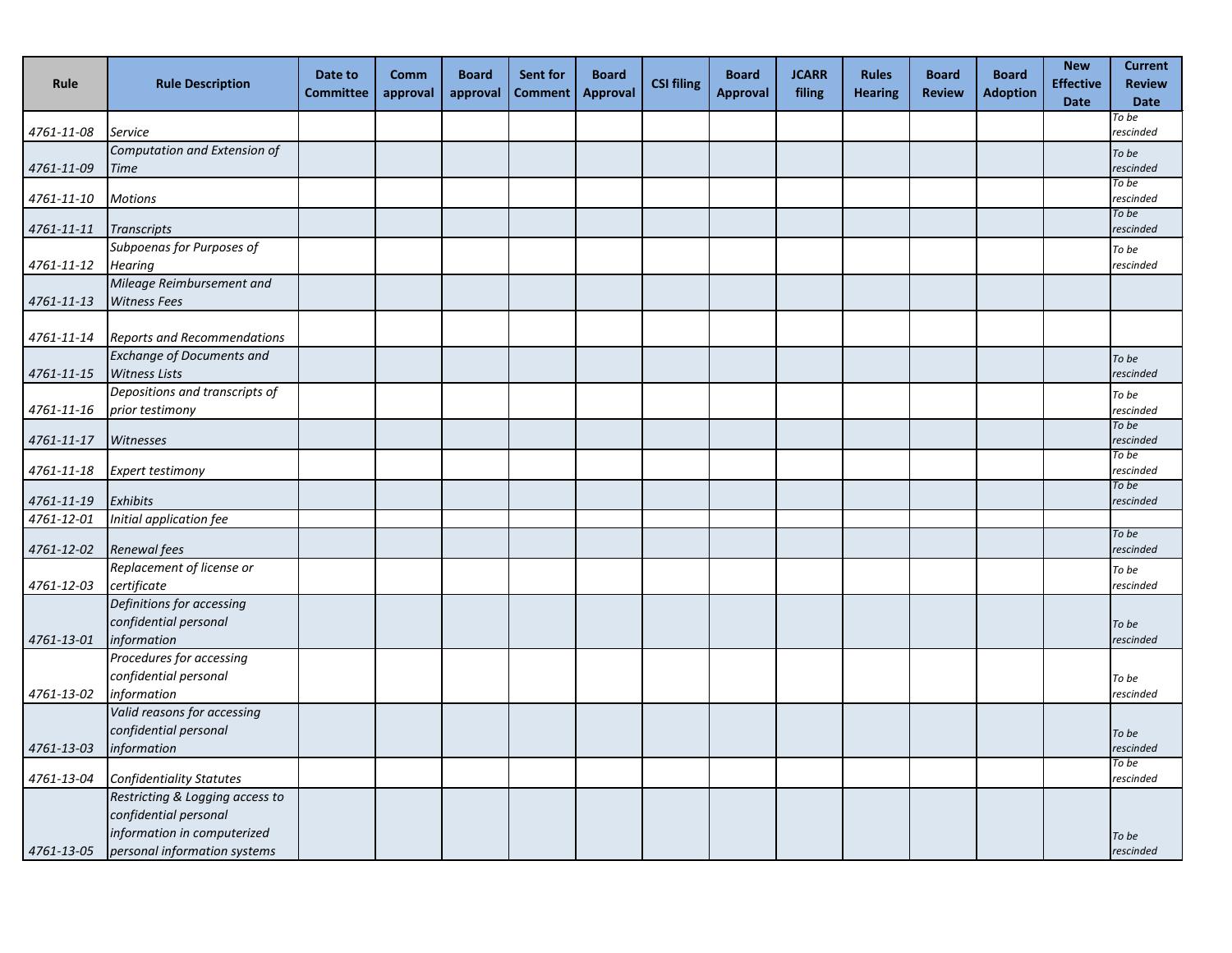| Rule         | <b>Rule Description</b>         | Date to<br><b>Committee</b> | Comm<br>approval  | <b>Board</b><br>approval | Sent for<br><b>Comment</b> | <b>Board</b><br><b>Approval</b> | <b>CSI filing</b> | <b>Board</b><br><b>Approval</b> | <b>JCARR</b><br>filing | <b>Rules</b><br><b>Hearing</b> | <b>Board</b><br><b>Review</b> | <b>Board</b><br><b>Adoption</b>              | <b>New</b><br><b>Effective</b><br><b>Date</b> | <b>Current</b><br><b>Review</b><br><b>Date</b> |
|--------------|---------------------------------|-----------------------------|-------------------|--------------------------|----------------------------|---------------------------------|-------------------|---------------------------------|------------------------|--------------------------------|-------------------------------|----------------------------------------------|-----------------------------------------------|------------------------------------------------|
|              | Accepting and storing           |                             |                   |                          |                            |                                 |                   |                                 |                        |                                |                               |                                              |                                               |                                                |
|              | hyperbaric technologist         |                             |                   |                          |                            |                                 |                   |                                 |                        |                                |                               |                                              |                                               | To be                                          |
| 4761-14-01   | certifications                  |                             |                   |                          |                            |                                 |                   |                                 |                        |                                |                               |                                              |                                               | rescinded                                      |
| 4761-15-01   | <b>Miscellaneous Provisions</b> |                             |                   | 04/11/18                 | 04/19/18                   | 07/11/18                        | 09/25/18          |                                 | 11/15/18               | 12/17/18                       |                               |                                              |                                               |                                                |
|              | Military Provisions Related to  |                             |                   |                          |                            |                                 |                   |                                 |                        |                                |                               |                                              |                                               |                                                |
|              | Certificate to Practice         |                             |                   |                          |                            |                                 |                   |                                 |                        |                                |                               |                                              |                                               |                                                |
|              | Acupuncture or Oriental         |                             |                   | 8/6/14                   |                            |                                 | 1/8/2015          |                                 |                        |                                |                               |                                              |                                               |                                                |
| 4762-1-01    | Medicine                        |                             | 08/06/14 05/13/15 |                          |                            |                                 | 7/1/15            |                                 |                        |                                |                               | 09/24/15 11/02/15 12/09/15 12/09/15          | 12/31/15                                      | 12/31/20                                       |
| 4774-1-01    | Definitions                     | 3/9/16<br>1/13/2016         |                   |                          | 01/15/16                   |                                 | 04/04/16          |                                 | 10/20/16<br>8/16/2016  | 09/19/16                       |                               | 12/14/16                                     | 12/31/16                                      | 12/31/21                                       |
|              | Application for Certificate to  | 3/9/16                      |                   |                          |                            |                                 |                   |                                 |                        |                                |                               |                                              |                                               |                                                |
| 4774-1-02    | Practice                        | 1/13/2016                   |                   |                          | 01/15/16                   |                                 | 04/04/16          |                                 | 08/16/16               |                                |                               |                                              |                                               | 09/19/16 10/19/16 11/09/16 11/30/16 11/31/2021 |
|              | Military Provisions related to  |                             |                   |                          |                            |                                 |                   |                                 |                        |                                |                               |                                              |                                               |                                                |
|              | Certificate to Practice as a    |                             |                   | 8/6/14                   |                            |                                 | 1/8/2015          |                                 |                        |                                |                               |                                              |                                               |                                                |
| 4774-1-02.1  | Radiologist Assistant           |                             | 07/09/14 05/13/15 |                          |                            |                                 | 7/1/15            |                                 |                        |                                |                               | 09/09/15                                     | 09/30/15                                      | 09/30/20                                       |
|              | Renewal of Certificate to       | 3/9/16                      |                   |                          |                            |                                 |                   |                                 |                        |                                |                               |                                              |                                               |                                                |
| 4774-1-03    | Practice                        | 1/13/2016                   |                   |                          | 01/15/16                   |                                 | 04/04/16          |                                 |                        |                                |                               | 08/16/16 09/19/16 10/19/16 11/09/16 11/30/16 |                                               | 11/30/21                                       |
|              |                                 | 3/9/16                      |                   |                          |                            |                                 |                   |                                 |                        |                                |                               |                                              |                                               |                                                |
| 4774-1-04    | <b>Miscellaneous Provisions</b> | 1/13/2016                   |                   |                          | 01/15/16                   |                                 | 04/04/16          |                                 | 08/17/16               |                                |                               |                                              |                                               | 08/17/21                                       |
|              |                                 | 3/9/16                      |                   |                          |                            |                                 |                   |                                 |                        |                                |                               |                                              |                                               |                                                |
| 4774-2-01    | Definitions                     | 1/13/2016                   |                   |                          | 01/15/16                   |                                 | 04/04/16          |                                 | 08/17/16               |                                |                               |                                              |                                               | 08/17/21                                       |
|              |                                 | 3/9/16                      |                   |                          |                            |                                 |                   |                                 |                        |                                |                               |                                              |                                               |                                                |
| 4774-2-02    | <b>Criminal Records Checks</b>  | 1/13/2016                   |                   |                          | 01/15/16                   |                                 | 04/04/16          |                                 | 08/16/16               |                                |                               | 09/19/16 10/19/16 11/09/16 11/30/16          |                                               | 11/30/21                                       |
| 4778-1-01    | Definition                      |                             |                   |                          | 04/19/18                   |                                 | 08/24/18          |                                 | 01/24/19               |                                |                               |                                              |                                               | 01/29/19                                       |
| 4778-1-02    | Application                     |                             |                   |                          | 04/19/18                   |                                 | 08/24/18          |                                 | 01/24/19               |                                |                               |                                              |                                               | 01/29/19                                       |
|              | Military Provisions related to  |                             |                   | 4/11/18                  |                            |                                 | 8/24/18           |                                 |                        |                                |                               |                                              |                                               |                                                |
|              | Certificate to Practice as a    |                             |                   | 8/6/14                   |                            |                                 | 1/8/2015          |                                 |                        |                                |                               |                                              |                                               |                                                |
| 4778-1-02.1  | Genetic Counselor               |                             | 08/06/14 05/13/15 |                          | 04/19/18                   |                                 | 7/1/15            |                                 | 01/24/19               |                                |                               | 09/09/15                                     | 09/30/15                                      | 09/30/20                                       |
| 4778-1-03    | <b>Special Activity License</b> |                             |                   |                          | 04/19/18                   |                                 | 08/24/18          |                                 | 01/24/19               |                                |                               |                                              |                                               | 01/29/19                                       |
| 4778-1-05    | <b>Collaboration Agreement</b>  |                             |                   | 04/11/18                 | 04/19/18                   |                                 | 08/24/18          |                                 | 01/24/19               |                                |                               |                                              |                                               | 01/29/19                                       |
| 4778-1-06    | <b>Miscellaneous Provisions</b> |                             |                   | 04/11/18                 | 04/19/18                   |                                 | 08/24/18          |                                 | 01/24/19               |                                |                               |                                              |                                               | 01/29/19                                       |
|              |                                 |                             |                   |                          |                            |                                 |                   |                                 |                        |                                |                               |                                              |                                               |                                                |
| 4778-2-01    | Definitions                     |                             |                   |                          | 04/11/18 04/19/18          |                                 | 08/24/18          |                                 | 01/24/19               |                                |                               |                                              |                                               | 01/29/19                                       |
| 4778-2-02    | <b>Criminal Records Check</b>   |                             |                   |                          | 04/19/18                   |                                 | 08/24/18          |                                 | 01/24/19               |                                |                               |                                              |                                               | 01/29/19                                       |
|              |                                 |                             |                   |                          |                            |                                 |                   |                                 |                        |                                |                               |                                              |                                               |                                                |
|              |                                 |                             |                   |                          |                            |                                 |                   |                                 |                        |                                |                               |                                              |                                               |                                                |
| <b>DRAFT</b> | <b>Misbranded Drugs</b>         |                             |                   |                          |                            |                                 |                   |                                 |                        |                                |                               |                                              |                                               |                                                |
|              |                                 |                             |                   |                          |                            |                                 |                   |                                 |                        |                                |                               |                                              |                                               |                                                |
|              |                                 |                             |                   |                          |                            |                                 |                   |                                 |                        |                                |                               |                                              |                                               |                                                |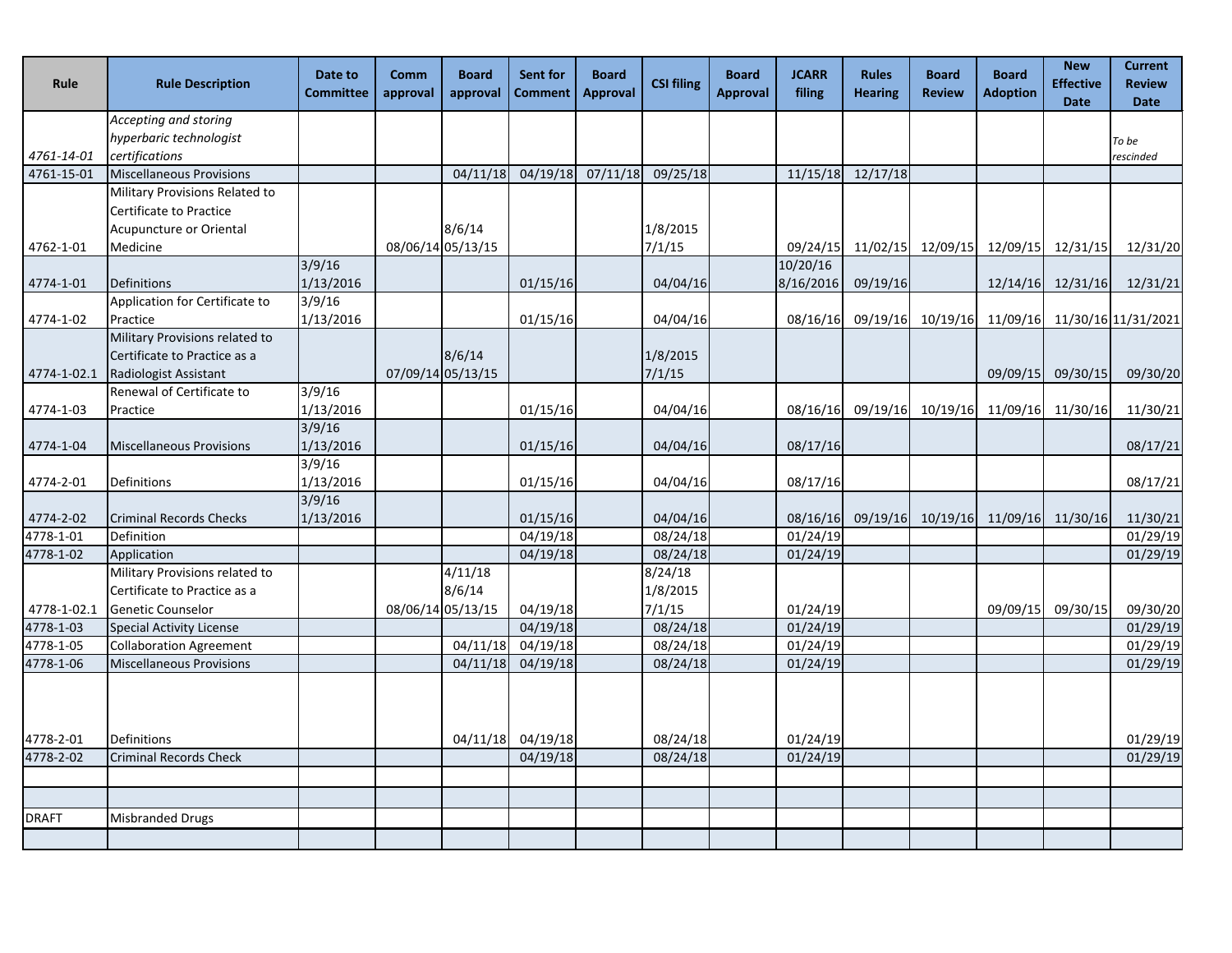| <b>Rule</b>   | <b>Rule Description</b>                                                                                                                      | Date to<br><b>Committee</b> | <b>Comm</b><br>$ $ approval $ $ | <b>Board</b> | Sent for<br>approval Comment Approval | <b>Board</b> | <b>CSI filing</b> | <b>Board</b><br><b>Approval</b> | <b>JCARR</b><br>filing | <b>Rules</b><br><b>Hearing</b> | <b>Board</b><br><b>Review</b> | <b>Board</b><br>Adoption | <b>New</b><br><b>Effective</b><br><b>Date</b> | <b>Current</b><br><b>Review</b><br><b>Date</b> |
|---------------|----------------------------------------------------------------------------------------------------------------------------------------------|-----------------------------|---------------------------------|--------------|---------------------------------------|--------------|-------------------|---------------------------------|------------------------|--------------------------------|-------------------------------|--------------------------|-----------------------------------------------|------------------------------------------------|
|               | what had been known as NBPME<br>Parts I, II, and III will now be                                                                             |                             |                                 |              |                                       |              |                   |                                 |                        |                                |                               |                          |                                               |                                                |
| <b>review</b> | designated as the American<br><b>NOTE RE: 4731 Podiatric Medical Licensing</b><br>12-03 for next Examination (APMLE) Parts I, II,<br>and III |                             |                                 |              |                                       |              |                   |                                 |                        |                                |                               |                          |                                               |                                                |
|               |                                                                                                                                              |                             |                                 |              |                                       |              |                   |                                 |                        |                                |                               |                          |                                               |                                                |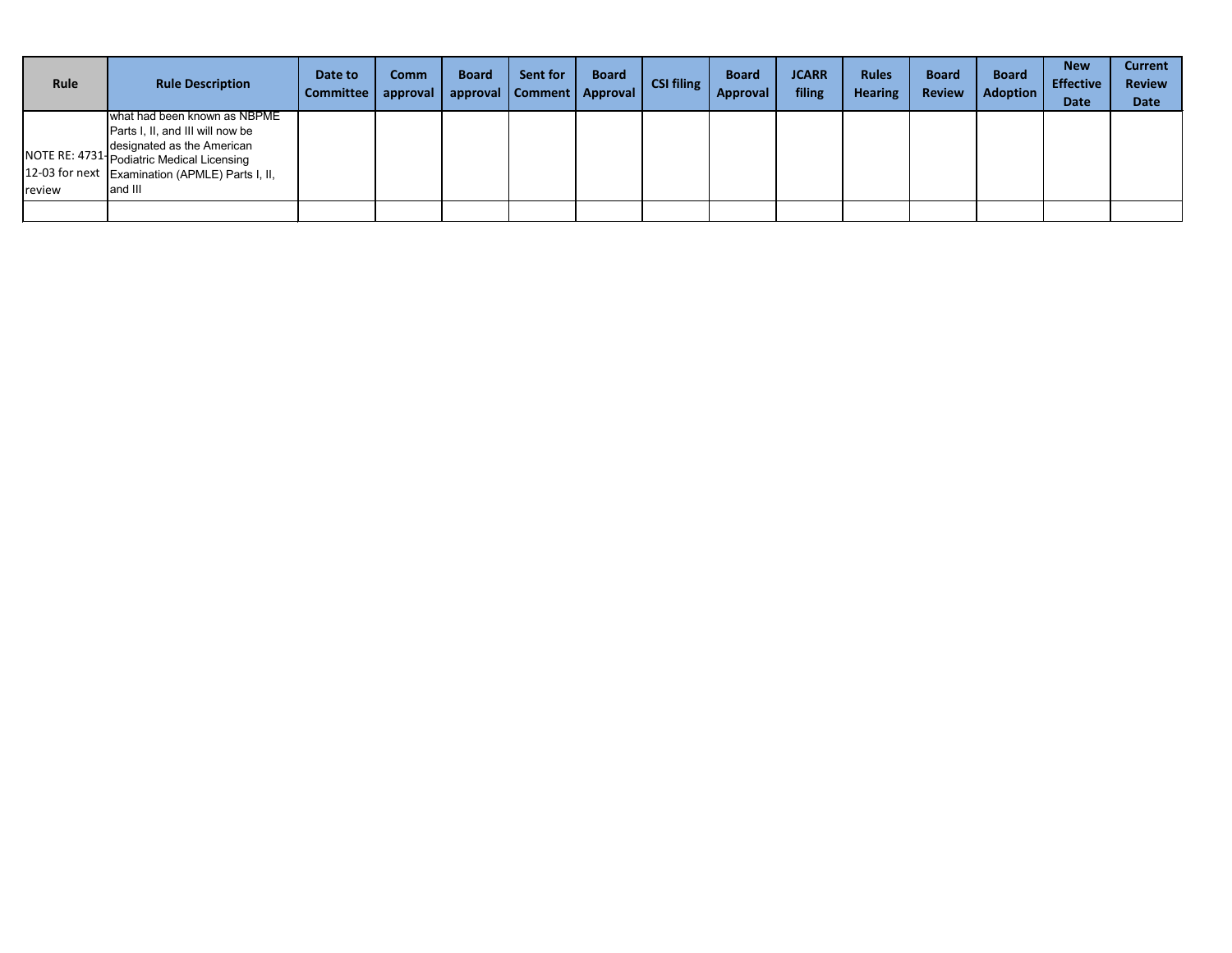

### MEMORANDUM

| TO:   | Robert Giacalone, Acting Chair, Policy Committee<br>Members, Policy Committee |
|-------|-------------------------------------------------------------------------------|
| FROM: | Sallie Debolt, Senior Counsel                                                 |
| RE:   | Rules 4731-7-01 and 4731-9-01, OAC                                            |
| DATE: | January 28, 2019                                                              |

Rules 4731-7-01 (Method of notice of meetings) and 4731-9-01 (Record of board meetings; recording, filming, and photographing of meetings), have been reviewed for purposes of the five-year review.

### **4731-7-01 – Method of notice of meetings:**

The rule is proposed to be amended by deletion of a stray "c" found in the last line of paragraph  $(B)(2)$ , as follows: "upon  $\epsilon$  the meeting."

### **4731-9-01 – Record of board meetings; recording, filming, and photographing of meetings**

No changes to the rule are proposed.

**REQUESTED ACTION:** Please approve the draft rules 4731-7-01 and 4731-9-01, as presented or as further amended, to be circulated to interested parties for their input.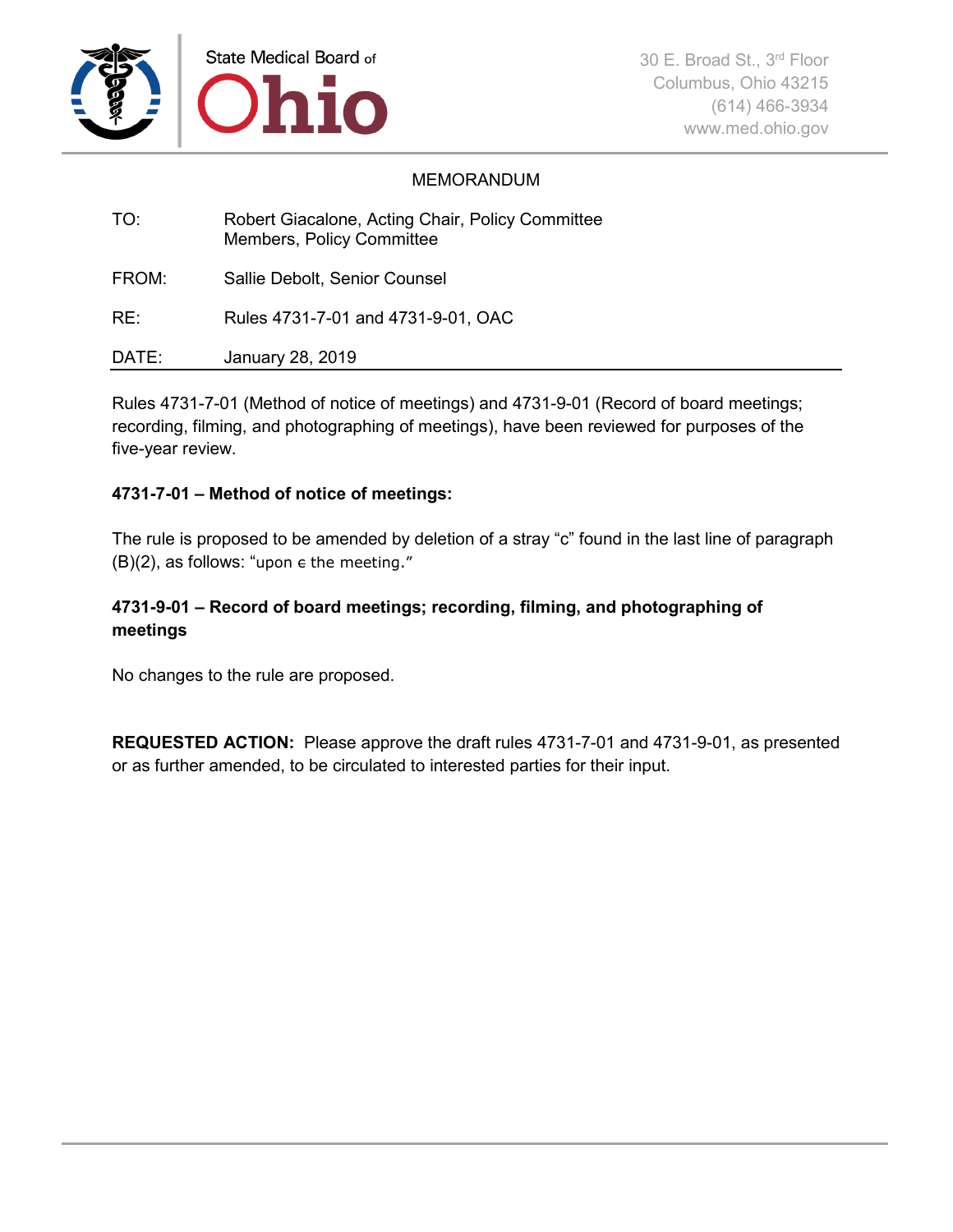## **Chapter 4731-7 Notice of Meetings**

## **[4731-7-01 Method of notice of meetings.](http://codes.ohio.gov/oac/4731-7-01v1)**

(A) Any person may determine the time and place of all regularly scheduled meetings and the time, place, and purpose of all special meetings by:

(1) Writing the state medical board of Ohio (hereinafter, "board") at its business address;

(2) Calling the board at its business office during normal business hours;

(3) Checking the board's public website.

(B) A representative of the news media may obtain notice of all special meetings by requesting that notice be provided and supplying a regular mail or electronic mail address.

(1) If a special meeting not of an emergency nature, the board shall notify all media representatives who have requested notice of the meeting by doing at least one of the following:

(a) Sending written notice, by regular mail or electronic mail, no later than twenty-four hours prior to the special meeting;

(b) Notifying representatives by telephone no later than twenty-four hours prior to the special meeting. Telephone notice shall be complete if a message has been left for the representative, or if, after reasonable effort, the board has been unable to provide telephone notice;

(c) Informing the representative personally no later than twenty-four hours prior to the special meeting.

(2) If a special meeting of an emergency nature requiring immediate official action is scheduled, the board shall notify all media representatives who have requested notice of such meeting of the time, place and purpose of the meeting by providing notice as described in paragraph (B)(2) of this rule, or by notifying the clerk of the state house press room. In such event, the notice shall be given immediately upon  $\epsilon$  the meeting date and time being scheduled.

(C) Persons who have requested, in writing, advance notification of all meetings of the board at which specific public matters are scheduled to be discussed shall be placed on the board's agenda mailing list. The board shall, within a reasonable time prior to each meeting, send to those persons on the list either an agenda of the meeting by regular mail or a notice via electronic mail that the agenda is posted on the board's website. The board may assess a reasonable fee, not to exceed the cost of copying and mailing, for notices via regular mail.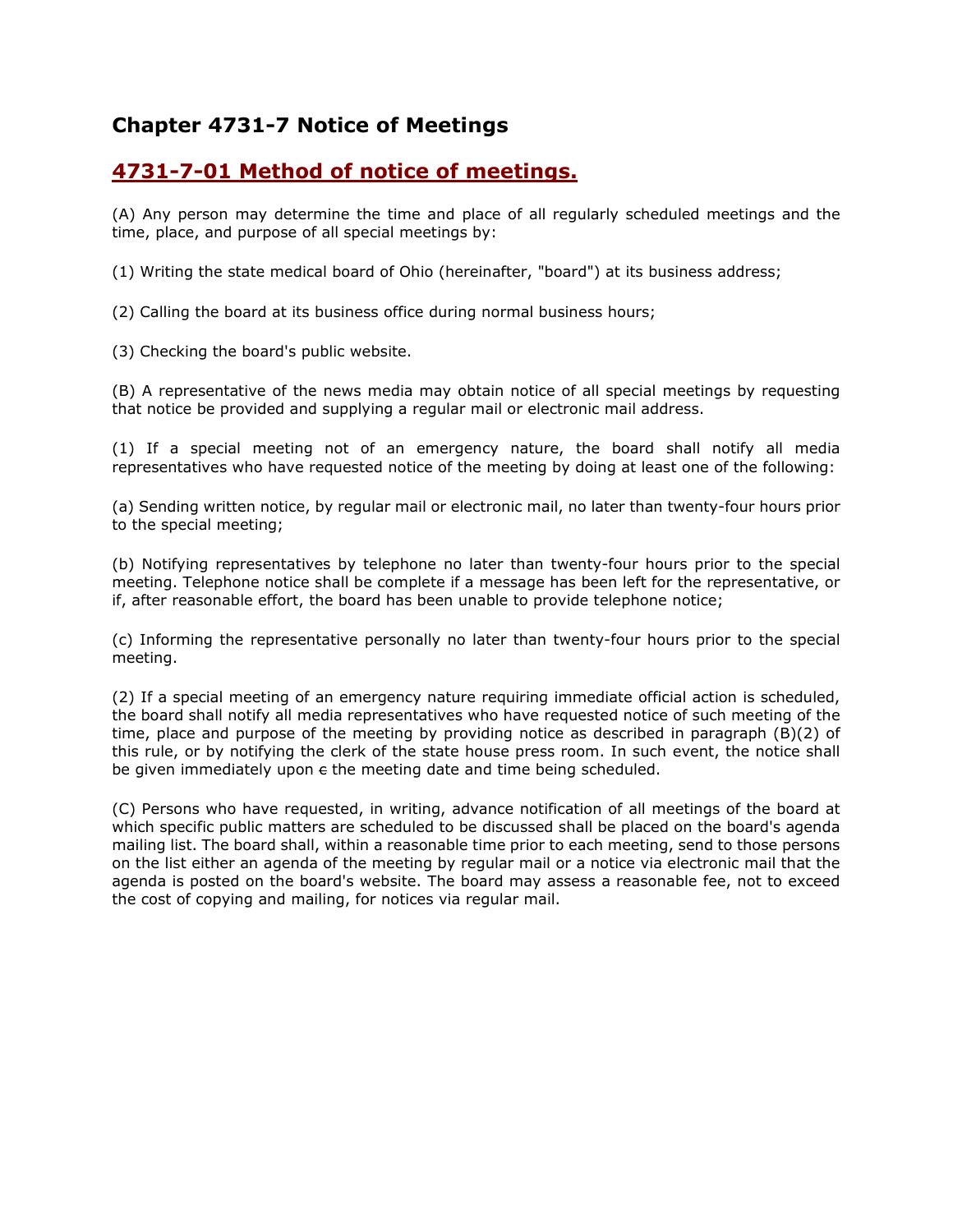## **Chapter 4731-9 Recordation of Meetings – NO CHANGES PROPOSED**

## **[4731-9-01 Record of board meetings; recording, filming, and](http://codes.ohio.gov/oac/4731-9-01v1)  [photographing of meetings.](http://codes.ohio.gov/oac/4731-9-01v1)**

(A) The minutes of board meetings, upon approval by the board, shall constitute the official record of its proceedings. Audio recordings of meetings made for the purpose of facilitating the transcription of minutes shall be considered transitory documents.

(B) In order to promote the orderly transaction of business, any party intending to broadcast, televise, record, or photograph any board meeting shall provide written notice to the board within at least twenty-four hours prior to the scheduled meeting. The board shall not refuse permission to broadcast, televise, record, or photograph a meeting based solely upon a determination that prior written notice was not provided in a timely fashion.

(C) Board meetings may be broadcast, televised, recorded, or photographed consistent with the following standards:

(1) The presiding officer of the board or his or her designee shall designate a reasonable location or locations within the meeting room from which broadcasting, televising, recording, or photographing may take place;

(2) Broadcasting, televising, recording, or photographic equipment used at the board meeting shall be silent, unobtrusive, self-contained, and self-powered so as not to interfere with any individual's ability to hear, see or participate in the meeting and so as not to interfere with the orderly transaction of board business; and

(3) The presiding officer or his or her designee may terminate or limit the broadcasting, televising, recording, or photographing if it is determined that it is interfering with the orderly transaction of board business, is inhibiting a participant's presentation to the board, or is interfering with the dignity of the proceedings .

(D) For purposes of this rule, the word "record" includes, but is not limited to, the use of a court reporter or similar method to record the meeting via shorthand, machine (stenotype) shorthand, stenomask methods, or a similar method.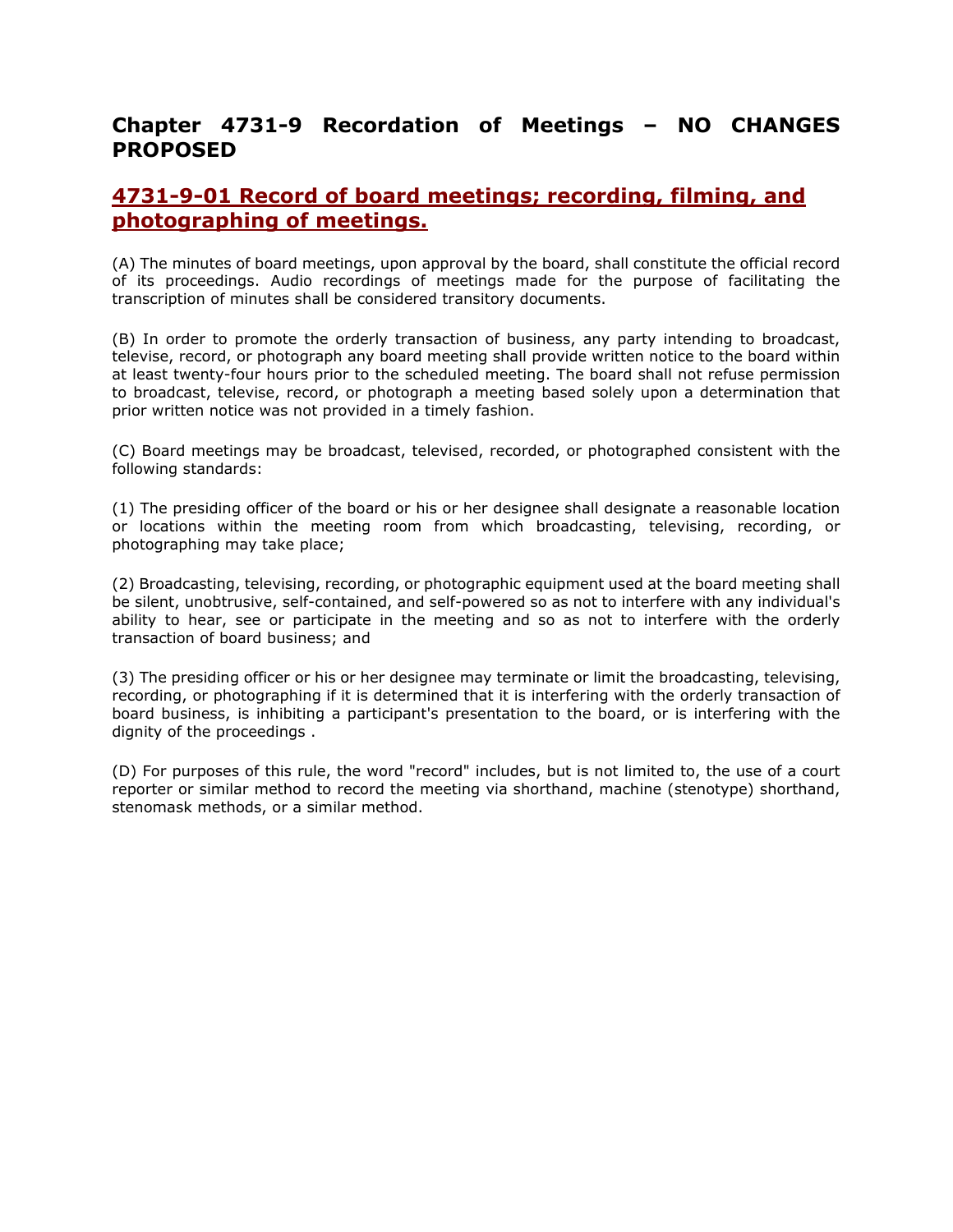

### MEMORANDUM

| TO:   | Robert Giacalone, Acting Chair, Policy Committee<br><b>Members, Policy Committee</b> |
|-------|--------------------------------------------------------------------------------------|
| FROM: | Sallie Debolt, Senior Counsel                                                        |
| RE:   | Rules 4731-4-01 and 4731-4-02, OAC: Criminal records checks                          |
| DATE: | January 25, 2019                                                                     |

The rules in Chapter 4731-4, OAC, have been reviewed by staff for purposes of the five-year review. Staff is recommending wording changes to incorporate all license types into the rules, simplify and clarify the language, and reflect current procedures.

### **4731-4-01 – Definitions:**

- $\triangleright$  Paragraphs (A) and (B) are amended to list all license types.
- $\triangleright$  The reference is paragraph (C) is corrected to the correct division of Section 109.572, ORC.

### **4731-4-02 – Criminal records checks:**

- $\triangleright$  Paragraph (A) is amended to list all license types.
- $\triangleright$  The language of paragraphs (A)(1) and (2) is simplified and amended to reflect current procedures.

As a result of including all license types in the above rules, the following rules on criminal records check requirements are proposed to be rescinded:

**Chapter 4730-3:** Physician assistants

**Chapter 4774-2:** Radiologist assistants

**Rule 4778-2**: Genetic counselors

**Rule 4759-4-11**: Dietitians

Note that Rule **4761-5-07** is on the agenda to be officially rescinded by the Medical Board on February 13, 2019, effective February 28, 2019.

**REQUESTED ACTION:** Please approve the draft rules 4731-4-01 and 4731-4-02, as presented or as further amended, and the rules to be rescinded to be circulated to interested parties for their input.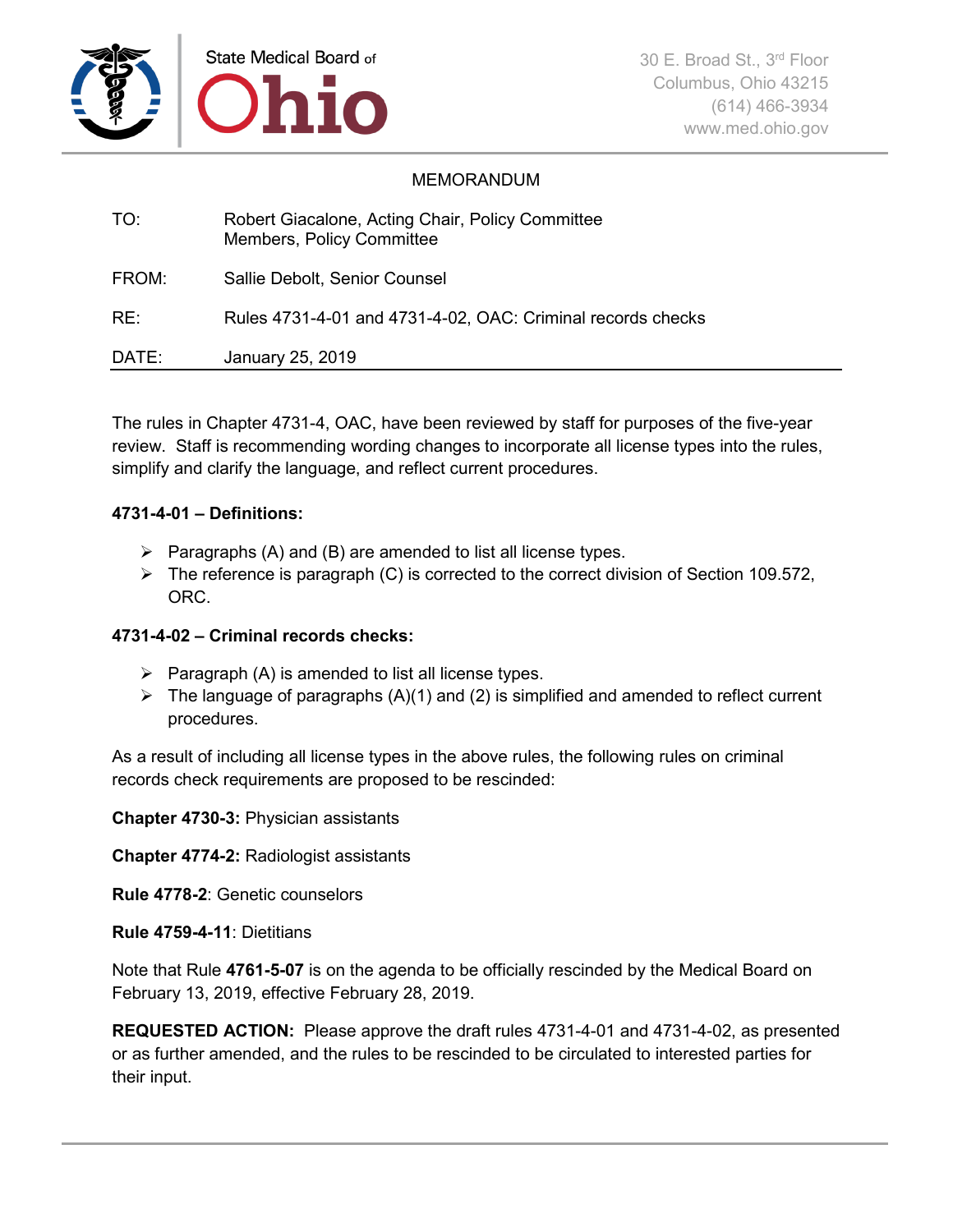## **[4731-4-01 Definitions.](http://codes.ohio.gov/oac/4731-4-01v1)**

(A) "Applicant for an initial license or certificate to practice" includes a person seeking an initial license or certificate to practice under Chapter 4730, an initial certificate to practice as a physician, massage therapist, or cosmetic therapist under Chapter 4731. of the Revised Code, as an anesthesiologist assistant under  $4759.$ , Chapter 4760. of the Revised Code, as an acupuncturist or oriental medicine practitioner under 4761., Chapter 4762., 4774., or 4778. of the Revised Code.

(B) "Applicant for a restored license or certificate to practice" includes a person seeking restoration of a license or certificate to practice pursuant to Chapter 4730., 4731., 4759., 4760., 4761., or 4762., 4774., or 4778. of the Revised Code.

(C) "Criminal records check" has the same meaning as in division (EF) of section [109.572](http://codes.ohio.gov/orc/109.572) of the Revised Code.

(D) BCI means the "Ohio Bureau of Criminal Identification and Investigation."

(E) "FBI" means the "Federal Bureau of Investigation."

# **4731-4-02 Criminal records checks.**

(A) An applicant for an initial license or certificate to practice or for a restored license or certificate to practice pursuant to Chapter 4730., 4731., 4759., 4760, 4761., or 4762., 4774., or 4778. of the Revised Code, shall submit fingerprints, required forms, and required fees to BCI for completion of BCI and FBI criminal records checks.

(1) An applicant who is present in Ohio shall use the services of an entity that has been designated by the Ohio attorney general to participate in the "National WebCheck" program (available at http://www.ohioattorneygeneral.gov/ $)$ , and pay any processing fee charged by the entity, and cause the entity to submit both of the following to BCI, with the "State Medical Board of Ohio" designated to receive the results.

(a) The applicant's electronic fingerprints; and

(b) The applicant's payment of fees for the BCI and FBI criminal records checks.

(2) An applicant who resides in a state or jurisdiction other than Ohio shall either appear in Ohio in order to comply with the requirements of paragraph (A)(1) of this rule or request that the board sendprovide the forms required forto complete the criminal records checks to the applicant's address.

Upon receipt of the forms, the applicant shall have theirhis or her fingerprints processed<sub>7</sub> and pay any applicable processing fees-charged by the entity, and cause the entity to submit to BCI all of the following, with the "State Medical Board of Ohio" designated to receive the results:

(a) A fingerprint card bearing prints of the applicant's ten fingers;

(b) The applicant's completed request for exemption from the electronic fingerprint submission requirement; and

(c) The applicant's payment of fees for the BCI and FBI criminal records checks.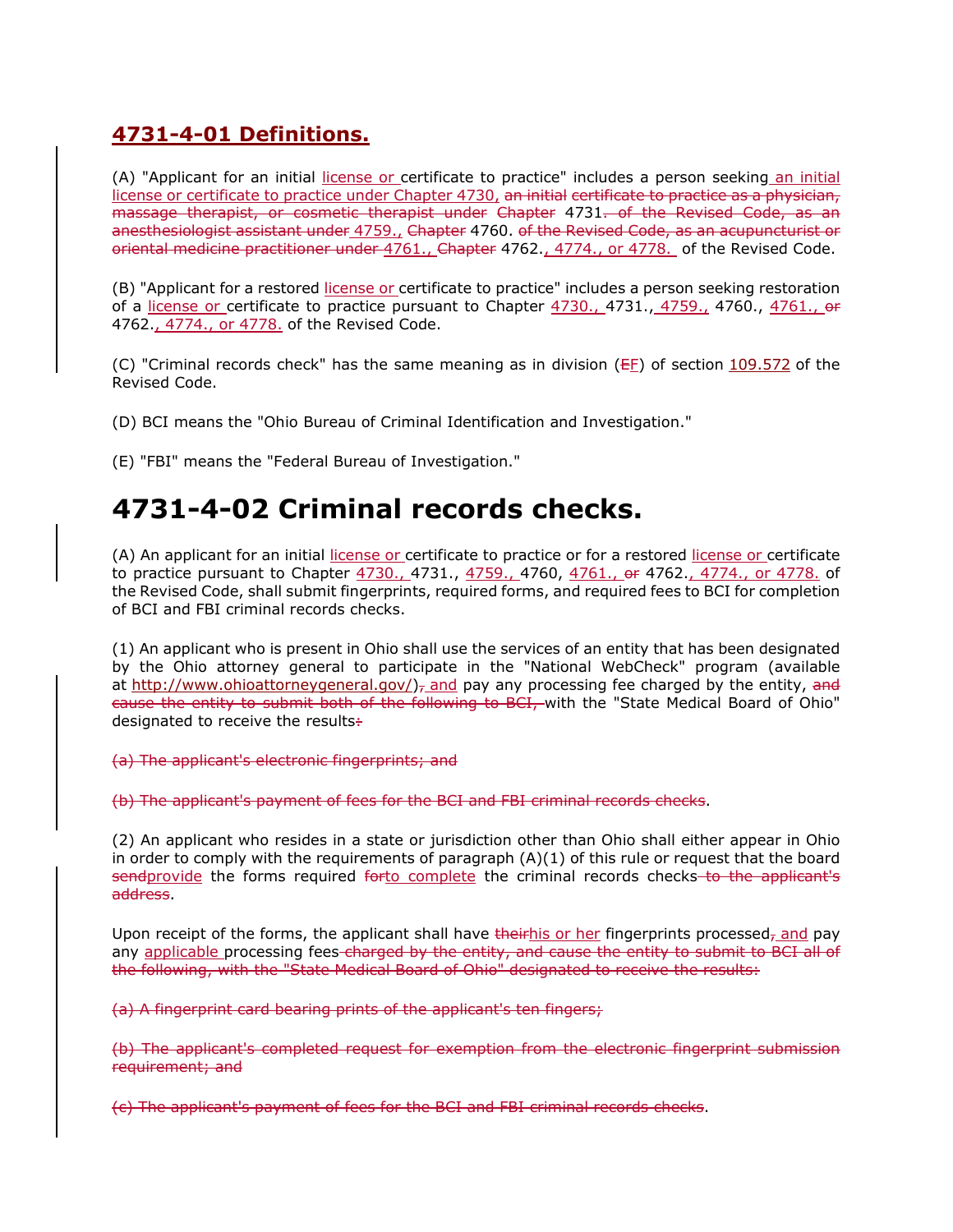(B) The board shall maintain the criminal records check reports in a manner that ensures the confidentiality of the results, prevents disclosure pursuant to a public records request, and complies with applicable state and federal requirements.

(C) The board shall not accept the results of a criminal records check submitted by an entity other than BCI.

(D) In reviewing the results of criminal records checks to determine whether the applicant should be granted an initial or restored certificate to practice, the board may consider all of the following:

- (1) The nature and seriousness of the crime;
- (2) The extent of the applicant's past criminal activity;
- (3) The age of the applicant when the crime was committed;
- (4) The amount of time that has elapsed since the applicant's last criminal activity;
- (5) The conduct and work activity of the applicant before and after the criminal activity;
- (6) Whether the applicant has completed the terms of any probation or deferred adjudication;
- (7) Evidence of the applicant's rehabilitation;
- (8) Whether the applicant fully disclosed the arrest or conviction to the board; and
- (9) Any other factors the board considers relevant.

#### **RESCIND:**

- $\triangleright$  Chapters 4730-3; 4774-2; and 4778-2
- $\triangleright$  Rule 4759-4-11
- $\triangleright$  Rule 4761-5-07 is filed with JCARR for rescission.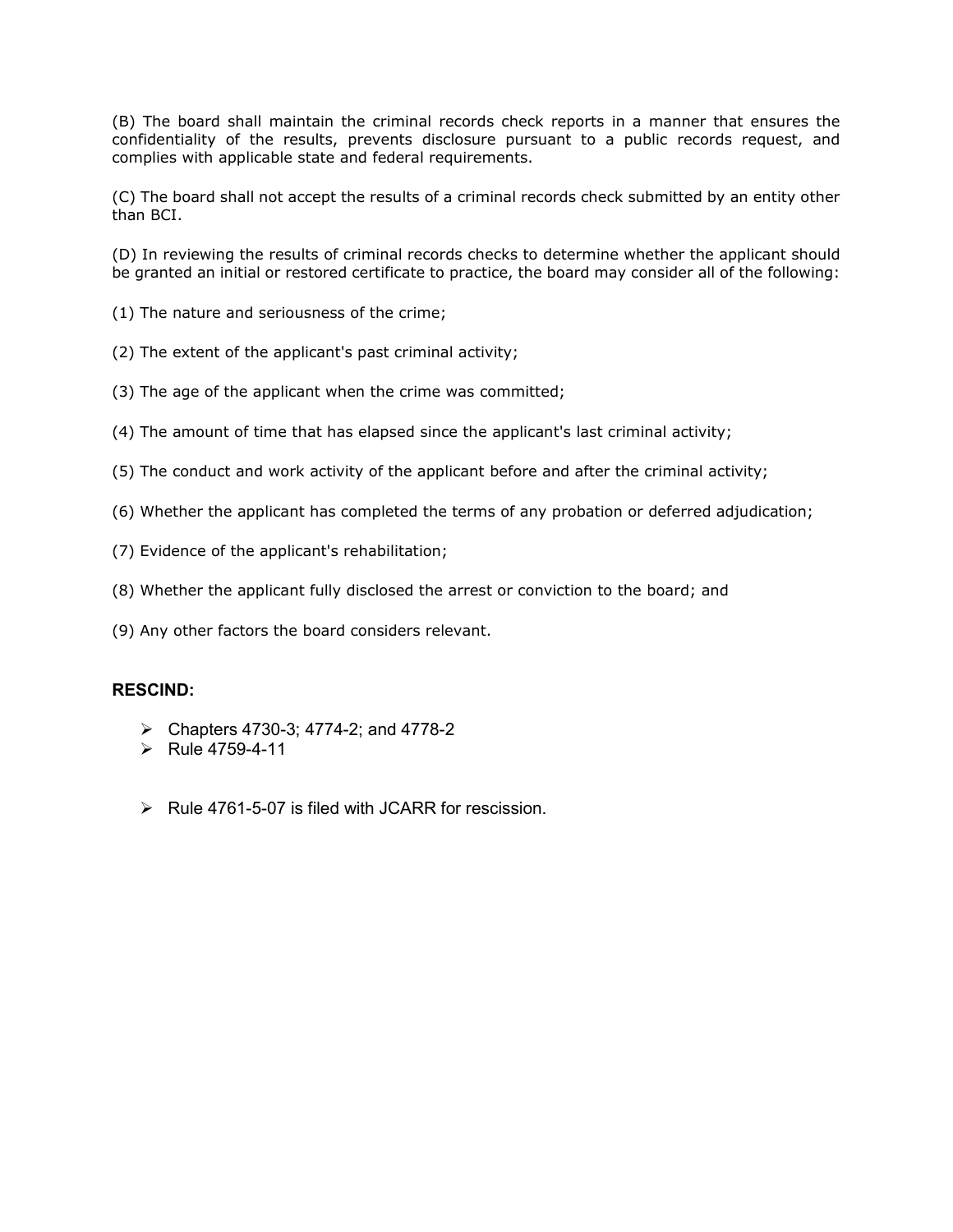### TO BE RESCINDED

Lawriter - OAC<br> **Chapter 4730-3 Criminal Records Checks** <sup>TO BE RESCINDED<br> **4730-3-01 Definitions.**<br>
(A) "Applicant for an license" means a person seeking an initial license to practice as a physician assistant<br>
pursuant t</sup>

(D) "BCI" means the "Ohio Bureau of Criminal Identification and Investigation."

(E) "FBI" mean the "Federal Bureau of Investigation."

Effective:  $9/30/2018$ Five Year Review (FYR) Dates: 6/30/2019 Promulgated Under: 119.03 Statutory Authority: 4730.07, 4776.03 Rule Amplifies: 4730.10, 4730.14, 4776.02, 4776.03, 4776.04 Prior Effective Dates: 09/30/2008, 06/30/2014 Effective: 9/30/2018<br>
Five Year Review (FYR) Dates: 6/30/2019<br>
Promulgated Under: 119.03<br>
Statutory Authority: <u>4730.07</u>, 4776.03<br>
Rule Amplifies: <u>4730.10</u>, 4<u>730.14, 4776.02, 4776.03</u>, 4776.04<br>
Prior Effective Dates: 09

http://www.ohioattorneygeneral.gov/) pay any processing fee charged by the entity, and cause the entity to submit both of the following to BCI, with the "State Medical Board of Ohio" designated to receive the results:

(a) The applicant's electronic fingerprints; and

(b) The applicant's payment of fees for the BCI and FBI criminal records checks.

(2) An applicant who resides in a state or jurisdiction other than Ohio shall either appear in Ohio in order to comply with the requirements of paragraph  $(A)(1)$  of this rule or request that the board send the forms required for the criminal records checks to the applicant's address.

Upon receipt of the forms, the applicant shall have their fingerprints processed, pay any processing fees charged by the entity and cause the entity to submit to BCI all of the following, with the "State Medical Board of Ohio" designated to receive the results:

(a) A fingerprint card bearing the prints of the applicant's ten fingers;

(b) The applicant's completed request for exemption from the electronic fingerprint submission requirement; and

(c) The applicant's payment of fees for BCI and FBI criminal records checks.

(B) The board shall maintain the criminal records check reports in a manner that ensures the confidentiality of the results, prevents disclosure pursuant to a public records request, and complies with applicable state and federal requirements.

(C) The board shall not accept the results of a criminal records check submitted by an entity other than BCI.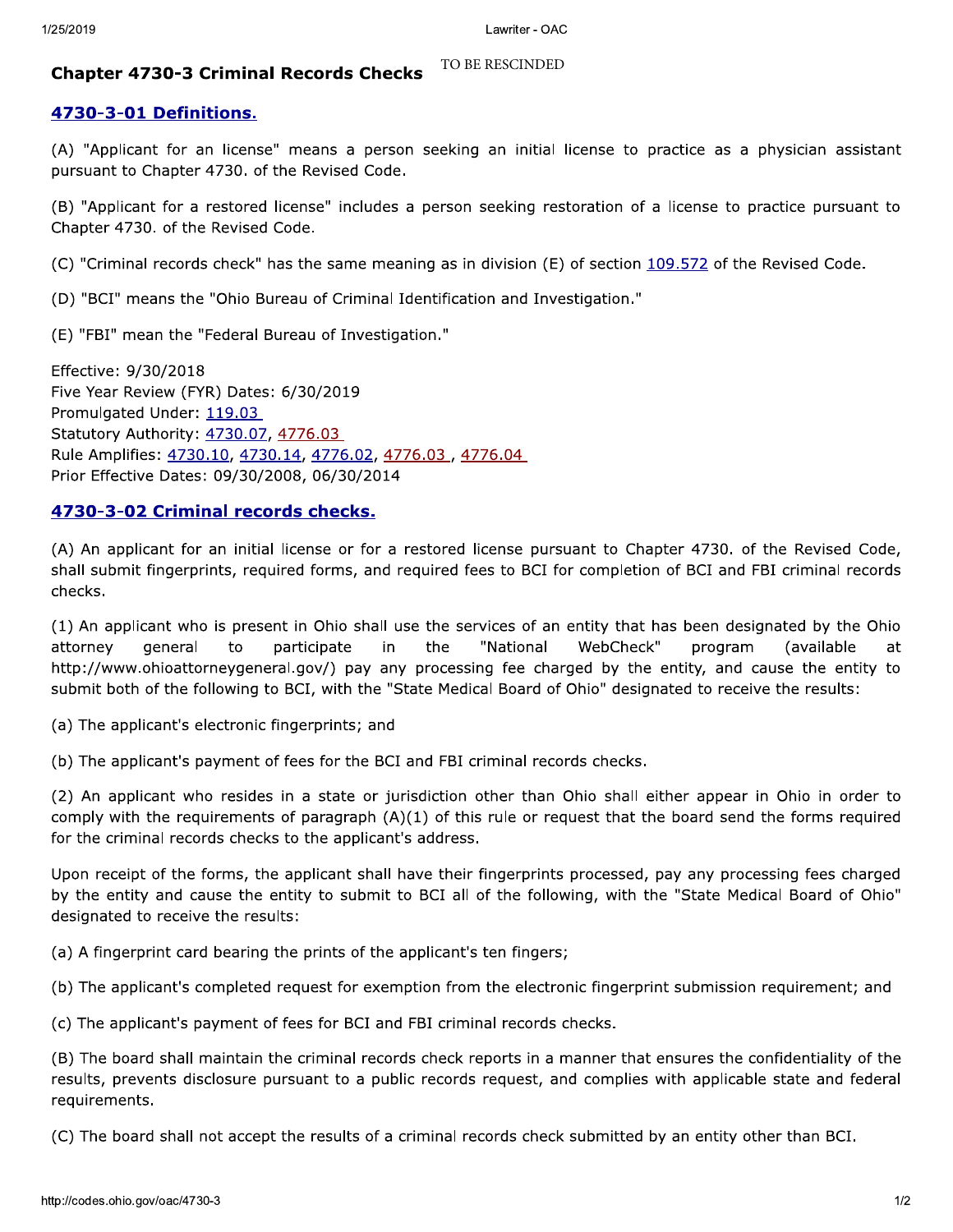2019 Lawriti  $\overline{\text{iter}}$  -  $\overline{\text{OAC}}$ 

Lawriter - OAC<br>
(D) In reviewing the results of criminal records checks to determine whether the applicant should be granted an<br>
initial or restored certificate to practice, the board may consider all of the following:<br>
(1 initial or restored certificate to practice, the board may consider all of the following: Lawriter - OAC<br>
(D) In reviewing the results of criminal records checks to determine<br>
initial or restored certificate to practice, the board may consider all of<br>
(1) The nature and seriousness of the crime;<br>
(2) The extent

- $(1)$  The nature and seriousness of the crime;
- 
- $(3)$  The age of the applicant when the crime was committed;
- 
- 
- The mature and seriousness of the crime;<br>
(2) The extent of the applicant's past criminal activity;<br>
(3) The age of the applicant when the crime was committed;<br>
(4) The amount of time that has elapsed since the applicant's (2) The nature and seriousitiess of the critine,<br>
(2) The extent of the applicant's past criminal activity;<br>
(3) The age of the applicant when the crime was committed;<br>
(4) The amount of time that has elapsed since the app (6) Whether the applicant has completed the terms of any probation or deferred adjudication;
- 
- 
- 

(3) The age of the applicant when the crime w<br>
(4) The amount of time that has elapsed since<br>
(5) The conduct and work activity of the applic<br>
(6) Whether the applicant has completed the t<br>
(7) Evidence of the applicant's (4) The amount of time that has elapsed since the applicant is last chiminal activity,<br>
(5) The conduct and work activity of the applicant before and after the criminal activity<br>
(6) Whether the applicant has completed th (5) The conduct and work activity of the applicant before and are<br>
(6) Whether the applicant has completed the terms of any probat<br>
(7) Evidence of the applicant fully disclosed the arrest or conviction t<br>
(9) Any other f (7) Evidence of the applicant<br>
(8) Whether the applicant<br>
(9) Any other factors the  $\frac{1}{2}$ <br>
Effective: 9/30/2018<br>
Five Year Review (FYR) Da<br>
Promulgated Under: <u>119.0</u><br>
Statutory Authority: <u>4730</u><br>
Rule Amplifies: <u>473</u> (7) Evidence of the applicant's rehabilitation<br>
(8) Whether the applicant fully disclosed the (9) Any other factors the board considers<br>
Effective:  $9/30/2018$ <br>
Five Year Review (FYR) Dates:  $6/30/2019$ <br>
Promulgated Under Promulgated Under: 119.03 Statutory Authority: 4730.07, 4776.03 Rule Amplifies: 4730.101, 4730.14, 4730.28, 4776.02, 4776.03, 4776.04<br>Prior Effective Dates: 09/30/2008, 06/30/2014 (9) Any other ractors the board considers relevant.<br>
Effective:  $9/30/2018$ <br>
Five Year Review (FYR) Dates:  $6/30/2019$ <br>
Promulgated Under:  $119.03$ <br>
Statutory Authority:  $4730.07$ ,  $4776.03$ <br>
Rule Amplifies:  $4730.101$ ,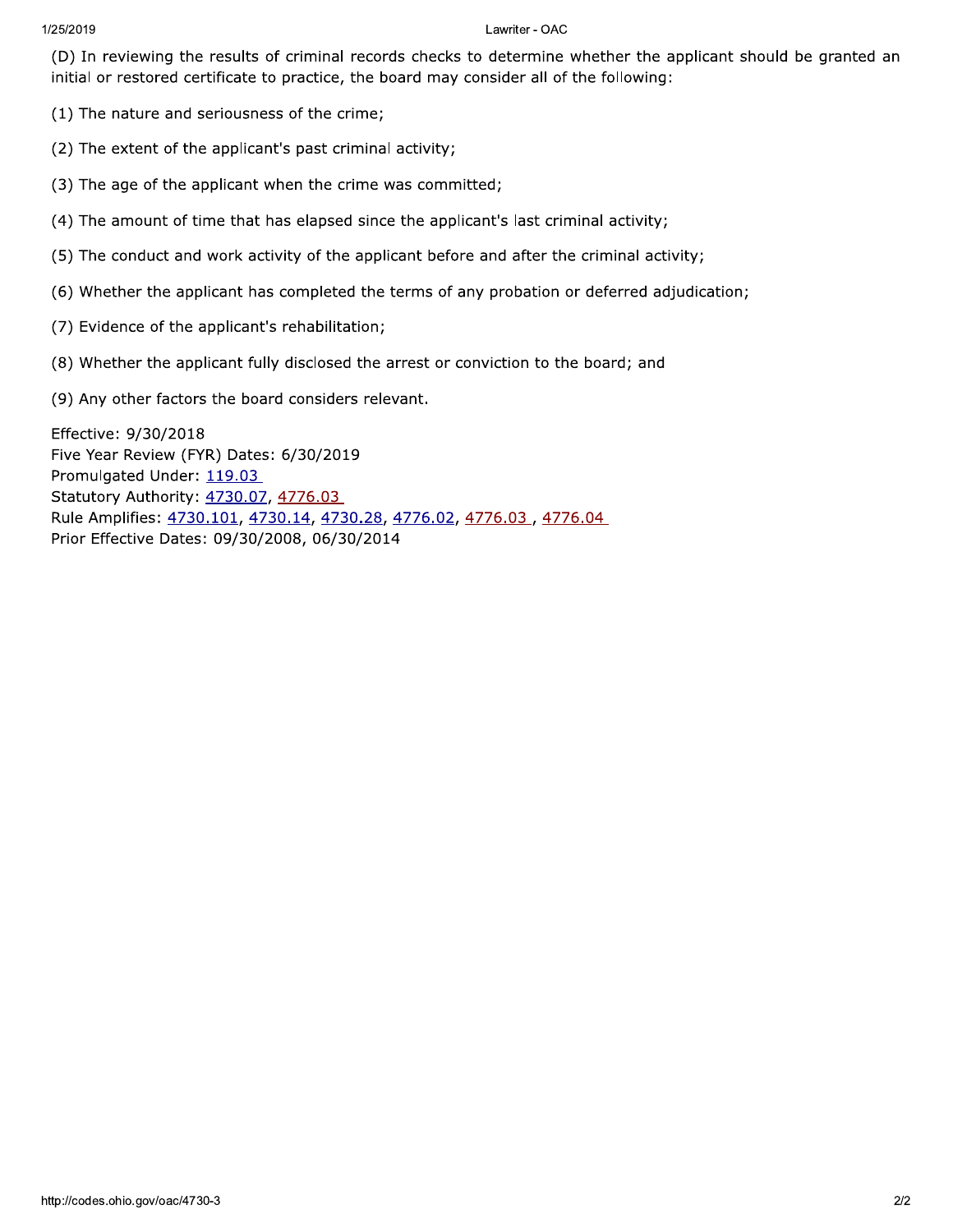## TO BE RESCINDED

Lawriter - OAC - 4759-4-11 Criminal records check.<br> **4759-4-11 Criminal records check.** TO BE RESCINDED<br>
(A) In addition to the requirements established in section  $\frac{4759.06}{100}$  of the Revised Code and agency 4759 of

(C) An applicant requesting a criminal records check shall provide the Ohio bureau of criminal identification and investigation with the applicant's name, address, and any other information required by the bureau of criminal identification for the purpose of completing the criminal records check. In the request the applicant shall ask the superintendent of the bureau of criminal identification and investigation to obtain any information it has pertaining to the applicant from the federal bureau of investigation.

(D) The applicant shall cause the results of the criminal records check to be forwarded directly to the "Ohio Board of Dietetics at 77 South High St., Columbus, Ohio, 43215-6119." The board shall only accept results of a criminal records check submitted directly to the board from the Ohio bureau of criminal identification and investigation.

(E) The applicant shall bear all costs associated with the required criminal records check as determined by the Ohio bureau of criminal identification and investigation, the federal bureau of investigation, and by any agency with authority to charge a fee for fingerprint impressions.

(F) Prior to issuance of a license, the board will in its discretion evaluate the results of the criminal records check and information from any other source to determine if the applicant is eligible for a license.

(G) The results of the criminal records check are a confidential record and are not a public record for the purposes of section 149.43 of the Revised Code. Pursuant to section 4776.04 of the Revised Code the results are available for inspection by the applicant or applicant's legal representative during regular business hours. A legal representative requesting inspection of an applicant's criminal records shall have an appropriately filed letter of representation on file in the board office prior to inspecting the applicant's records.

(H) Background check reports will be retained in the board office for one year from the date of it's receipt or final action is taken upon the applicant's license, or until such time as the report is no longer of administrative value.

R.C. 119.032 review dates: 12/20/2012 and 12/20/2017 Promulgated Under: 119.03 Statutory Authority:  $4759.05(A)$ Rule Amplifies: 4759.06, 4759.061 Prior Effective Dates: 07/06/2009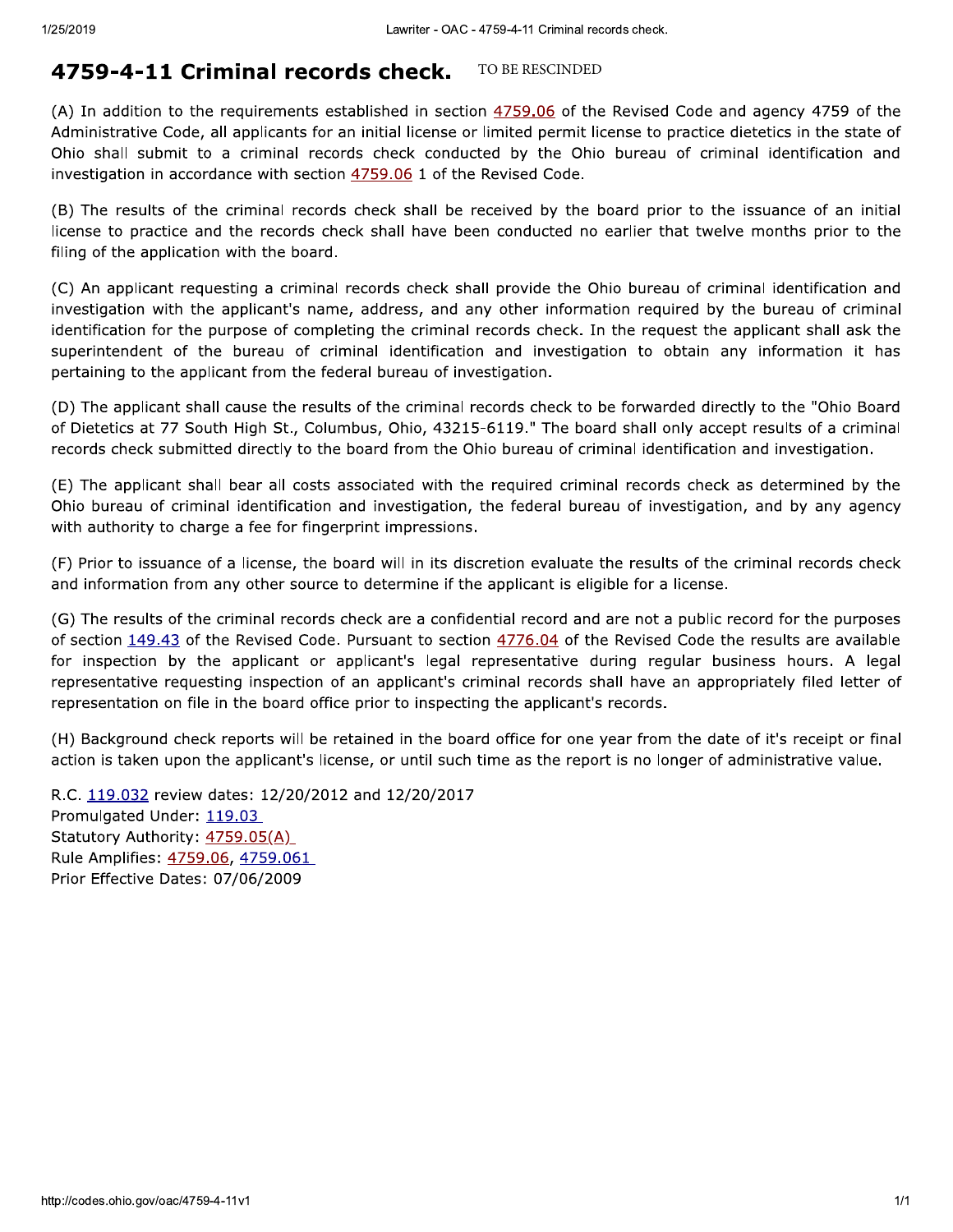TO BE RESCINDED

Lawriter - OAC<br> **Chapter 4774-2 Radiologist Assistants Criminal Records Check**<br> **4774-2-01 Definitions.** TO BE RESCINDED<br>
(A) "Criminal records check" has the same meaning as in division (E) of section <u>109.572</u> of the Rev Statutory Authority: 4774.11, 4776.03 Rule Amplifies: 4774.031, 4774.11, 4776.02, 4776.03, 4776.04 Prior Effective Dates: 2/28/09

(c) For means the Federal buleau of investigation.<br>
Five Year Review (FYR) Dates: 08/17/2016 and 08/17/2021<br>
Promulgated Under: 119.03.<br>
Statutory Authority:  $4774.11$ ,  $4776.02$ ,  $4776.03$ ,  $4776.04$ <br>
Prior Effective Dat receive the results:

(a) The applicant's electronic fingerprints; and

(b) The applicant's payment of fees charged for the state and federal criminal records checks.

(2) An applicant who resides in a state or jurisdiction other than Ohio shall either appear in Ohio in order to comply with the requirements of paragraph  $(A)(1)$  of this rule or request that the board send the forms required for a criminal records check to the applicant's address.

Upon receipt of the forms the applicant shall have have their fingerprints processed, pay any processing fees charged by the entity, and cause the entity to submit to BCI&I all of the following, with the "State Medical Board of Ohio" designated to receive the results:

(a) A fingerprint card bearing the prints of the applicant's ten fingers;

(b) The applicant's completed request for exemption from the electronic fingerprint submission requirement; and

(c) The applicant's payment of fees charged for state and federal criminal records checks.

(3) The applicant who submits the criminal records check via the fingerprint card bearing the prints of applicant's ten fingers, pursuant to paragraph (A)(2) of this rule, shall also ensure that any other forms required by the board are completed and submitted to the board.

(B) The board shall maintain the criminal records check report in a manner that ensures the confidentiality of the results, prevents disclosure pursuant to a public records request, and complies with applicable state and federal requirements.

(C) The board shall not accept the results of a criminal records check submitted by an entity other than BCI&I.

(D) In reviewing the results of a criminal records check to determine whether the applicant should be granted an initial or restored certificate to practice, the board may consider all of the following:

 $(1)$  The nature and seriousness of the crime;